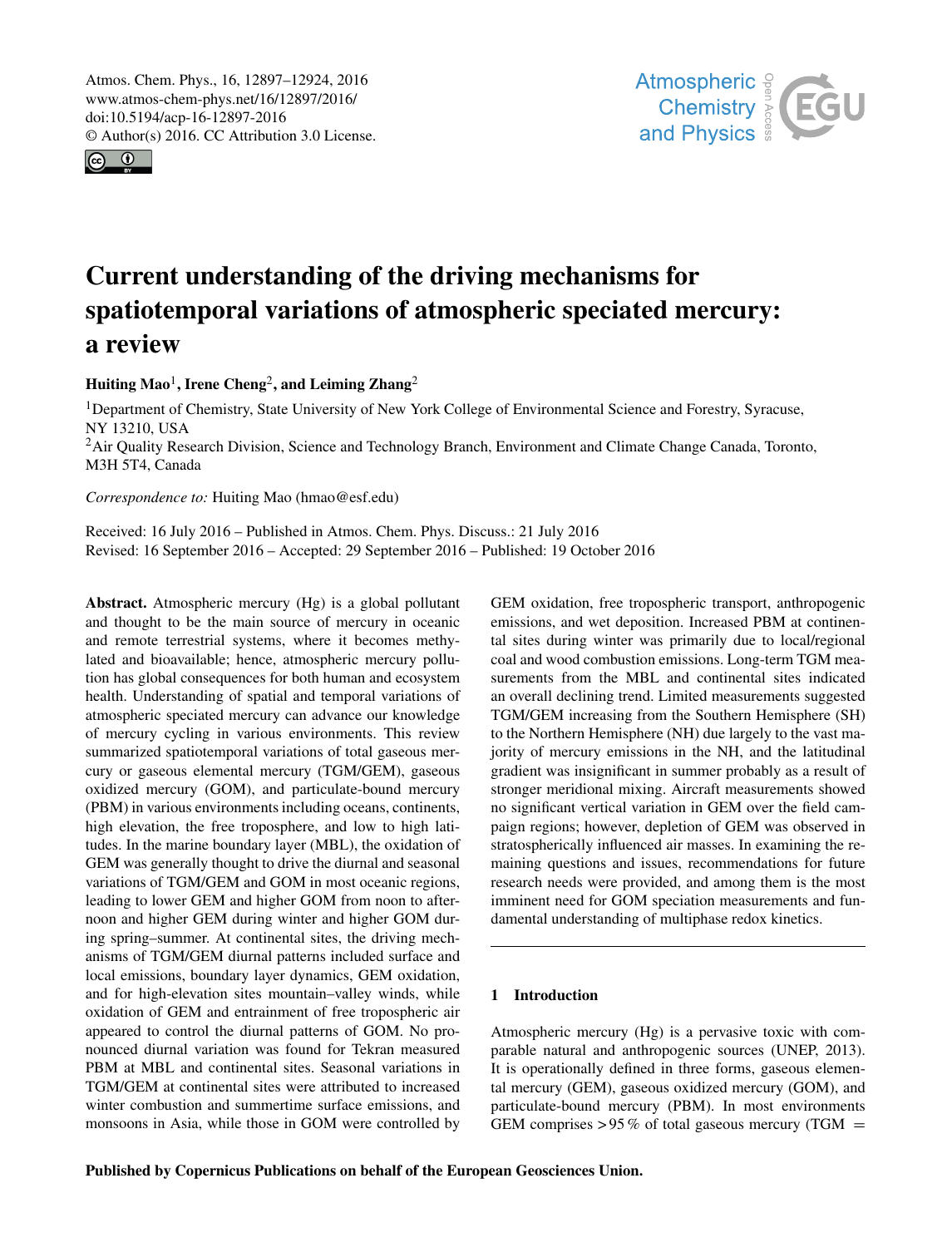GEM+GOM) with lifetime of 0.5–1 year (Driscoll et al., 2013). Besides emissions, GOM and PBM are largely formed from oxidation of GEM, with lifetimes of hours to weeks (Cole et al., 2014). They are highly soluble, and their wet and dry deposition is a major input of Hg to ecosystems and oceans followed by bioaccumulation, where Hg can enter human bodies through the food chain. To ultimately regulate anthropogenic emissions of Hg in order to control the ambient atmospheric concentration of Hg, it is imperative to understand Hg cycling between the atmosphere, ecosystems, and oceans.

The pathways of Hg cycling include chemical transformation and transport via air and water in various systems as illustrated in Subir et al. (2011). Mercury can be chemically transformed from one species to another through oxidation/reduction reactions, complex formation, phase transitions, biodegradation, and surface and heterogeneous interactions with aerosols, clouds, snow, and ice. Mercury can also be redistributed between geographic locations and spheres through physical processes such as wind, water runoff, dry and wet deposition, and volatilization. In addition, natural and anthropogenic sources of Hg are distributed vastly unevenly as a result of anthropogenic activities and land surface types. The eventual effect of all these processes, some of which are in fact sinks and sources, is manifested in the great heterogeneity of temporal and spatial variations of atmospheric Hg concentrations observed in numerous studies (Sprovieri et al., 2010b, references therein; references in Tables S1–S7 in the Supplement). Characterization and intercomparison of such variations for different geographic and chemical environments can provide a gateway to our understanding of Hg cycling.

Numerous measurement studies in the literature have shown distinctly different spatiotemporal variations of GEM, GOM, and PBM in the following environments, owing to their respective atmospheric chemical composition, sources, and meteorological conditions:

- marine boundary layer (MBL);
- land: urban, rural, and remote;
- high elevation, high altitude;
- low, mid-, and high latitudes.

Such differences were attributed to natural and anthropogenic sources of not only Hg but also other reactive chemical compounds that are involved in Hg cycling, meteorological conditions, and chemistry, all of which were highly dependent on geographic locations and surrounding land surface types. Therefore, it is highly complex to delineate the effects of controlling factors determining observed spatiotemporal variations of Hg concentrations.

Sprovieri et al. (2010b) reviewed the state of global mercury measurements focusing on instrumentation and techniques, and ranges of concentration levels in studies from

different continents and oceanic regions up to 2009. Atmospheric Hg research has since continued to flourish, and in particular longer datasets accumulated in several regions have become available for temporal variability characterization, as to understand the driving mechanisms for such variabilities. Also of importance is the efficacy of emission reductions that have been implemented in North America and Europe for nearly 2 decades and over shorter periods in East Asia. This paper, different from Sprovieri et al. (2010b), aimed to provide a global picture of spatiotemporal variations of speciated Hg using measurement-based studies in the literature over ocean, over land, by altitude, and by latitude, and further glean insight on important factors that could potentially contribute to the observed variations.

It should be noted that units were converted for a standard atmosphere for comparison. One more cautionary note is that Hg data in earlier studies had coarser temporal resolution than in more recent studies, and hence the comparisons should be viewed with this caveat in mind. Though the earlier studies tended to have orders of magnitude larger concentrations, suggesting at higher temporal resolution those concentrations would have been even larger.

# 2 Marine boundary layer

Measured TGM/GEM, GOM, and PBM concentrations in the MBL globally were summarized in Tables S1–S3 of the Supplement. Spatiotemporal variations in speciated Hg were summarized with respect to their ambient concentration levels, continental (including anthropogenic) influence, hemispheric gradient, diurnal to annual cycles, and longterm trends, accompanied by discussions on potential causal mechanisms.

# 2.1 TGM/GEM

TGM and GEM in the MBL have been measured since the late 1960s. Near the surface in most environments, except polar springtime and Dead Sea mercury depletion events (MDEs) when strong GEM oxidation occurs, the difference between TGM and GEM was small to negligible (e.g., Temme et al., 2003a; Mao and Talbot, 2012). Concentrations were generally higher in near-coastal regions due largely to anthropogenic influence, which under certain meteorological conditions could extend to even open oceans. Natural emissions including biomass burning, volcanic, and oceanic emissions were suggested to be of influence in some studies. It was also found that meteorological conditions could play important roles in determining ambient concentrations of TGM/GEM via transport, planetary boundary layer (PBL) dynamics, and solar radiation, especially in regions nearing emission sources such as the Mediterranean and in springtime polar regions. Long-term trends have varied over different time periods, speculated to be associated with changing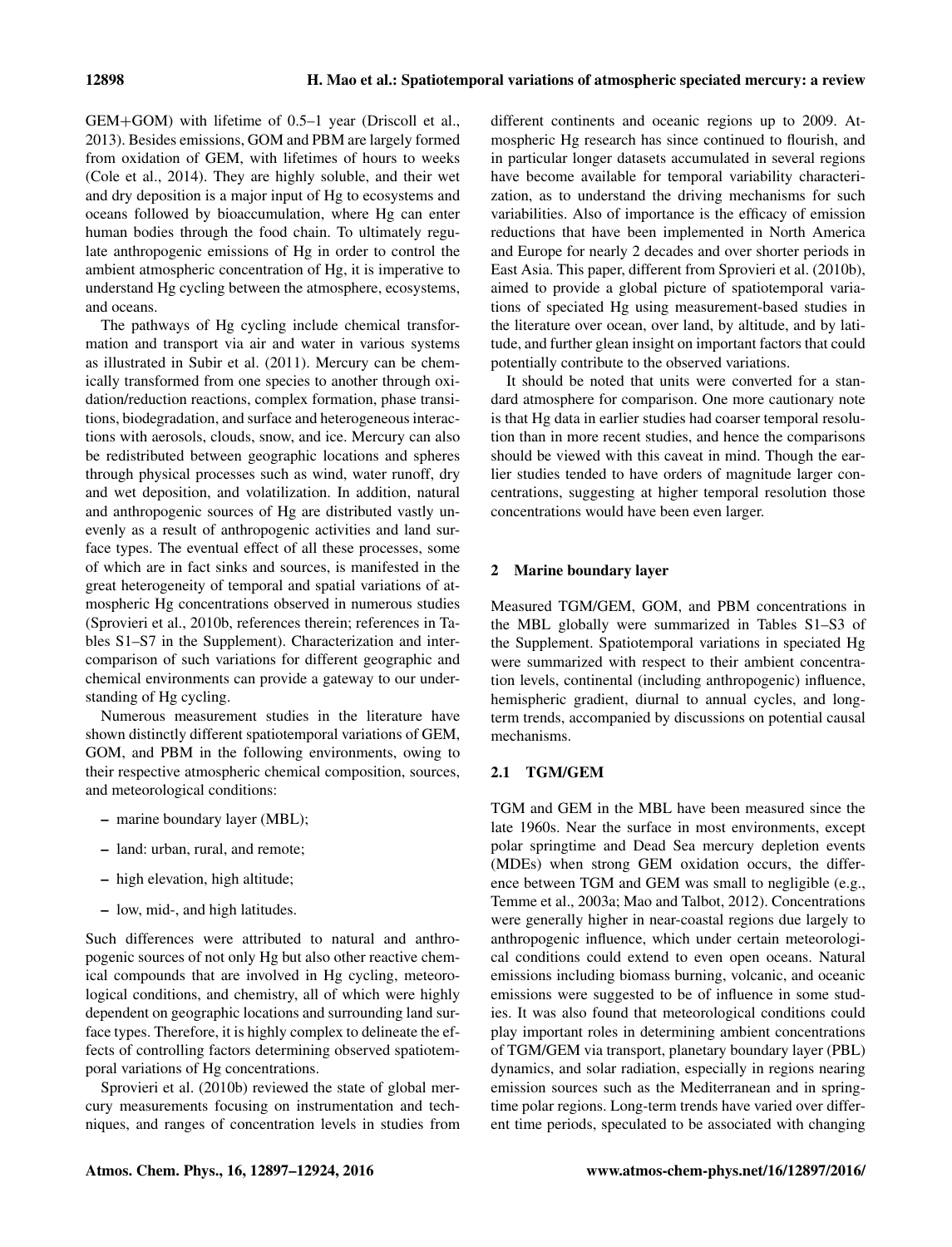anthropogenic emissions, legacy emissions, and photooxidation.

# 2.1.1 Concentration metrics

The mean concentrations of TGM/GEM observed over varying time periods reported from the literature ranged from  $1.05$  ng m<sup>-3</sup> over the Antarctic Ocean to 2.34 ng m<sup>-3</sup> over the western Pacific seas, as shown in Table S1 (references therein). The concentration averaged for each oceanic region calculated using the values reported from all the studies was the lowest at 1.53 ng m−<sup>3</sup> over the Antarctic Ocean and the largest at  $2.36$  ng m<sup>-3</sup> over the western Pacific seas (Fig. 1a). The range of  $0.05-29$  ng m<sup>-3</sup> over the Atlantic (Fig. 1a), obtained from individual studies, appeared to be the largest, although the maximum concentration was from a single event influenced by forest fires in Québec, Canada, at a long-term site in the MBL 20 km from the coast of southern New Hampshire, USA (Mao and Talbot, 2012). With that single event removed, the TGM/GEM concentrations were much more variable in the MBL of the Mediterranean Sea and its nearby seas (Table S1; references therein).

Atmospheric Hg over the Atlantic Ocean has been studied most extensively compared to other oceans, largely via shipboard measurements. Concentrations of TGM/GEM ranged from  $0.05$  ng m<sup>-3</sup> (15 min average) in Cape Point, South Africa (Brunke et al., 2010), to  $29 \text{ ng m}^{-3}$  (5 min average) near the shore of southern New Hampshire, USA (Mao and Talbot, 2012). In the earliest shipboard global study of atmospheric Hg, Seiler et al. (1980) found highly variable TGM concentrations  $(1-10 \text{ ng m}^{-3}, 2-4 \text{ h}$  average) averaged at 2.8 ng m<sup>-3</sup> between Hamburg (54<sup>°</sup> N, 10<sup>°</sup> E) and Santo Domingo (20◦ N, 67◦ W) across the Atlantic Ocean over 11 October–1 November 1973. It should be noted that early studies used very different measurement techniques and hence the magnitude needs to be considered with discretion. During the following 40 years, most studies reported TGM/GEM ranging from below the limit of detection (LOD) to a few  $ng\,m^{-3}$  and higher concentrations in near-coastal regions (Table S1; references therein). The first measurements of Hg species was a 1 month shipboard study over the South Atlantic Ocean during polar summer (February) 2001 by Temme et al. (2003b). Their measurements (5– 15 min average data) during the cruise from Neumayer to Punta Arenas exhibited very small variation with TGM averaged at  $1.1 \pm 0.2$  ng m<sup>-3</sup> and no significant difference between TGM and GEM. Relatively homogeneous distributions of TGM/GEM were observed over open waters in the South Atlantic with mean values hovering around  $1 \text{ ng m}^{-3}$ and standard deviation <  $0.3$  ng m<sup>-3</sup> compared to larger mean values  $(1.3 - \sim 3 \text{ ng m}^{-3})$  over the North Atlantic.

Over the Pacific Ocean, 1 to 15 min TGM/GEM concentrations measured over the North and South Pacific Ocean ranged from 0.3 ng m−<sup>3</sup> over 40–45◦ N in July–September 2008 (Kang and Xie, 2011) to 7.21 ng m−<sup>3</sup> in the Port of

Los Angeles on 27 May 2010 (Weiss-Penzias et al., 2013), with generally higher concentrations near coasts and lower ones over open oceans (Table S1; reference therein). The distribution of TGM/GEM over the South Pacific appeared to be quite heterogeneous, where Xia et al. (2010) measured TGM averaged at  $2.20 \pm 0.67$  ng m<sup>-3</sup>, a factor of 2 higher than those in Soerensen et al. (2010), who measured a mean of  $1.03 \pm 0.16$  ng m<sup>-3</sup>.

Over the South China Sea, the Yellow Sea, and other neighboring seas, located on the eastern Asian continental margin in the tropical–subtropical western North Pacific, elevated concentrations of TGM/GEM were observed with mean values varying over 2.08–2.62 ng m−<sup>3</sup> (Fu et al., 2010b; Nguyen et al., 2011; Ci et al., 2011) (Table S1). TGM concentrations over the Mediterranean Sea, Adriatic Sea, Dead Sea, Augusta Basin, and Baltic Sea ranged from 0.4 to 11 ng m<sup>-3</sup> (Table S1; references therein).

A few studies on Hg over the Indian Ocean (Soerensen et al., 2010; Xia et al., 2010; Witt et al., 2010a; Angot et al., 2014) reported a concentration gradient of TGM with increasing concentrations at more northern locations closer to the inter-tropical convergence zone (ITCZ), with a mean concentration of  $1.24 \pm 0.06$  ng m<sup>-3</sup> over 9–21<sup>°</sup> S latitudes (Witt et al., 2010a).

Studies on TGM/GEM over the Arctic Ocean showed fairly constant concentrations in January and August– December and reported MDEs in spring and summertime annual maximums (Lindberg et al., 2002; Aspmo et al., 2006; Sommar et al., 2010; Steffen et al., 2013; Yu et al., 2014). During the 1998–2001 Barrow Atmospheric Mercury Study (BAMS), daily average GEM concentrations ranged from <0.2 to  $\sim$  3.7 ng m<sup>-3</sup>, averaged between 1.5 and 2 ng m<sup>-3</sup> in January and mid-August–December (Lindberg et al., 2002). The means and ranges measured in summer 2004, 2005, and 2012 (Aspmo et al., 2006; Sommar et al., 2010; Yu et al., 2014) were well within the 1999 summertime range of Lindberg et al. (2002) (Table S1). Different concentrations of GEM over sea ice–covered  $(1.81 \pm 0.43 \text{ ng m}^{-3})$  vs. sea icefree  $(1.55 \pm 0.21 \text{ ng m}^{-3})$  Arctic Ocean waters were measured by Sommar et al. (2010) in summer 2005. In spring 2009 (14–26 March) a mean 5 min GEM concentration of 0.59 ng m<sup>-3</sup> was measured with a range of 0.01–1.51 ng m<sup>-3</sup> over sea ice on the Beaufort Sea near Barrow, Alaska, which appeared to be depleted compared to annual Arctic ambient boundary layer concentrations (Steffen et al., 2013).

In Antarctica, the first study, conducted by de More et al. (1993), reported a mean TGM concentration of  $0.55 \pm 0.28$  ng m<sup>-3</sup> and a range of 0.02–1.85 ng m<sup>-3</sup> (24– 48 h) at Ross Island during 1987–1989. Over November 2000–January 2001, Sprovieri et al. (2002) reported a similar range but a mean of  $0.9 \pm 0.3$  ng m<sup>-3</sup>, twice as large than that of de More (1993) a decade earlier. Similar means and ranges of TGM/GEM concentrations were measured by Ebinghaus et al. (2002b), Temme et al. (2003b), Soerensen et al. (2010), and Xia at al. (2010). Similar mean values but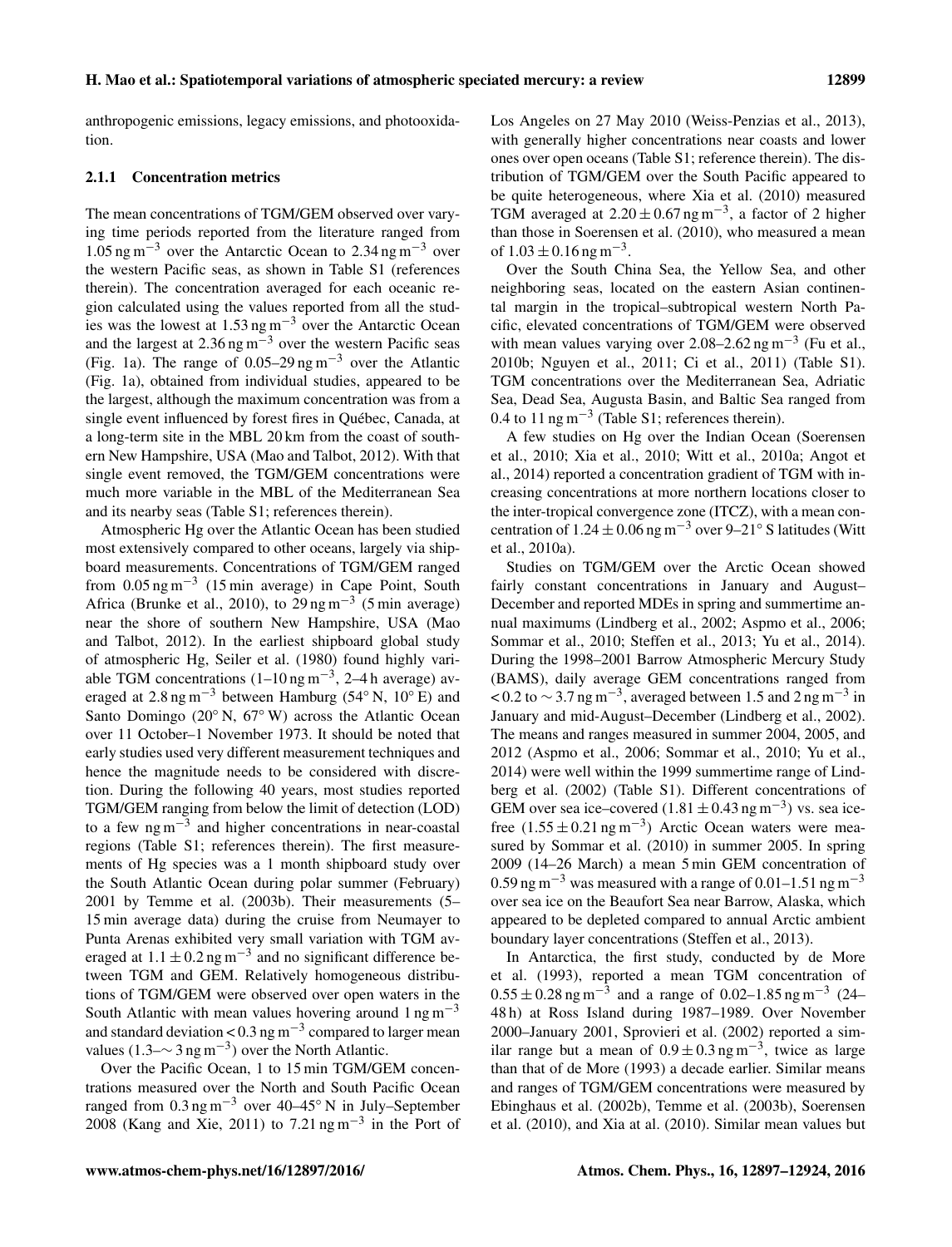

seas in the Mediterranean region (denoted as Mediterranean), Arctic, and Antarctica Ocean. The solid black squares represent the mean value  $\epsilon$  the minimum and the largest the maximum concentration in the region and the lowest whisker the minimum and the largest the maximum concentration in the region. Figure 1. Means and ranges of TGM/GEM (a), GOM (b), and PBM (c) concentrations, estimated from the values in the literature as shown in Tables S1–S3, over the Atlantic, Indian, Pacific, seas over the western Pacific (denoted as Pacific-Seas, only TGM/GEM in this category),

a much wider range  $(0.02-3.07 \text{ ng m}^{-3})$  were found in the al. (1985) but lower than the 1990 value a much which range  $(0.02-3.07 \text{ kg m})$  were round in the and  $(1983)$  out lower multi-year dataset in Pfaffhuber et al.  $(2012)$  (Table S1). (1992).

## 2.1.2 Hemispheric difference

Hemispheric gradient over the Atlantic and Pacific oceans has been reported since the 1980s, with higher concentrations in the North Atlantic attributed to anthropogenic and biomass burning emissions (Seiler et al., 1980; Slemr et al., 1981, 1985, 1995; Slemr and Langer, 1992; Fitzgerald et al., 1996; Lamborg et al., 1999; Temme et al., 2003a; Chand et al., 2008; Xia et al., 2010; Soerensen et al., 2010; Müller et al., 2012). An average gradient of 0.37 ng m<sup>-3</sup> in TGM was measured in October–November 1973 (Seiler et al., 1980). Measurements from the same cruise paths from Hamburg (54◦ N) to Buenos Aires (35◦ S) in 1977, 1978–1980, 1992, and 1994 consistently showed TGM hemispheric difference, 1.56 ± 0.32 and  $1.05 \pm 0.22$  ng m<sup>-3</sup> in the Northern Hemisphere (NH) and Southern Hemisphere (SH), respectively, in 1977, increased to  $2.25 \pm 0.41$  and  $1.50 \pm 0.30$  ng m<sup>-3</sup> in 1992 followed by significant decreases to  $1.79 \pm 0.41$  and 1.18 ± 0.17 ng m−<sup>3</sup> in 1994 (Slemr et al., 1981, 1985, 1995; Slemr and Langer, 1992). The hemispheric difference from a NH average of  $1.32 \pm 0.16$  ng m<sup>-3</sup> in summer 2006 and  $2.61 \pm 0.36$  ng m<sup>-3</sup> in spring 2007, and a SH average of  $1.27 \pm 0.2$  ng m<sup>-3</sup> measured by Soerensen et al. (2010) was close to the 1978–1980 hemispheric gradient in Slemr et al. (1985) but lower than the 1990 value in Slemr and Langer (1992).

Over the Pacific a hemispheric gradient of  $\sim 0.4$  ng m<sup>-3</sup> was found in early studies by Seiler et al. (1980) and Fitzgerald et al. (1984). Higher concentrations but similar magnitude of hemispheric difference of TGM was measured in December 2007 by Xia et al. (2010) with a mean of  $1.746 \pm 0.513$  ng m<sup>-3</sup> over the North Pacific and  $1.471 \pm 0.842$  ng m<sup>-3</sup> over the southern Indian Ocean (note: their cruise passed through the southern Indian Ocean instead the South Pacific). Around the same time, Soerensen et al. (2010) measured nearly twice lower concentrations over the South Pacific (1.11  $\pm$  0.11 ng m<sup>-3</sup> along the Chilean Coast and up to  $1.33 \pm 0.24$  ng m<sup>-3</sup> near East Australia) than the North Atlantic concentrations (mean values of 2.26 and 2.86 ng m−<sup>3</sup> over 23–59◦ N; no measurements over the North Pacific in the study) from the same study.

Studies found higher TGM concentrations up to  $\sim$  2.3 ng m<sup>-3</sup> over the equatorial Pacific in October 1980, markedly higher  $(> 0.5 \text{ ng m}^{-3})$  than those outside this region (Fitzgerald et al., 1984; Kim and Fitzgerald, 1988). However, Wang et al. (2014) found no sustained high-GEM concentrations indicative of persistently enhanced biotic mercury evasion from the upwelling region over the Galápagos Islands in the equatorial Pacific during February–October 2011. They found GEM concentrations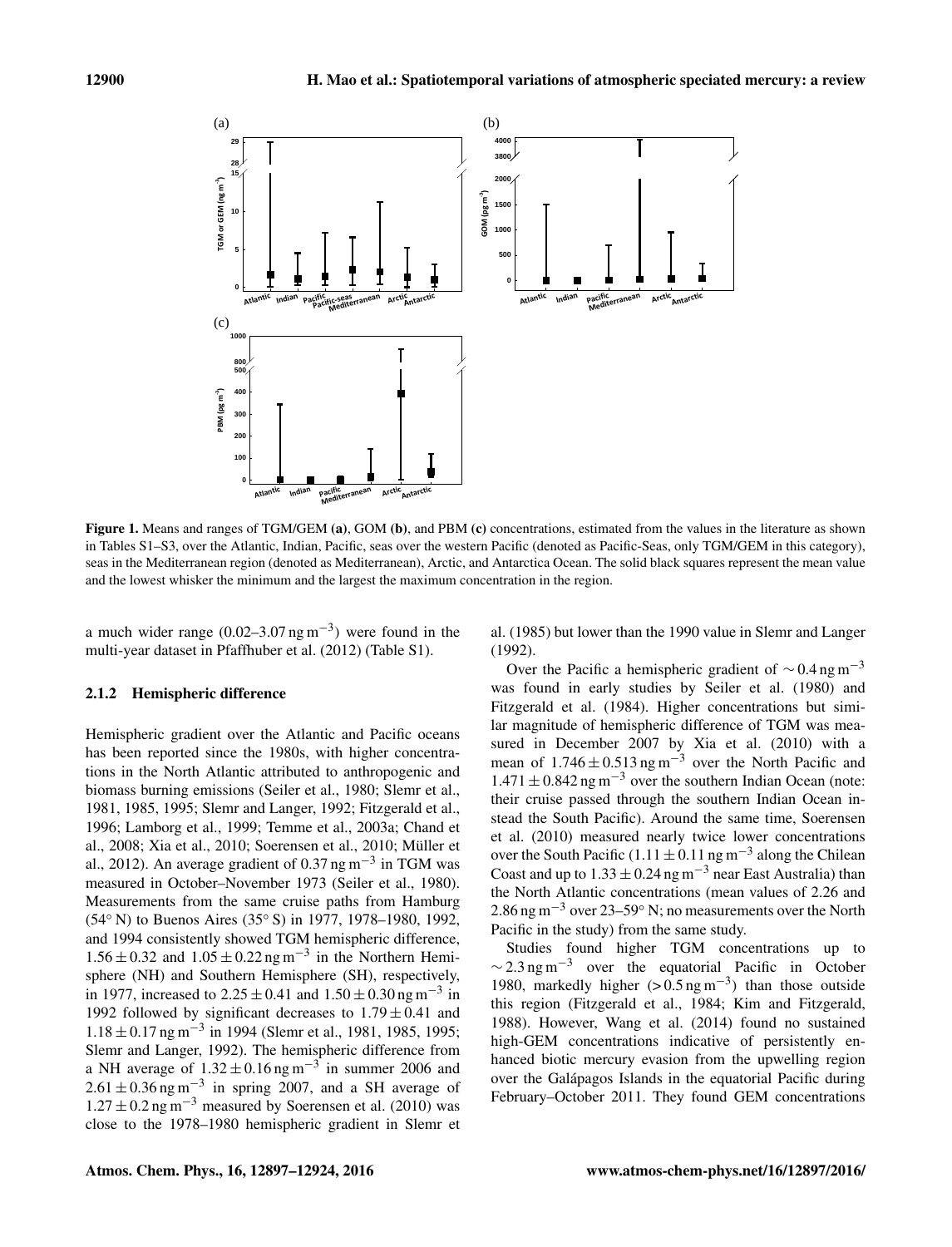averaged at  $1.08 \pm 0.17$  ng m<sup>-3</sup>, 2 times lower than the earlier ones.

# 2.1.3 Temporal variations from diurnal cycle to long-term trend

# Diurnal variation

Early studies on TGM over the Atlantic Ocean showed 1 order of magnitude larger diurnal amplitude than that in more recent studies, with daily peaks of  $5 \text{ ng m}^{-3}$  at noon and amplitude of  $2-3$  ng m<sup>-3</sup> across the North and South Atlantic in Seiler et al. (1980). Yet none was observed by Slemr et al. (1981, 1985) and Slemr and Langer (1992). Measurements of TGM at Cape Point, South Africa (Brunke et al., 2010) and GEM at Appledore Island, Maine, USA (Mao and Talbot, 2012), exhibited pronounced diurnal variation in summer with daily peaks (minimums) before sunrise (in the late afternoon) and amplitudes of 0.8 ng m<sup>-3</sup> and  $\sim$  10 ppqv  $(\sim 0.09 \,\text{ng m}^{-3})$  for the two sites, respectively.

The opposite diurnal pattern with significant amplitude was observed over the Pacific (Fitzgerald et al., 1984; Weiss-Penzias et al., 2003, 2013; Kang and Xie, 2011; Tseng et al., 2012; Wang et al., 2014) with daily peaks ranging from 0.7 ng m−<sup>3</sup> (5 min) over the Japan Sea (Kang and Xie, 2011) to 2.25 ng m<sup>-3</sup> (unknown time resolution) in the equatorial region (Fitzgerald et al., 1984). The most pronounced diurnal variation in TGM was reported in Fitzgerald et al. (1984) with daily amplitude of  $0.7$  ng m<sup>-3</sup> in the equatorial region (4◦ N–10◦ S). A similar pattern and magnitude of GEM diurnal variation was observed by Tseng et al. (2012) over the South China Sea during May 2003–December 2005, especially in warm seasons. Opposite patterns were observed in Weiss-Penzias et al. (2003, 2013). Laurier et al. (2003) found no diurnal variation during a cruise from Osaka, Japan, to Honolulu, Hawaii, over 1 May 2002–4 June 2002.

Over the Arctic diurnal variation of GEM was observed by Lindberg et al. (2002) with noontime minimums in spring and summer, diurnal amplitude  $\sim$  2 ng m<sup>-3</sup> on a typical day in January–June. On the other hand, the shipboard measurements from Sommar et al. (2010) suggested very small nearzero diurnal variation. Similarly, no diurnal variation was found over the Antarctica (Pfaffhuber et al., 2012), except one case with influence of in situ human activity.

## Seasonal to annual variation

Annual cycles of TGM/GEM were reported over the Atlantic in both hemispheres. Annual cycles with an annual maximum in austral summer and a minimum in austral winter and average amplitude of 0.134 ng m−<sup>3</sup> were observed at Cape Point, South Africa (Slemr et al., 2008; Brunke et al., 2010). Opposite annual variation with higher (lower) concentrations in winter (summer) was measured over the North Atlantic, such as Mace Head (amplitude  $0.097$  ng m<sup>-3</sup>), a remote site

on the west coast of Ireland adjacent to the North Atlantic (Ebinghaus et al., 2002a) and the Appledore Island (25 ppqv, i.e.,  $\sim$  0.2 ng m<sup>-3</sup>) site in Mao and Talbot (2012). Similarly, significant seasonal variation in NH with an annual minimum in July and maximum in January–March and amplitude of 0.3–0.4 ng m<sup>-3</sup> was measured in a global cruise (Soerensen et al., 2010).

Average seasonal difference of  $0.19$  ng m<sup>-3</sup> GEM concentrations over the Pacific were observed by Wang et al. (2014) with the highest and most variable concentrations over February–May 2011 and the lowest and least variable in October over the Galápagos Islands during 12 November 2011–11 December 2011. In contrast, a lack of seasonal variation in GEM was reported by Weiss-Penzias et al. (2003) using a subset of data of marine origin extracted from 1 year speciated Hg data (May 2001–May 2002) at the Cheeka Peak Observatory on the east coast of the Pacific. This was uncharacteristic of midlatitudinal NH sites, but significant interannual variation was noted in this study.

Distinct annual variation in GEM over the South China Sea was observed in the cruise study by Tseng et al. (2012) over May 2003–December 2005. The winter maximum was  $5.7 \pm 0.2$  ng m<sup>-3</sup> and summer minimum  $2.8 \pm 0.2$  ng m<sup>-3</sup>, 2–3 times higher than global background levels. Difference of 0.4 ng m<sup> $-\overline{3}$ </sup> in seasonal average GEM was quantified with higher concentrations in the summer than in the fall over the Adriatic Sea (Sprovieri et al., 2010) and less than a factor of 2 over the Augusta Basin (Bagnato et al., 2013). The study by Obrist et al. (2011) was the first to show the occurrence of MDEs in midlatitudes with GEM down to 22 ppqv (0.2 ng m−<sup>3</sup> ) most frequently in summer in the boundary layer of the Dead Sea, as opposed to MDEs, as commonly known, occurring in the springtime Arctic and Antarctic only.

Annual variation of GEM over the Indian Ocean was reported in Angot et al. (2014) with higher concentrations in winter  $(1.06 \pm 0.09 \text{ ng m}^{-3})$  and lower in summer  $(1.04 \pm 0.07$  ng m<sup>-3</sup>), opposite of those at Cape Point (Slemr et al., 2008) and Galapagos Islands (Wang et al., 2014) with annual amplitude an order of magnitude smaller.

Annual maximum concentrations of GEM occurred in summer over the Arctic Ocean and frequent MDEs with GEM depleted to near zero in spring (Lindberg et al., 2002; Aspmo et al., 2006; Cole et al., 2013; Moore et al., 2013). Lindberg et al. (2002) observed GEM concentrations up to  $4 \text{ ng m}^{-3}$  in June 2000 compared to  $1.82 \pm 0.24 \text{ ng m}^{-3}$  in summer 2004 (Aspmo et al., 2006) and  $1.23 \pm 0.61$  ng m<sup>-3</sup> in summer 2012 (Yu et al., 2014).

Seasonal variation in Antarctic Hg suggested large variation in TGM/GEM in spring due to the occurrence of MDEs. The longest continuous data record in the Antarctic started in February 2007 at the Norwegian Antarctic Troll Research Station (TRS) in Queen Maud Land near the Antarctic coast (Pfaffhuber et al., 2012). Concentrations were fairly constant hovering at  $\sim 1 \pm 0.07$  ng m<sup>-3</sup> in late fall through winter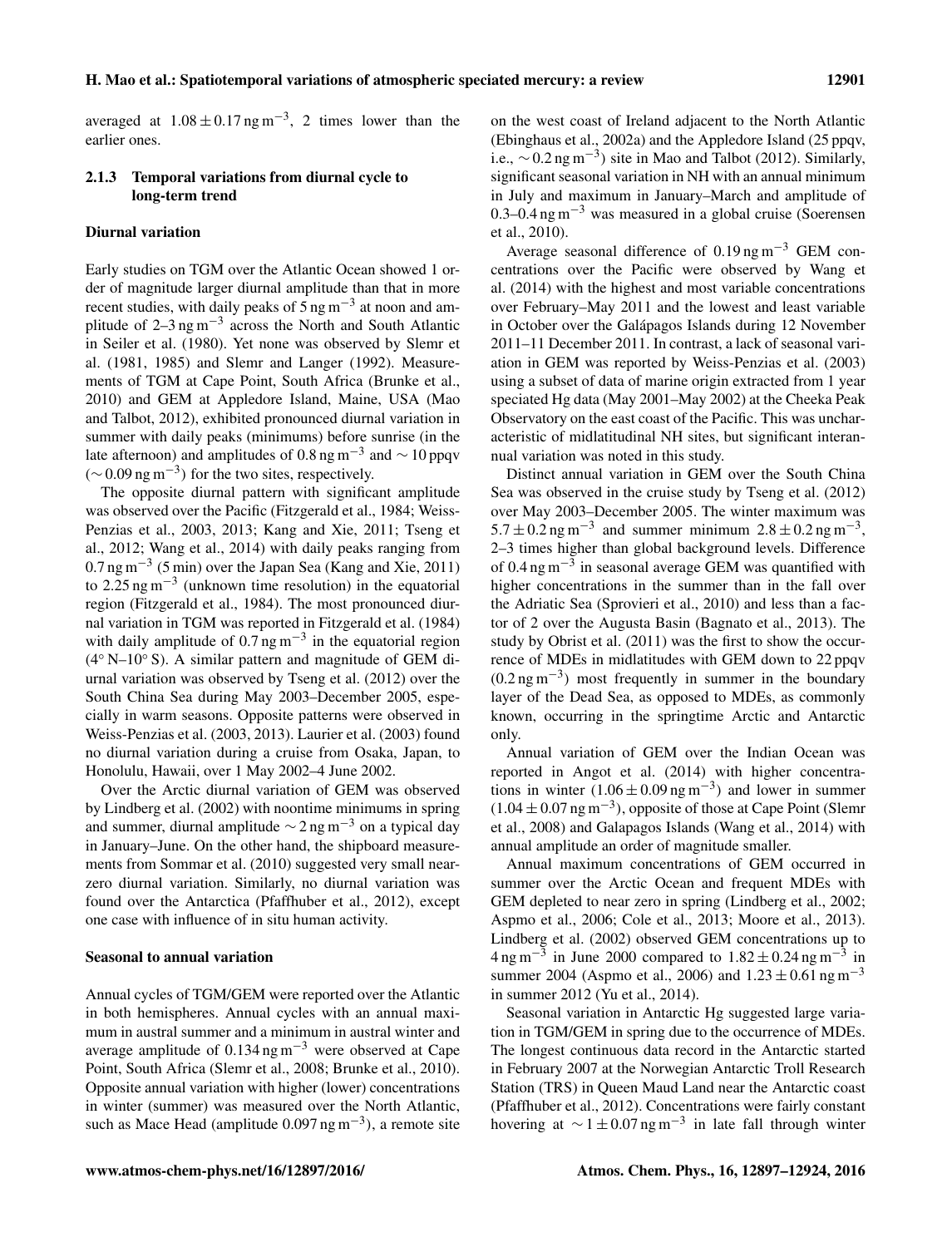and highly variable ranging from 0.02 to 3.04 ng m<sup>-3</sup> with a mean of  $0.86 \pm 0.24$  ng m<sup>-3</sup> in spring and summer (Pfaffhuber et al., 2012), close to the values from 6 years earlier in Sprovieri et al. (2002) and Temme et al. (2003b).

# Long-term trends

Long-term trends in TGM over the Atlantic varied during different time periods of the past decades. TGM concentrations averaged over latitudes from Hamburg, Germany, to Punta Arenas, Chile, were increasing at a rate of 1.46 ± 0.17 % yr−<sup>1</sup> from 1970 to 1990 (Slemr and Langer, 1992) followed by a 22 % decrease from 1990 to 1994 (Slemr et al., 1995). In similar latitudinal coverage but over a wider longitudinal span during three cruises in September–November 1996, December 1999–March 2000, and February 2001, TGM concentrations were averaged at  $1.26 \pm 0.1$  ng m<sup>-3</sup> (Temme et al., 2003a), comparable to the 1977–1980 (Slemr et al., 1985) and 1994 concentrations (Slemr et al., 1995) but lower than the 1990 ones (Slemr et al., 1992). Over September 1995–December 2001, a slight increase (4 %) in TGM was observed at Mace Head (Ebinghaus et al., 2002a). In the South Atlantic at Cape Point a small but significant decrease was reported in TGM annual median from 1.29 ng m<sup>-3</sup> in 1996 to 1.19 ng m<sup>-3</sup> in 2004 (Slemr et al., 2008), and at an about 3 times faster decreasing rate ( $-0.034 \pm 0.005$  ng m<sup>-3</sup> yr<sup>-1</sup>) over 1996–2008 (Slemr et al., 2011). A statistically significant decreasing trend of  $-0.028 \pm 0.01$  ng m<sup>-3</sup> yr<sup>-1</sup> ( $\sim 1.6$ -2.0 % yr<sup>-1</sup>) in TGM over the North Atlantic was reported for the same time period at Mace Head, Ireland (Ebinghaus et al., 2011). In an updated study, Weigelt et al. (2015) presented a relatively smaller decreasing trend of  $-0.016 \pm 0.002$  ng m<sup>-3</sup> yr<sup>-1</sup> in monthly median marine GEM concentrations over 1996– 2013. In Soerensen et al. (2012) a steep 1990–2009 decline of  $-0.046 \pm 0.010$  ng m<sup>-3</sup> yr<sup>-1</sup> ( $-2.5\%$  yr<sup>-1</sup>) was found in TGM over the North Atlantic (steeper than at NH land sites) but no significant decline over the South Atlantic. A recent comparison by Slemr et al. (2015) found smaller trends during shorter time periods and a possible increasing trend at Cape Point for the period 2007–2013, qualitatively consistent with the trend changes observed at Mace Head (Weigelt et al., 2015).

Over the Arctic Ocean, weak or insignificant declines in TGM at rates of  $-0.007 \pm 0.019$  and  $-0.003 \pm 0.012$  ng m<sup>-3</sup> yr<sup>-1</sup> were found at Alert and Zeppelin, respectively, during 2000–2009, significantly smaller than the trends at midlatitude sites (Ebinghaus et al., 2011; Slemr et al., 2011; Soerensen et al., 2012; Cole et al., 2013; Berg et al., 2013; Weigelt et al., 2015). TGM/GEM concentrations over the Antarctic Ocean appeared to have increased from the 1980s to the 2000s (Ebinghaus et al., 2002b; Temme et al., 2003b; Soerensen et al., 2010; Xia et al., 2010; Pfaffhuber et al., 2012), and no significant trend was detected over 2007–2013 (Slemr et al., 2015).

# 2.1.4 Mechanisms driving the observed temporal variabilities

# Causes for episodic higher concentrations

It has been hypothesized that anthropogenic, biomass burning, and volcanic emissions caused higher concentrations over open waters and near-coastal regions in many cases. Such influences on the atmospheric concentration of Hg was demonstrated using backward trajectories and correlations of TGM/GEM with carbon monoxide (CO),  $^{222}$ Rn, black carbon, sulfur dioxide  $(SO<sub>2</sub>)$ , and dimethylsulfide (DMS) (Williston, 1968; Seiler et al., 1980; Fitzgerald et al., 1984; Kim and Fitzgerald, 1988; Slemr et al., 1981, 1985; Slemr and Langer, 1992; Slemr, 1996; Lamborg et al., 1999; Sheu and Mason, 2001; Laurier and Mason, 2007; Soerensen et al., 2010; Mao and Talbot, 2012; Müller et al., 2012; Xia et al., 2010; Chand et al., 2008; Kang and Xie, 2011; Weiss-Penzias et al., 2013; Fu et al., 2010b; Nguyen et al., 2011; Ci et al., 2011; Bagnato et al., 2013; Kotnik et al., 2014). Some studies also suggested that oceanic evasion was an important source contributing to higher concentrations (Seiler et al., 1980; Pirrone et al., 2003; Sigler et al., 2009b), while others thought otherwise (Slemr et al., 1981, 1985; Slemr and Langer, 1992). Strong photoreduction could have caused higher TGM/GEM concentrations under sunny, warm and dry conditions with lower amounts of precipitation in the Mediterranean Sea region (Pirrone et al., 2003; Sprovieri et al., 2003; Sprovieri and Pirrone, 2008). These influences often occurred in multitude simultaneously leading to elevated ambient Hg concentrations.

# Diurnal variation

In nearly all studies, diurnal variation over the Atlantic, Pacific, and Arctic was found to be most pronounced in warm seasons, i.e., spring and/or summer. Different combinations of oceanic emissions, photooxidation, biological production, and meteorology were suggested to work together shaping the observed patterns in different oceanic regions. The pattern with daytime peaks was attributed to oceanic emissions and biological production in sea water (Seiler et al., 1980; Fitzgerald et al., 1984; Tseng et al., 2012; Wang et al., 2014), which was supported by the concurrent measurements of dissolved elemental Hg (Tseng et al., 2012). The opposite pattern with daytime minimums was associated with photooxidation of GEM by abundant halogen radicals and meteorological conditions (Lindberg et al., 2002; Brunke et al., 2010; Mao and Talbot, 2012; Weiss-Penzias et al., 2003, 2013). The most pronounced diurnal variation in TGM in the equatorial area (4◦ N–10◦ S) was demonstrated to be caused by biological production (Fitzgerald et al., 1984).

However, Mao et al. (2012) suggested that the predominant effect of oceanic evasion on ambient GEM concentrations was episodic, not necessarily diurnal, because they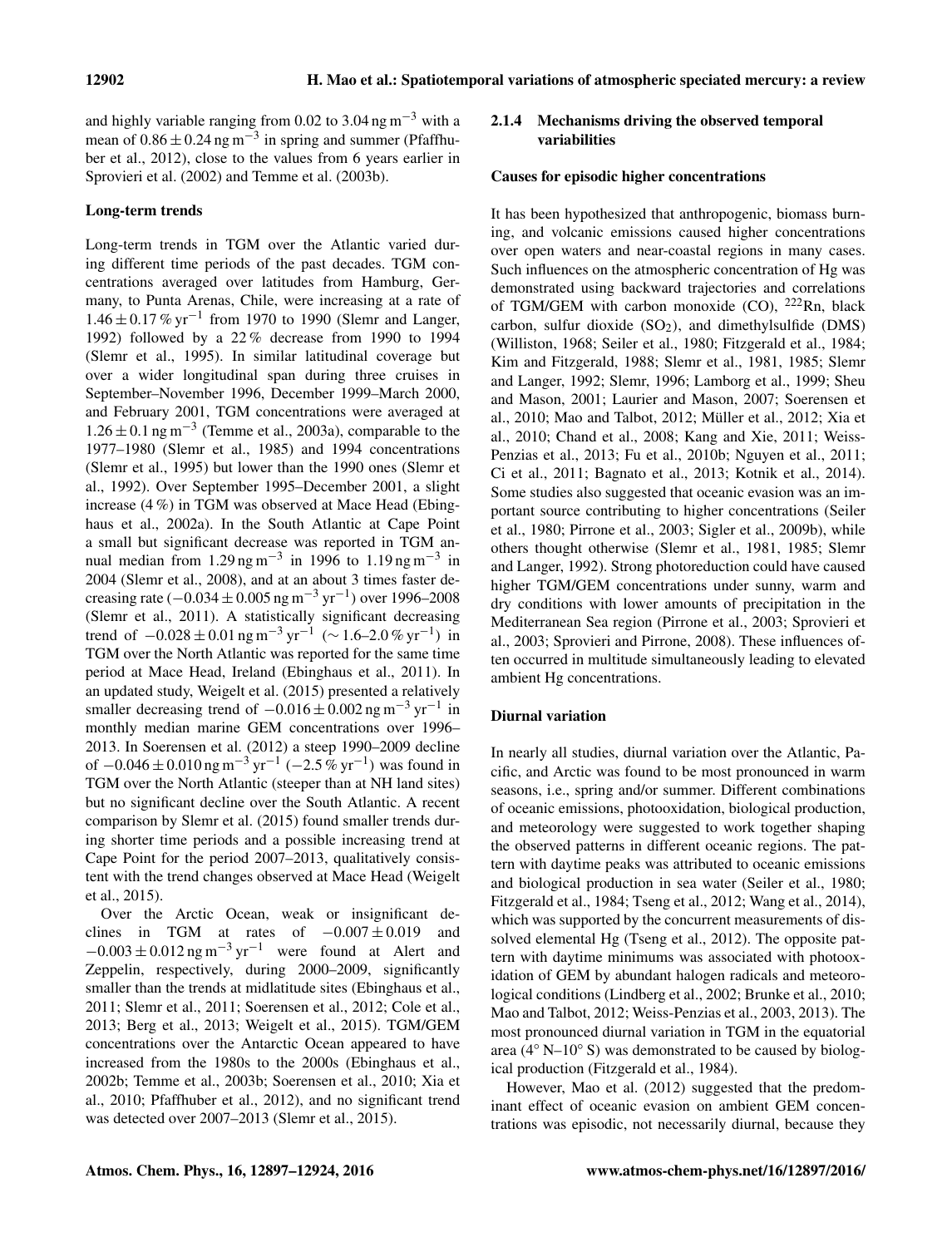found, among all physical parameters, the only significant correlation GEM had was with wind speed exceeding 15 m s−<sup>1</sup> at a marine location, which occurred rather sparsely. This was corroborated by Sigler et al. (2009b) suggesting enhanced oceanic evasion at a rate of  $\sim$  7 ppqv h<sup>-1</sup>  $(0.063 \text{ ng m}^{-3})$  leading to 30–50 ppqv  $(0.27-0.45 \text{ ng m}^{-3})$ increases in coastal and inland GEM concentrations in southern New Hampshire, USA, during the April 2007 nor'easter.

In the study by Laurier et al. (2003) the lack of diurnal variation over the Pacific was speculated to be caused by continuous evasion from surface water. Over the Arctic, unlike the distinctive diurnal pattern with noontime peaks in the study by Lindberg et al. (2002), very small near-zero diurnal variation in GEM was manifested in the shipboard measurements of Sommar et al. (2010) and was speculated to result from low in situ oxidation of GEM. No diurnal variation was found over the Antarctica due possibly to lack of diurnally varying sources and sinks (Pfaffhuber et al., 2012), except one case with in situ human activity.

## Seasonal to annual variation

Annual cycles of TGM/GEM in the MBL differed between various oceanic regions and were suggested to be driven predominantly by oceanic evasion, biomass burning, anthropogenic emissions, interhemispheric flux, and/or meteorological conditions (Slemr et al., 2008; Ebinghaus et al., 2002a, b; Sigler et al., 2009a; Brunke et al., 2010; Soerensen et al., 2010; Mao and Talbot, 2012; Angot et al., 2014; Wang et al., 2014). Annual cycles of TGM/GEM with an annual maximum in summer and a minimum in winter observed at Cape Point, South Africa, in the South Atlantic MBL was hypothesized to be driven predominantly by oceanic emissions, biomass burning, and anthropogenic activities (Brunke et al., 2010), and interhemispheric flux (Slemr et al., 2008; Brunke et al., 2010). Higher concentrations of GEM in the summer over the Adriatic Sea (Sprovieri et al., 2010a) and over the Augusta Basin (Bagnato et al., 2013) were suggested to be caused by stagnant meteorological conditions in the former study and enhanced evasion from sea water in the latter. Opposite annual variation with higher (lower) concentrations in winter (summer) was proposed to be determined largely by meteorology (Ebinghaus et al., 2002a, 2011) and photochemical oxidation of GEM (Mao and Talbot, 2012). The same annual cycle over the Indian Ocean was speculated to be a result of long-range transport of air masses originated from southern Africa biomass burning during the winter months (July–September), and low GEM associated with southerly polar and marine air masses from the remote southern Indian Ocean (Angot et al., 2014). Frequent MDEs in the summertime Dead Sea MBL were observed to be often concurrent with varying concentrations of bromine oxide (BrO) and high temperatures up to 45 ◦C (Obrist et al., 2011). Such high temperatures seemed to be contradictory to the general understanding that Br-initiated GEM oxidation tends to go forward under very cold conditions at temperature  $<-40^{\circ}C$ . Despite that, the authors suggested that Br species were the major oxidants of GEM during depletion events, even when constantly high temperatures were accompanied by sometimes low-BrO concentrations.

Springtime large variation in Arctic and Antarctic TGM/GEM was caused by the occurrence of MDEs. Polar MDEs have been generally linked to reactive Br-initiated GEM oxidation in spring when Br explosion occurs producing abundant reactive Br (Schroeder et al., 1998; Ebinghaus et al., 2002b; Lindberg et al., 2002; Temme et al., 2003b; Mao et al., 2010; Steffen et al., 2013; Moore et al., 2014). For Antarctic MDEs, Ebinghaus et al. (2002b) found a strong positive correlation between TGM and  $O<sub>3</sub>$  over August– October, accompanied by enhanced Global Ozone Monitoring Experiment (GOME) column BrO. Compared to Arctic MDEs, the first Antarctic MDE occurred about 1–2 months earlier, probably due to the lower latitude of the monitoring site and sea ice, the former allowing earlier sunrise and the latter conducive to Br / BrO formation. Temme et al. (2003b) found that the air masses reaching the station during MDEs had a maximum contact with sea ice (coverage  $>40\%$ ) over the South Atlantic Ocean, which was speculated to contain abundant reactive Br released from sea salt associated with sea ice or sea salt aerosols.

Summertime annual maximums of GEM over the Arctic and Antarctic oceans were generally associated with enhanced evasion of GEM and from GOM reduction in snow resulting from maximum exposed sea water after snow/ice melt (Lindberg et al., 2002; Aspmo et al., 2006; Soerensen et al., 2010; Cole et al., 2013; Moore et al., 2014), which was also suggested using model simulations by Dastoor and Durnford (2014). A different mechanism of riverine contribution was hypothesized in Fischer et al. (2012) using an atmosphere–ocean coupled model. Yu et al. (2014) observed high-TGM concentrations concurrent with low salinity, CO, and high chromophoric dissolved organic matter (CDOM) over the ice-covered central Arctic Ocean and speculated that the relatively high-CDOM concentrations associated with river runoff could enhance  $Hg^{2+}$  reduction. Moreover, they related the summer monthly variability in TGM concentrations to less chemical loss.

# Long-term trends

Four hypotheses were made to explain the observed decreasing trends in TGM/GEM during the past decades. First, the global decreasing trend was caused by decreased re-emission of legacy mercury as a result of a substantial shift in the biogeochemical cycle of Hg through the atmospheric, oceans, and soil reservoirs, although exactly what may have caused this shift remained unexamined (Slemr et al., 2011). Second, the decreasing trend was linked to increasing tropospheric O<sup>3</sup> (Ebinghaus et al., 2011). However, this speculation was negated by the plausibility of GEM oxidation by  $O_3$  in the at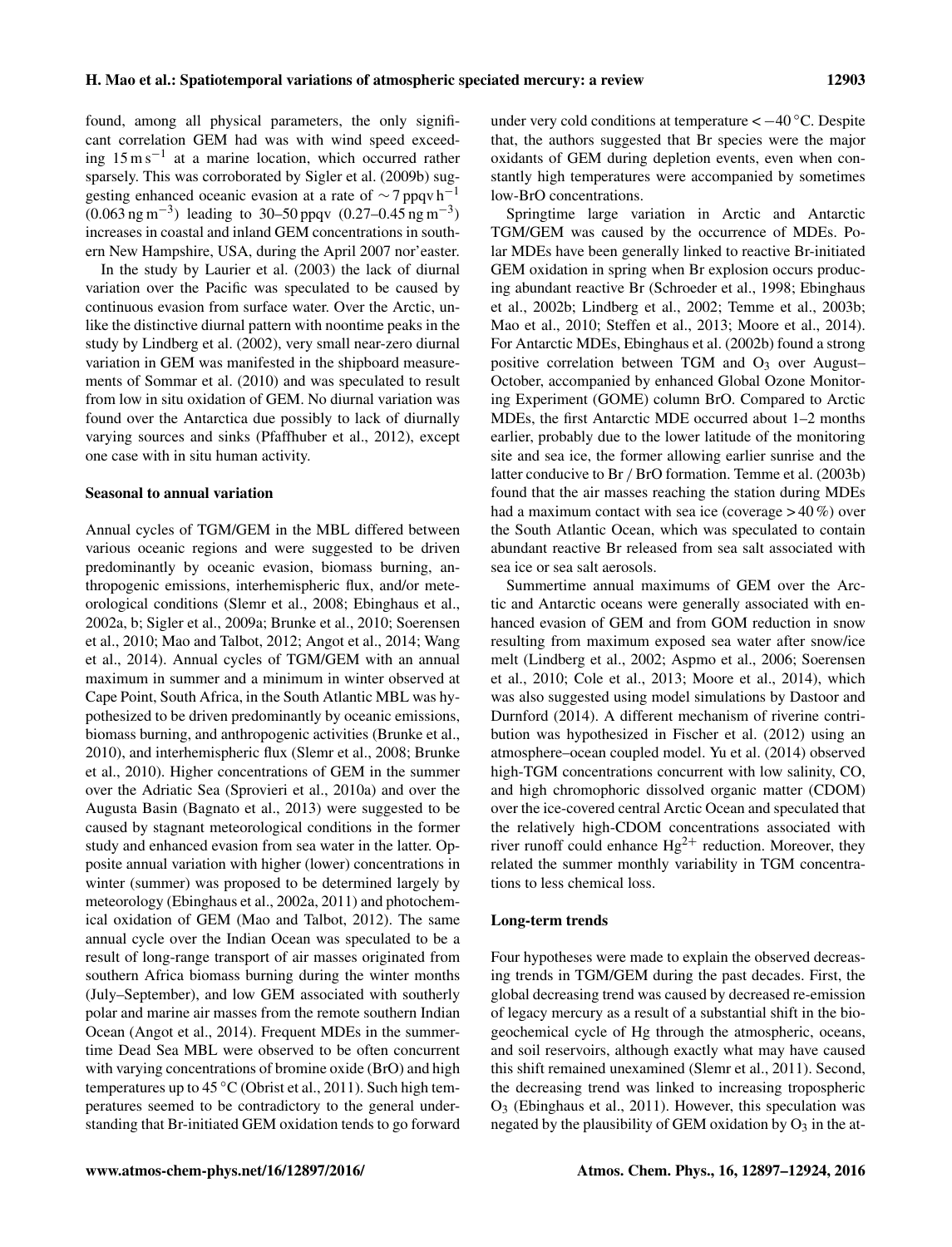mosphere. Third, based on atmosphere–ocean coupled model simulations, the decreasing trend in TGM over the North Atlantic was caused by decreasing North Atlantic oceanic evasion driven by declining subsurface water Hg concentrations resulting from reduced Hg inputs from rivers and wastewater and from changes in the oxidant chemistry of the atmospheric MBL (Soerensen et al., 2012). However, Amos et al. (2014) suggested that the decrease in riverine input was too small to affect Hg concentrations in the open ocean let alone the declining trend in North Atlantic sea water Hg concentrations. Last, a 20 % decrease in total Hg emissions and 30 % in anthropogenic Hg◦ emissions were estimated for the period of 1990–2010, leading to the observed decreasing trends in TGM/GEM, as suggested by a most recent modeling study (Zhang et al., 2016).

# 2.2 GOM and PBM

# 2.2.1 Concentration metrics

The mean concentrations of GOM from individual studies varied from below LOD in several studies to  $4018 \,\mathrm{pg\,m^{-3}}$ (1 h) in the Dead Sea MBL (Obrist et al., 2011; Moore et al., 2013) (Table S2; references therein). The GOM concentration averaged for each oceanic region based on values from the literature varied from  $3 \text{ pg m}^{-3}$  over the Atlantic Ocean to 40 pg m−<sup>3</sup> over the Antarctica, and the largest range 0.1– 4018 pg m−<sup>3</sup> was over the Mediterranean Sea and its neighboring seas (Fig. 1b). Note that the small ranges in other oceanic MBL did not necessarily indicate less variability in GOM but merely a result of limited measurement data available (Table S2; references therein).

The mean concentrations of PBM from individual studies varied from below LOD in several regions to 394 pg m<sup> $-3$ </sup> (1 h) over the Beaufort Sea (Steffen et al., 2013) (Table S3; references therein). The PBM concentration averaged for each oceanic region based on values in the literature varied from 0.6 pg m<sup>-3</sup> over the Indian to 394 pg m<sup>-3</sup> over the Arctic Ocean (Fig. 1c). No ranges were provided for the Arctic, Antarctic, and Indian Ocean MBL due to limited numbers of studies there. The few studies available indicated that PBM concentrations were in most cases smaller and less variable than GOM.

The earliest shipboard measurements of GOM showed dimethyl mercury (DMM) concentrations orders of magnitude larger (Slemr et al., 1981, 1985) than the total GOM concentration measured in the recent two to 3 decades. Due to the use of very different techniques in early studies, those concentrations were listed in Table S2 (references therein) but were not used for comparison with more recent studies (Table S2; references therein).

Same as GEM, GOM concentrations tended to be higher over the North than the South Atlantic and in nearcoastal regions than open waters (Temme et al., 2003b; Mason et al., 2001; Sheu and Mason, 2001; Mason and Sheu, 2002; Aspmo et al., 2006; Laurier and Mason, 2007; Sigler et al., 2009b; Mao and Talbot, 2012). Hourly GOM concentrations of  $1-30 \text{ pg m}^{-3}$  over the South Atlantic Ocean from Neumayer to Punta Arenas in February 2001 (Temme et al., 2003b) were 1–2 orders of magnitude smaller than the concentrations  $(1.38 \pm 1.30 \text{ pmol m}^{-3})$ , i.e.,  $\sim$  300 ± 280 pg m<sup>-3</sup>) near Bermuda in September and December 1999 and March 2000 (Mason et al., 2001). However, at around the same time average values almost an order of magnitude smaller were reported at Bermuda  $(50 \pm 43 \text{ pg m}^{-3})$ , a few pg m<sup>-3</sup> to 128 pg m<sup>-3</sup>) (Mason and Sheu, 2002) and at a US mid-Atlantic coastal site (40 pg m−<sup>3</sup> ) (Sheu and Mason, 2001). In comparison, GOM concentrations were an order of magnitude smaller over the open water and at higher latitude (Aspmo et al., 2006; Laurier and Mason, 2007), comparable to those over the South Atlantic. Similar magnitude of GOM concentrations were measured at a North Atlantic near-coastal MBL site with an average of 0.4 ppqv ( $\sim$  3.6 pg m<sup>-3</sup>) (0–22 ppqv, i.e., 0– 196 pg m−<sup>3</sup> , 2 h) during 2007–2010 (Sigler et al., 2009b; Mao and Talbot, 2012).

PBM concentrations (Table S3; references therein) were measured with an average of  $1.9 \pm 0.2$  pg m<sup>-3</sup> during the May–June 1996 South and equatorial Atlantic cruise (Lamborg et al., 1999) and  $1.3 \pm 1.7$  pg m<sup>-3</sup> (< 0.5 pg m<sup>-3</sup> (LOD) to  $5.2 \text{ pg m}^{-3}$ ) in Bermuda, 30–40 times smaller than the concurrent weekly averaged GOM concentrations (Mason and Sheu, 2002; Sheu, 2001). At higher North Atlantic latitudes, PBM concentrations were averaged at  $2.4 \text{ pg m}^{-3}$ , very close to the concurrent average GOM concentrations but a factor of 4 smaller varying from < LOD to  $6.3 \text{ pg m}^{-3}$ in summer 2004 (Aspmo et al., 2006). Mao and Talbot (2012) reported PBM concentrations varying from 0.09 ppqv  $(0.8 \text{ pg m}^{-3})$  in winter 2010 to 0.52 ppqv  $(4.6 \text{ pg m}^{-3})$  in summer 2010.

During the 2000s, concentrations of GOM over the Pacific decreased by around a factor of 2 from 9.5 pg  $\text{m}^{-3}$  over open waters in 2002 (Laurier et al., 2003) to around  $4 \text{ pg m}^{-3}$  at a remote Japanese site downwind of major Asian source regions in spring 2004 (Chand et al., 2008) and in the equatorial region in 2011 (Wang et al., 2014) (Table S2; references therein). The maximum concentration from a decade of studies was  $700 \text{ pg m}^{-3}$  (3h) measured in air masses originated from upper air over the Pacific (Timonen et al., 2013), about 2 orders of magnitude larger than what Chand et al. (2008) and Laurier et al. (2003) reported. PBM concentrations over the Pacific reached up to  $17 \text{ pg m}^{-3}$ , comparable to GOM, and on average were 3 times larger downwind of East Asia (3.0  $\pm$  2.5 pg m<sup>-3</sup>) than in the equatorial Pacific MBL (Chand et al., 2008; Wang et al., 2014) (Table S3).

In the southern Indian Ocean, very low GOM and PBM concentrations were observed, averaged at 0.34 (< LOD  $(0.28 - 0.42 \,\text{pg m}^{-3}) - 4.07 \,\text{pg m}^{-3}$  and  $0.67 \,\text{pg m}^{-3}$  (<LOD – 12.67 pg m−<sup>3</sup> ), respectively, over 2 years from a remote location, Amsterdam Island (Angot et al., 2014). These con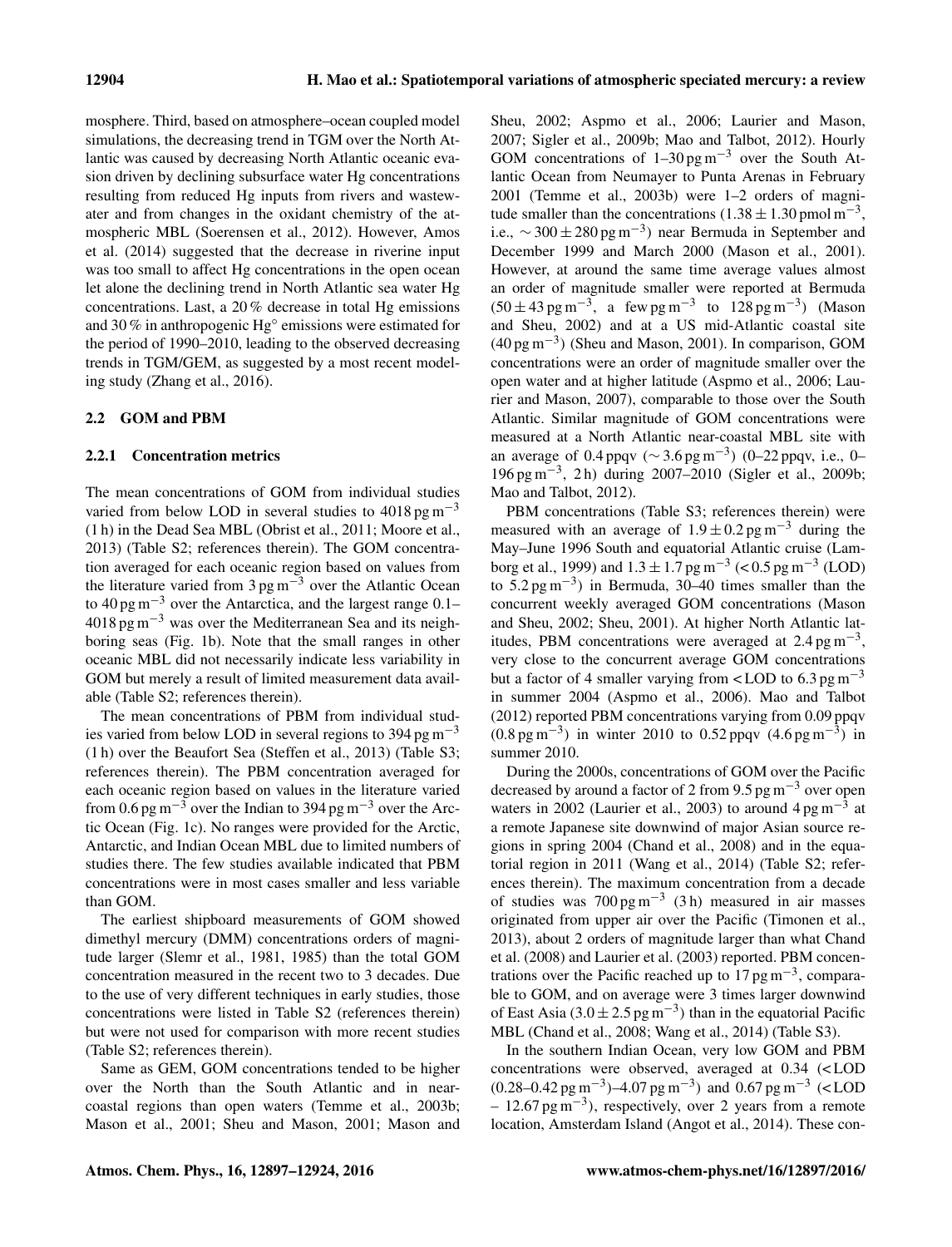centrations were at the lower end of the range of Atlantic and the Pacific MBL measurements.

Measurements over the Mediterranean Sea and its neighboring seas generally showed much higher concentration levels than over the Atlantic, Pacific, and Indian Ocean, with GOM ranging from 0.1 pg m<sup>-3</sup> over the Adriatic (Sprovieri and Pirrone, 2008) to 4018 pg m−<sup>3</sup> over the Dead Sea (Obrist et al., 2011) (Tables S2 and S3; references therein). Frequency distributions of 24 h average GOM and PBM concentrations from a site situated in the Mediterranean MBL exhibited log-normal distributions with the maximum frequency at around 59 and 48 pg m<sup>-3</sup>, respectively (Pirrone et al., 2003). One of the major findings from Sprovieri et al. (2003) was constant presence of GOM averaged at  $7.9 \pm 0.8$  pg m<sup>-3</sup> in the MBL over a 6000 km long cruise path around the Mediterranean Sea. In a 1 year dataset from 2008, Beldowska et al. (2012) showed 24 h PBM concentrations varied over 2–142 pg m<sup>-3</sup> averaged at  $20 \pm 18$  pg m<sup>-3</sup> with 93 % on average in the coarse fraction  $(2 \mu m)$  over the southern Baltic Sea.

In springtime Arctic, the highest concentrations of GOM at 900–950 pg m<sup>-3</sup> were observed during the 1998–2001 BAMS. Very high springtime PBM concentrations (mean  $394 \text{ pg m}^{-3}$ ,  $47-900 \text{ pg m}^{-3}$ , 1 h) were reported over Beaufort Sea sea ice by Steffen et al. (2013). This was an order of magnitude higher than concurrent GOM concentrations (mean  $30 \text{ pg m}^{-3}$ ,  $3.5-104.5 \text{ pg m}^{-3}$ ) and even larger than those in temperate regions, where particle concentrations tended to be large. In comparison, Sommar et al. (2010) found very low GOM and PBM over the summertime Arctic Ocean.

Over the Antarctica, 2 h GOM concentrations ranged over 10.5–334 pg m<sup>-3</sup> averaged at 116.2 ± 77.8 pg m<sup>-3</sup> in Terra Nova Bay during spring–summer 2000 (Sprovieri et al., 2002), and a similar range was also observed by Temme et al. (2003b) at the Neumayer Station in summer 2001 (Table S2). A range of  $30-140 \text{ pg m}^{-3}$  (80 min) was reported for peaks of GOM in summer 2007 (Soerensen et al., 2010). Concentrations of 1 h PBM from Temme et al. (2003b) varied over 15–120 pg m<sup>-3</sup>, a range a factor of 3 smaller than that of concurrent GOM, tracking GOM well only at a lower level. Different from the Arctic, summertime GOM concentrations over the Antarctic were orders of magnitude larger.

## 2.2.2 Hemispheric difference

Hemispheric gradient has been measured in both GOM and PBM since the early 1980s (Slemr et al., 1985; Soerensen et al., 2010). In the first shipboard study by Slemr et al. (1985), PBM concentrations of  $0.013 \pm 0.018$  and  $0.007 \pm 0.004$  ng m<sup>-3</sup> over the North and South Atlantic Ocean, respectively, were derived from Hg concentrations in rain water. About 3 decades later Soerensen et al. (2010) reported hemispheric difference of GOM with a NH average of  $0.3 \pm 3$  pg m<sup>-3</sup> in summer and  $0.8 \pm 2$  pg m<sup>-3</sup> in spring, and a seasonally invariable SH average of  $4.3 \pm 0.14$  pg m<sup>-3</sup>.

# 2.2.3 Temporal variations from diurnal to long-term trend

# Diurnal variation

While some studies found a lack of diurnal variation in GOM (Sheu and Mason, 2001; Aspmo et al., 2006; Temme et al., 2003b), many reported distinct diurnal variation with noonafternoon peaks and nighttime minimums in various oceanic regions (Mason et al., 2001; Mason and Sheu, 2002; Lindberg et al., 2002; Laurier et al., 2003; Sprovieri et al., 2003, 2010; Laurier and Mason, 2007; Mao et al., 2008; Chand et al., 2008; Sigler et al., 2009b; Soerensen et al., 2010; Mao and Talbot, 2012; Wang et al., 2014). Over the Atlantic amplitude values varied from  $0.27 \text{ pg m}^{-3}$  in winter 2010 near the coast of southern New Hampshire, USA (Mao and Talbot, 2012), to > 80 pg m<sup>-3</sup> on the cruise from Barbados via Bermuda to Baltimore, Maryland, USA (Mason and Sheu, 2002; Laurier and Mason, 2007). Over the Pacific amplitude values exceeded 80 pg m−<sup>3</sup> (Laurier et al., 2003; Chand et al., 2008; Wang et al., 2014). Over the Mediterranean Sea and its neighboring seas, diurnal amplitude reached up to 35 pg m<sup> $-3$ </sup> (Sprovieri et al., 2003, 2010). The most pronounced diurnal variation was observed in the springtime Arctic with noontime peaks up to 900–950 pg  $\text{m}^{-3}$  and near-zero concentrations at night (Lindberg et al., 2002).

The diurnal pattern of PBM concentrations, measured using a Tekran speciation unit, at a midlatitude North Atlantic near-coastal MBL site was in general not consistent between seasons and years with seasonally averaged daily peaks 0.2– 0.7 ppqv (1.7–6.2 pg m<sup>-3</sup>) at varying time of a day (Mao and Talbot, 2012). The Tekran PBM instrument measures PBM on particles < 2.5 µm. Using a 10-stage impactor, Feddersen et al. (2012), perhaps the first to study the size distribution of PBM in MBL, reported PBM concentrations (up to 0.25 ppqv, i.e., 2.2 pg m<sup>-3</sup>, in 3.3–4.7 µm) in 10 size fractions  $(< 0.4 \,\mathrm{\mu m}$  to  $> 10 \,\mathrm{\mu m}$ ) at the same MBL location from Mao and Talbot (2012), and found a diurnal cycle with daily maximums at around 16:00 UTC (noon local time) and minimums around sunrise.

#### Seasonal to annual variation

Studies reported distinct seasonal variation in GOM with higher concentrations in warmer months and lower in colder months (Mason et al., 2001; Mason and Sheu, 2002; Pirrone et al., 2003; Laurier and Mason, 2007; Sigler et al., 2009a; Sprovieri et al., 2010; Soerensen et al., 2010; Mao and Talbot, 2012; Obrist et al., 2011; Moore et al., 2013; Wang et al., 2014; Angot et al., 2014). A fairly flat baseline with negligible annual variation in GOM was observed at a midlatitude North Atlantic MBL site near southern New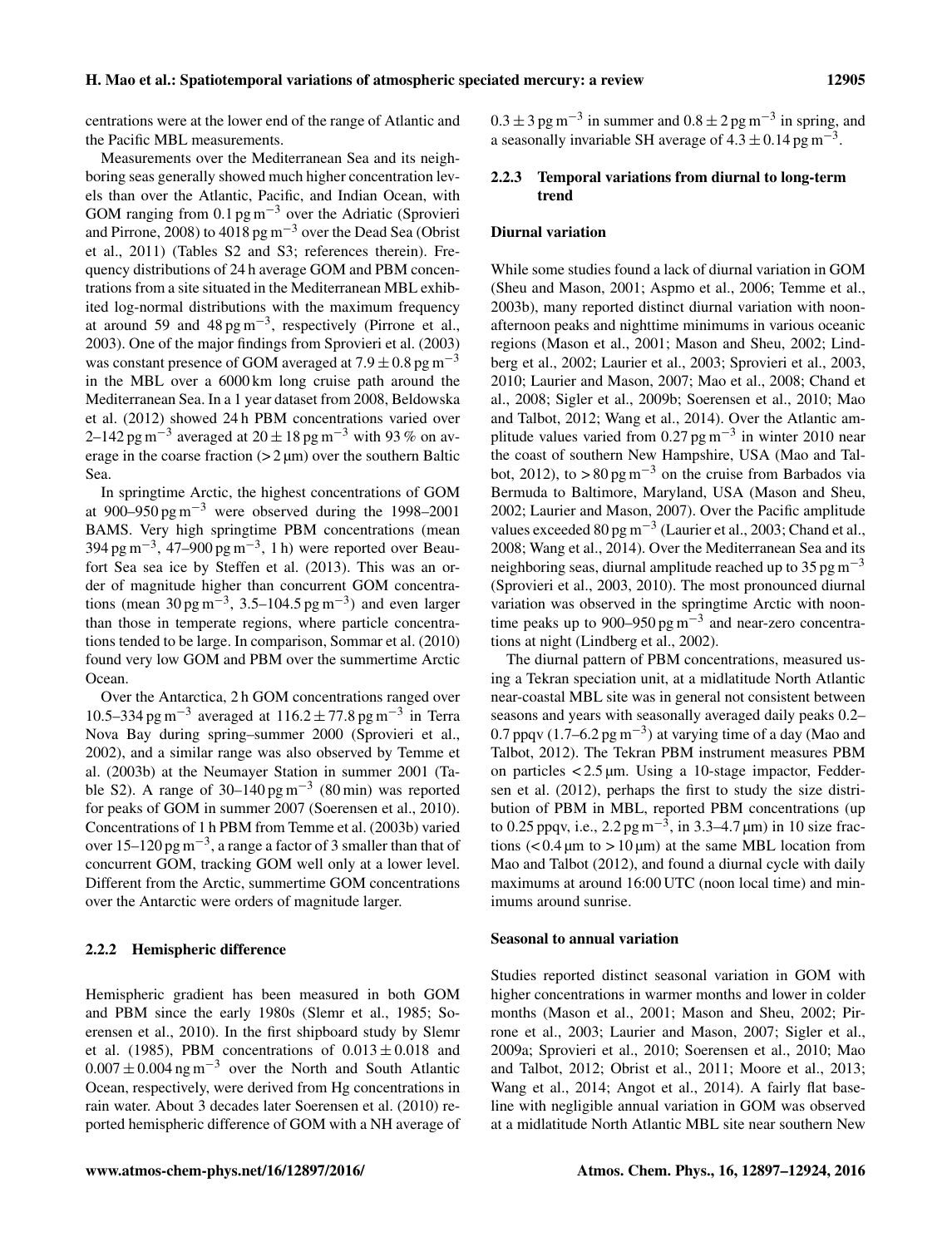Hampshire, USA, in a 3 year dataset, with more variability in higher mixing ratios and seasonal median values ranging from 0.03 ppqv ( $\sim$  0.27 pg m<sup>-3</sup>) in winter 2010 to 0.55 ppqv  $(\sim 4.9 \,\text{pg m}^{-3})$  in summer 2007 (Mao and Talbot, 2012). Over the Mediterranean, the fall 2004 campaign experienced no production of GOM, whereas the summer 2005 campaign saw very high concentrations varying over  $21-40 \text{ pg m}^{-3}$ (Sprovieri et al., 2010a). In the Dead Sea MBL, AMDEs resulting in 1 h GOM up to  $700 \text{ pg m}^{-3}$  occurred more frequently in the summer than in winter (Obrist et al., 2011; Moore et al., 2013).

In the Arctic MBL, several hundreds of  $pg m^{-3}$  GOM concentrations were observed in spring (Lindberg et al., 2002; Steffen et al., 2013) and very low GOM and PBM concentrations in summer (Sommar et al., 2010). Quite differently, summertime GOM concentrations over the Antarctic seemed to be orders of magnitude larger (Sprovieri et al., 2002; Temme et al., 2003b; Soerensen et al., 2010).

Some studies observed seasonal variation in PBM. Sprovieri et al. (2010a) found PBM concentrations on average were more than a factor of 2 higher during high-Hg episodes in the fall than during the summertime ones over the Mediterranean Sea. Beldowska et al. (2012) measured an average 24 h PBM of 15 pg m<sup>-3</sup> and a 3–67 pg m<sup>-3</sup> range in the non-heating season compared to an average of 24 pg  $m^{-3}$ and a range of  $2-142 \text{ pg m}^{-3}$  in the heating season. The PBM measurements at a North Atlantic coastal site using a 10-stage impactor showed distinct seasonal variation with 50–60 % of PBM in coarse fractions, 1.1–5.8 µm, composed largely of sea salt aerosols at both sites in summer and 65 % in fine fractions in winter (Feddersen et al., 2012). Over the Indian Ocean significantly higher concentrations were observed in winter than in summer  $(2.18 \pm 1.56$  ng m<sup>-3</sup> vs.  $1.79 \pm 1.15$  pg m<sup>-3</sup>) (Angot et al., 2014).

# 2.2.4 Mechanisms driving the observed temporal variabilities

## Factors causing episodic high and low concentrations

Long-range transport of air masses of terrestrial origin with high-PBM concentrations was evidenced in elevated crustal enrichment factors in the PBM samples (Lamborg et al., 1999). An episode of high-GOM concentrations coincided with a passing hurricane was linked to downward mixing of air aloft with higher GOM (Prestbo, 1997; Mason and Sheu, 2002). Low-GOM concentrations were found to be concurrent with high humidity (e.g., fog) and rainfall but the highest concentrations on the day after such events if temperatures were elevated (Mason and Sheu, 2002). High nighttime concentrations of GOM in the Mediterranean Basin were observed in anthropogenic plumes identified using backward trajectories (Sprovieri et al., 2010a). The GOM concentrations in air masses of marine origin at a site on the East Pacific coast were unusually high ranging over 200–700 pg m<sup>-3</sup>

(Timonen et al., 2013). The high-GOM concentrations were thought to be partitioned back from the PBM that was accumulated on aqueous super-micron sea salt aerosols in the MBL when being lofted above the MBL, and an anticorrelation between GOM and GEM was found in air masses of marine origin indicating strong in situ oxidation of GEM.

# Diurnal variation

The lack of GOM diurnal variation was speculated to result from diverse air masses with different concentrations converging at the location leading to the removal of diurnal variation in GOM (Sheu and Mason, 2001), and from low solar radiation (< 200 W m<sup>-2</sup>) at higher latitudes (Aspmo et al., 2006). The majority of the studies reporting significant diurnal variation in GOM attributed it to photooxidation, loss via dry deposition, and oceanic evasion, which was backed up by modeling studies (Hedgecock et al., 2003, 2005; Laurier et al., 2003; Selin et al., 2007; Strode et al., 2007).

It was generally found that GOM concentrations were positively correlated with solar radiation flux and anticorrelated with relative humidity and at times with  $O_3$  (Mason and Sheu, 2002; Laurier and Mason, 2007; Soerensen et al., 2010; Mao et al., 2012). The correlation between GOM and UV radiation flux indicated photochemical processes, and the anticorrelation between GOM and  $O<sub>3</sub>$  was caused by processes destroying  $O_3$  and producing GOM (Mason and Sheu, 2002; Laurier and Mason, 2007), especially the oxidation reactions in the presence of deliquescent sea salt aerosols (Sheu and Mason, 2004). The fact that GOM daytime peaks over the Pacific increased with lower wind speeds and stronger UV radiation suggested that GOM was produced in situ via photochemically driven oxidation (Laurier et al., 2003; Chand et al., 2008). Chand et al. (2008) estimated the magnitude of GOM close to the amount produced from the reaction of  $GEM + OH$  alone. Mao and Talbot (2012) suspected that unknown production mechanism(s) of GOM in the nighttime MBL kept the levels above the LOD. Positive correlation between GOM/PBM and temperature indicated possible temperature dependence of certain oxidation reactions and gas-particle partitioning, whereas the anticorrelation between GOM/PBM and wind speed indicated enhanced loss via deposition caused by faster wind speed over water (Mao et al., 2012).

No consistent diurnal variation in PBM measured using a Tekran speciation unit suggested more complicated processes than photochemistry involved in PBM budgets (Mao et al., 2012). However, Feddersen et al. (2012) found diurnal variation in 10-stage impactor PBM measurement data and speculated that GEM oxidation drove the PBM daytime maximum at around 16:00 UTC (noon local time) and depositional loss at night without replenishment led to the minimum around sunrise. In the same study, the large peaks of PBM appeared to be of continental origin.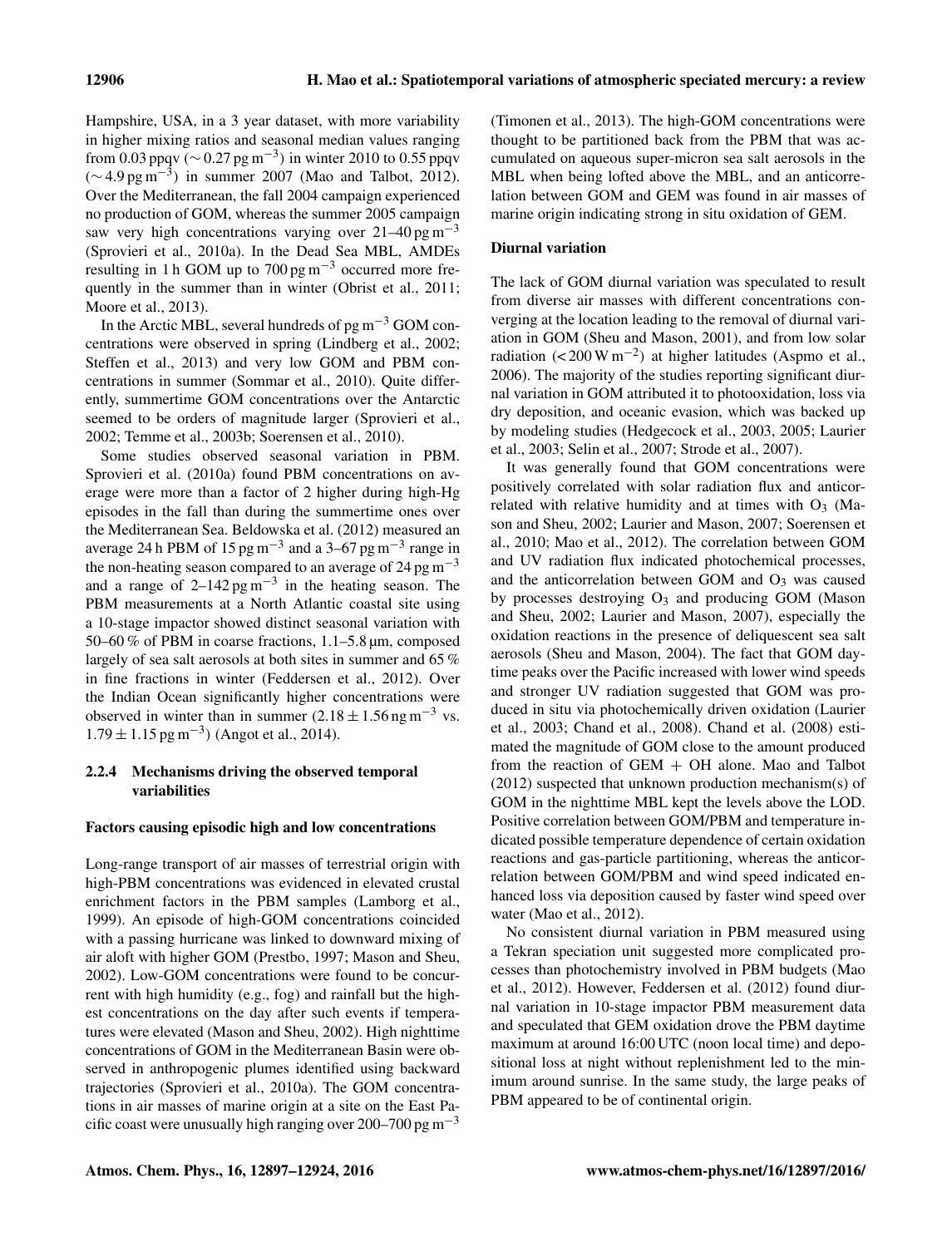Larger concentrations of GOM in spring and/or summer were generally associated with stronger photo oxidation, biological activity, biomass burning, oceanic, and anthropogenic emissions, whereas low concentrations with wet deposition (Lindberg et al., 2002; Mason and Sheu, 2002; Temme et al., 2003b; Pirrone et al., 2003; Sprovieri et al., 2003; Hedgecock et al., 2004; Laurier and Mason, 2007; Sprovieri and Pirrone, 2008; Sprovieri et al., 2010; Soerensen et al., 2010; Obrist et al., 2011; Mao et al., 2012; Angot et al., 2014; Wang et al., 2014). The positive correlation between GOM concentration and solar radiation was used to explain warm season maximums of GOM based on the same line of reasoning that was used to explain daytime peaks of GOM (Mason and Sheu, 2002; Pirrone et al., 2003; Mao et al., 2012). Observed seasonal variation in PBM was attributed to anthropogenic influence and gas-particle partitioning as well as condensation and coagulation of fine particles (Sprovieri et al., 2010a; Beldowska et al., 2012).

Over the Mediterranean Sea and its neighboring seas, it was generally thought that meteorological conditions combined with anthropogenic, oceanic, and biomass emissions caused GOM and PBM seasonal variation (e. g. Pirrone et al., 2003; Sprovieri et al., 2003; Hedgecock et al., 2004; Sprovieri and Pirrone, 2008). A case in point is the seasonal contrast of no production and little variation in GOM due likely to strong removal under the wet conditions in fall 2004 and very high concentrations due to strong oxidation under dry, sunny conditions in summer 2005 (Sprovieri et al., 2010). Sensitivity box model simulations suggested that the  $Hg + Br$  controlled the production rate of GOM without contributions from the oxidation reactions by  $O_3$  and OH and that HgBr was quickly converted to GOM. In the same study it was brought to attention that biomass burning and ship emissions in the region were not included in the emission inventory but could be important to ambient concentrations (Sprovieri et al., 2010). The authors suggested that ship emissions could become a more important source of contaminants as emissions from other sources were being more stringently controlled, and also the Mediterranean was a place where busy shipping routes ran close to population centers. However, no studies have demonstrated that ship emissions were an important source of Hg.

In the Dead Sea MBL, frequent occurrences of MDEs in the summer were linked to higher BrO concentrations indicative of Br-initiated oxidation of GEM despite high temperature and sometimes low-BrO concentrations (Obrist et al., 2011). There is apparent discrepancy between our theoretical understanding of the conditions required for Br-initiated GEM oxidation and the real atmospheric conditions in the summertime Dead Sea MBL.

Wang et al. (2014) proposed iodine in a two-step mercury oxidation mechanism, where BrHgI was hypothetically formed, helped to reconcile the modeled GOM with the observed annual maximum GOM in October over the equatorial Pacific. The authors mentioned that  $HO_2$  and/or  $NO_2$  aggregation with HgBr from Dibble et al. (2012) could be another possibility and further suggested that a major process in representing Hg oxidation is missing in current models.

Lindberg et al. (2002) found that springtime Arctic maximum concentrations of GOM at  $900-950 \text{ pg m}^{-3}$  corresponded to open leads over sea ice and an extensive area of elevated BrO concentrations under the calmest conditions and strongest UV radiation. Low GOM and unusually large PBM concentrations over Beaufort Sea sea ice in spring 2009 were speculated to be caused by low temperatures and GOM formation followed by adsorption onto available sea salt and sulfate aerosols, as well as ice crystals around the sea ice (Steffen et al., 2013). In contrast, very low summertime Arctic GOM and PBM were due possibly to low in situ oxidation of GEM and enhanced physical scavenging as a result of low visibility and high relative humidity (Sommar et al., 2010).

Higher concentrations of GOM over the Antarctic Ocean were first proposed by Sprovieri et al. (2002) to be produced from gas-phase oxidation of GEM by  $O_3$ ,  $H_2O_2$ , and OH together with favorable physical conditions such as PBL height. Temme et al. (2003b) found that the highest concentrations of GOM corresponding to the lowest concentration of GEM falling below the LOD  $(1.1 \text{ pg m}^{-3})$  during MDEs in summer were associated with the air masses having a maximum contact with sea ice (coverage  $> 40\%$ ) over the South Atlantic Ocean, which was speculated to contain abundant reactive Br, released from sea salt associated with sea ice. Summertime GOM was found to be correlated with GEM due probably to in situ oxidation and buildup (Soerensen et al., 2010) and was also observed to be anticorrelated with GEM due solely to oxidation (Temme et al., 2003b; Sprovieri et al., 2002).

## 3 Continental boundary layer

In this section, continental sites are defined as inland sites located in non-polar regions and exclude locations impacted by the MBL, e.g., coastal sites and oceans.

# 3.1 TGM/GEM

#### 3.1.1 Concentration metrics

Field measurements of TGM/GEM at continental sites were conducted mainly in Asia, Canada, Europe, and USA. Very few TGM/GEM measurements have been made at inland sites in the SH. Of all the four regions, the median concentrations of TGM or GEM were  $1.6 \text{ ng m}^{-3}$  at remote and rural surface (low elevation) sites,  $2.1$  ng m<sup>-3</sup> at urban surface sites, and  $1.7$  ng m<sup>-3</sup> at high-elevation sites (Fig. 2a). TGM/GEM ranged over 0.1–11.3 ng m−<sup>3</sup> at remote sites, 0.2–18.7 ng m<sup>-3</sup> at rural sites, 0.2–702 ng m<sup>-3</sup> at urban sites, and 0.6–106 ng m−<sup>3</sup> at high-elevation sites. Overall these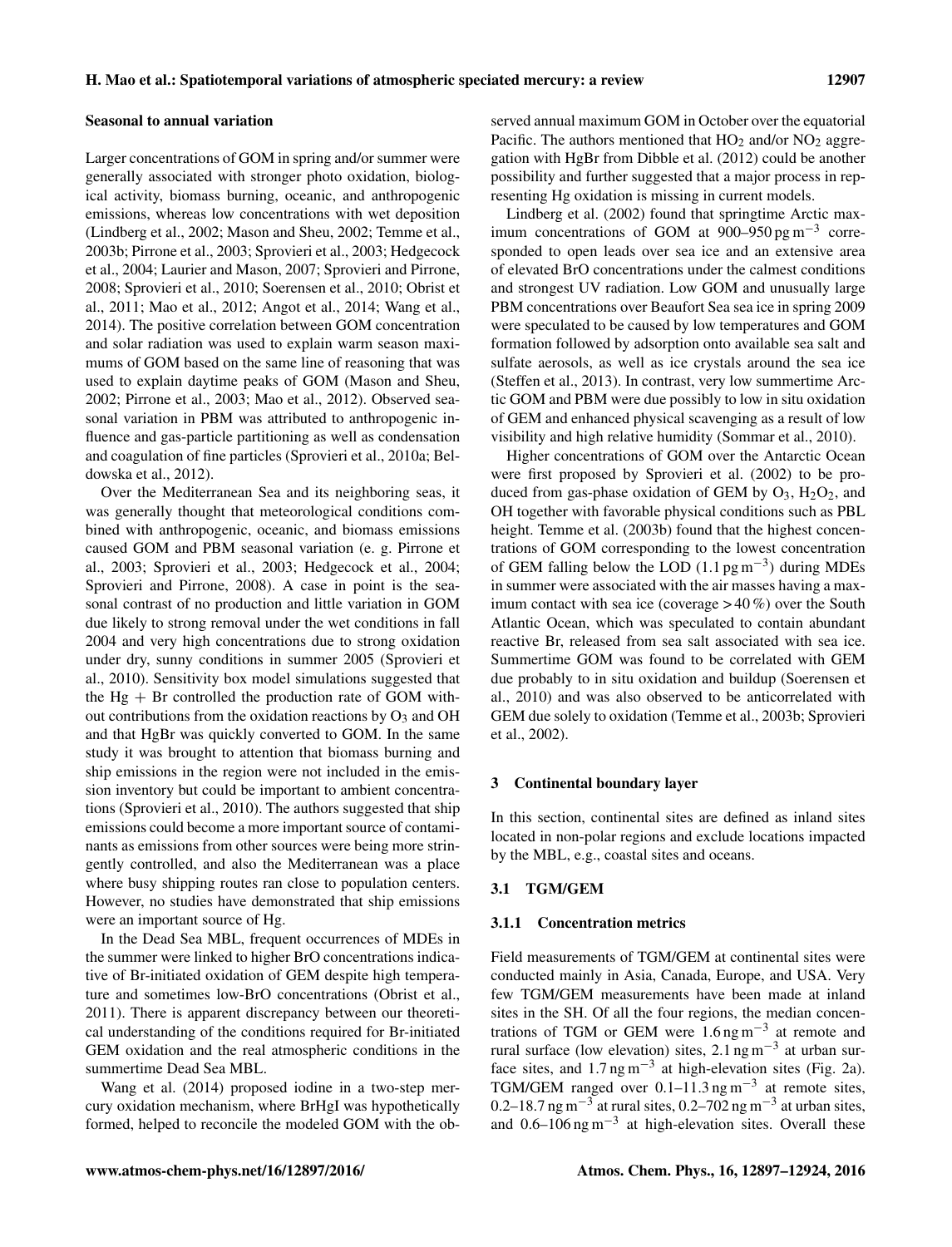

 $\frac{1}{2}$  for  $\frac{1}{2}$  means the maximum estimated from the values in the literature as shown in median and error bar represents the maximum, estimated from the values in the literature as shown in Tables S4–S6. Figure 2. Median and range in TGM/GEM, GOM and PBM by site category (a) and by geographical region (b). Bar graph represents the

statistics indicate that TGM/GEM at continental urban sites were higher and had larger variability than rural and remote surface sites and high-elevation sites in the NH. By geographical region (Fig. 2b), the median TGM/GEM in Asia, comprising of sites predominantly in China and a few sites in Korea and Japan, were higher by 26–55 % than those in Europe, Canada, and USA in this respective order. Although a higher median TGM/GEM was found in Asia, the maximum single 5 min concentration was recorded in the USA (324 ng m<sup>-3</sup>, Engle et al., 2010). The 5 min maximum TGM/GEM among the four regions was the lowest in Europe (23 ng m−<sup>3</sup> ; Witt et al., 2010b). It is important to note that most urban sites in the literature are located in North America and Europe, and hence the higher TGM/GEM at continental urban sites as shown in Fig. 2b were predominantly driven by measurements at those sites (instead of Asian sites). A summary of the mean and the range of TGM/GEM as well as the distribution of mean TGM/GEM at individual continental sites can be found in Fig. S1 and Table S4. Statistics from studies prior to 2009 are referred to in Sprovieri et al. (2010b).

# 3.1.2 Temporal variations from diurnal cycle to long-term trends

#### Diurnal variation

At remote surface locations, the diurnal variation of TGM/GEM is characterized by a daytime increase reaching a maximum concentration in the afternoon and nighttime decrease (Manolopoulos et al., 2007; Cheng et al., 2012). At rural surface and high-elevation sites, several different diurnal patterns have been reported. The first pattern, similar to remote surface locations, is an early morning minimum, followed by midday to afternoon maximum and decrease at night (Swartzendruber et al., 2006; Yatavelli et al., 2006; Choi et al., 2008, 2013; Fu et al., 2008, 2009, 2010a, 2012b; Lyman and Gustin, 2008; Mao et al., 2008; Obrist et al., 2008; Faïn et al., 2009; Sigler et al., 2009; Mazur et al., 2009; Nair et al., 2012; Mao and Talbot, 2012; Eckley et al., 2013; Parsons et al., 2013; Cole et al., 2014; Brown et al., 2015; Zhang et al., 2015). The second diurnal pattern typically observed is a higher nighttime TGM/GEM than daytime. This tends to occur in Asia and more polluted sites outside of Asia, e.g., abandoned Hg mines and cement plants (Lyman and Gustin, 2008; Wan et al., 2009a; Rothenberg et al., 2010; Li et al., 2011; Nguyen et al., 2011; Fu et al., 2012a; Gratz et al., 2013; Zhang et al., 2013; Cole et al., 2014). The third pattern found at rural surface and elevated sites is a weak or lack of diurnal pattern in TGM/GEM (Choi et al., 2008, 2013; Mao et al., 2008; Sigler et al., 2009; Engle et al., 2010; Rothenberg et al., 2010; Mao and Talbot, 2012; Zhang et al., 2013; Han et al., 2014).

At urban surface sites, the predominant diurnal pattern is an increase in TGM/GEM throughout the night that leads to a maximum in the early morning and a decrease in TGM/GEM in the afternoon (Stamenkovic et al., 2007; Li et al., 2008; Choi et al., 2009; Lyman and Gustin, 2009; Song et al., 2009; Liu et al., 2010; Witt et al., 2010b; Nguyen et al., 2011; Nair et al., 2012; Zhu et al., 2012; Gratz et al., 2013; Kim et al., 2013; Civerolo et al., 2014; Cole et al., 2014; Han et al., 2014; Lan et al., 2012, 2014; Xu et al., 2014, 2015). The diurnal amplitude tends to be higher during summer compared to other seasons (Stamenkovic et al., 2007; Peterson et al.,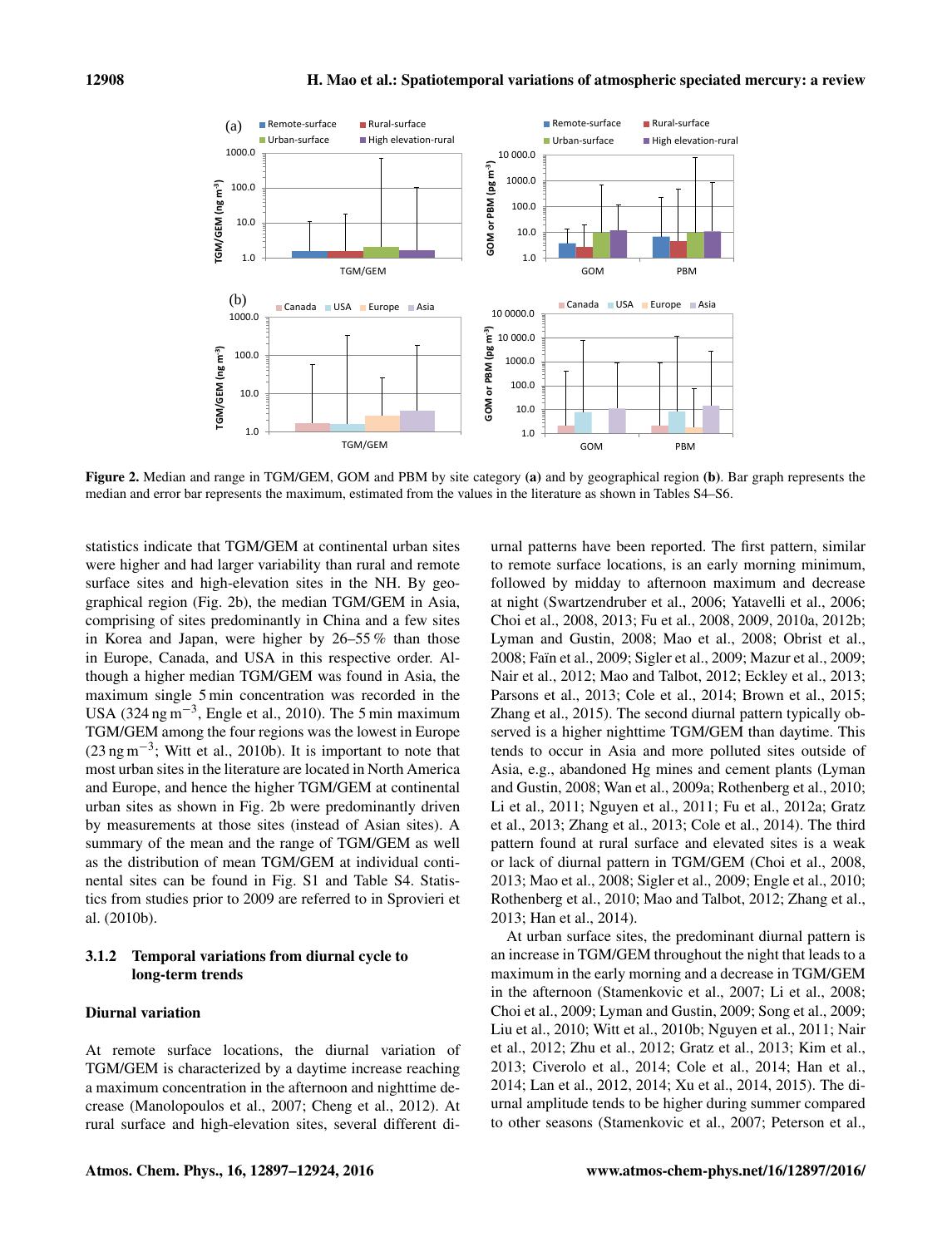|                | Diurnal variation                                                                                                       | Seasonal variation                                           |
|----------------|-------------------------------------------------------------------------------------------------------------------------|--------------------------------------------------------------|
| <b>TGM/GEM</b> |                                                                                                                         |                                                              |
| Rural          | Daytime maximum, nighttime minimum                                                                                      | Winter-spring maximum and summer-fall min-<br>imum           |
| Urban          | Nighttime maximum, daytime minimum                                                                                      | No predominant pattern                                       |
| High elevation | Daytime maximum, nighttime minimum                                                                                      | Winter-spring maximum and summer-fall min-<br>imum           |
| <b>GOM</b>     |                                                                                                                         |                                                              |
| Rural          | Midday to late afternoon maximum, nighttime<br>minimum<br>* Exception: nighttime maximum at urban and<br>elevated sites | No predominant pattern                                       |
| Urban          |                                                                                                                         | Spring or summer maximum                                     |
| High elevation |                                                                                                                         | No predominant pattern                                       |
| <b>PBM</b>     |                                                                                                                         |                                                              |
| Rural          | No predominant pattern                                                                                                  | Maximum during heating season                                |
| Urban          | No predominant pattern                                                                                                  | Maximum during heating season<br>* Exception: summer maximum |
| High elevation | No predominant pattern                                                                                                  | Maximum during heating season                                |

Table 1. Summary of predominant temporal patterns of speciated atmospheric mercury at continental sites in the Northern Hemisphere.

2009; Civerolo et al., 2014; Lan et al., 2012, 2014; Xu et al., 2014). Diurnal variations with daytime maximum and early morning minimum have also been observed at urban surface sites (Fostier and Michelazzo, 2006; Rothenberg et al., 2010; Witt et al., 2010b; Jiang et al., 2013; Han et al., 2014).

# Seasonal variation

The seasonal variation in TGM/GEM at some continental remote surface sites can be characterized by a winter to early-spring maximum and lower summer/fall concentrations (Manolopoulos et al., 2007; Cheng et al., 2012). At other remote sites, a completely opposite seasonal pattern was found with higher summer/fall concentrations than winter/spring (Abbott et al., 2008; Cole et al., 2014). The predominant seasonal TGM/GEM trend at rural surface and elevated sites is the winter to spring maximum and summer/fall minimum (Zielonka et al., 2005; Yatavelli et al., 2006; Choi et al., 2008; Fu et al., 2008, 2009, 2010a; Mao et al., 2008; Sigler et al., 2009a; Mazur et al., 2009; Engle et al., 2010; Mao and Talbot, 2012; Nair et al., 2012; Chen et al., 2013; Parson et al., 2013; Cole et al., 2014; Marumoto et al., 2015). Other studies conducted in rural sites and elevated sites found higher TGM/GEM during warm seasons (spring/summer) than in the winter (Weiss-Penzias et al., 2007; Obrist et al., 2008; Nguyen et al., 2011; Eckley et al., 2013; Zhang et al., 2013, 2015).

The seasonal patterns at continental urban surface sites can be vastly different from each other. Five major seasonal patterns have been identified including (1) a winter to spring maximum (Fostier and Michelazzo, 2006; Stamenkovich et al., 2007; Choi et al., 2009; Peterson et al., 2009; Civerolo et al., 2014; Xu et al., 2015), (2) a summer TGM/GEM maximum (Xu and Akhtar, 2010; Jiang et al., 2013), (3) higher TGM during both winter and summer (Xu et al., 2014), (4) higher TGM/GEM during spring/summer (Liu et al., 2007, 2010; Song et al., 2009; Nair et al., 2012; Zhu et al., 2012; Hall et al., 2014), and (5) an absence of a clear seasonal trend (Kim et al., 2013; Civerolo et al., 2014; Marumoto et al., 2015). Table 1 summarizes the predominant diurnal and seasonal patterns observed at rural, urban, and high-elevation continental sites.

# Long-term trends

At rural sites across Canada, TGM decreased at a rate of 0.9–3.3 % per year between 1995 and 2011, which was determined using 5–15 years of TGM data depending on the location (Cole et al., 2014). A GEM decrease of 0.056 ng m<sup>-3</sup> yr<sup>-1</sup> from 2005 to 2010 was found at an elevated site in New Hampshire (Mao and Talbot, 2012). Widespread declines in GEM across North America between 1997 and 2007 have also been reported (Weiss-Penzias et al., 2016); however, the trends were not determined sepa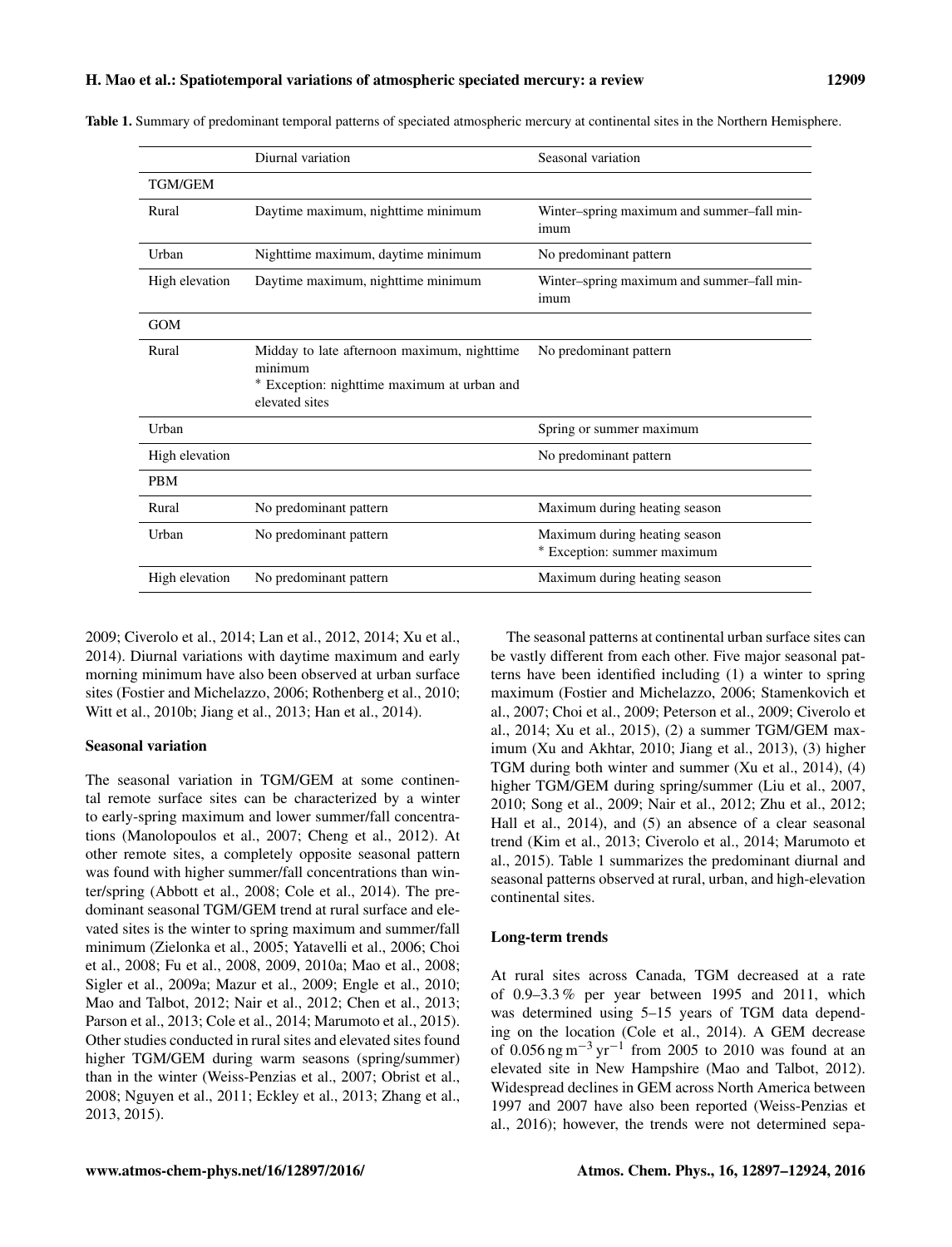rately for rural and urban sites. No significant trends in TGM were found at urban/industrial sites in the UK from 2003– 2013 (Brown et al., 2015) and at another urban site in Seoul, Korea, from 2004 to 2011 (Kim et al., 2013). However, a short-term annual TGM decrease from 2.0 to 1.7 ng m<sup>-3</sup> was recorded at an urban site in Windsor, Canada, from 2007 to 2009 (Xu et al., 2014). At a chlor-alkali site in the UK, TGM declined by  $1.36 \pm 0.43$  ng m<sup>-3</sup> yr<sup>-1</sup> from 2003 to 2012 (Brown et al., 2015). Weigelt et al. (2015) determined annual TGM trends for different air masses arriving at Mace Head, Ireland, between 1996 and 2013. Specifically for continental airflows, TGM decreased by  $0.0240 \pm 0.0025$  ng m<sup>-3</sup> yr<sup>-1</sup> for polluted air masses from Europe, which was a slightly faster decline compared to marine airflows from the North Atlantic Ocean  $(-0.0209 \pm 0.0019$  ng m<sup>-3</sup> yr<sup>-1</sup>) and the SH ( $-0.0161 \pm 0.0020$  ng m<sup>-3</sup> yr<sup>-1</sup>). In certain months, the TGM decreases associated with local and European airflows  $(0.047-0.051 \text{ ng m}^{-3} \text{ yr}^{-1})$  were greater than other months (Weigelt et al., 2015).

# 3.1.3 Mechanisms driving the observed temporal variabilities

# Diurnal variation of TGM/GEM

TGM/GEM was higher during daytime than nighttime and often declined to a minimum in the early morning at remote, rural, high elevation, and some urban surface sites (Table 1). One of the mechanisms driving this diurnal pattern involved meteorological parameters, such as temperature, the increase of which enhances TGM/GEM volatilization (Manolopoulos et al., 2007; Mao et al., 2012; Jiang et al., 2013; Han et al., 2014). Surface emissions of TGM can occur during daytime from soil and snow as temperature and solar radiation increases (Mao et al., 2012; Cole et al., 2014). Solar radiation minimizes the activation energy required for Hg emissions (Zhu et al., 2012) and increases Hg photoreduction in soil and snow (Steffen et al., 2008; Zhu et al., 2012; Hall et al., 2014; Xu et al., 2014, 2015). This process appeared to be especially relevant at sites with elevated Hg in soil (Lyman and Gustin, 2008; Brown et al., 2015) because of a larger flux gradient. Dry deposition of GEM in the night might have also played a role since deposition was typically observed in nighttime in contrast to emission during daytime (Zhang et al., 2009). Fog or dew formation occurring in the late summer was believed to have caused GEM depletion in the early morning hours by capturing GEM in fog or dew water (Manolopoulos et al., 2007; Mao and Talbot, 2012). Another driving mechanism of this TGM/GEM diurnal pattern was the change in the boundary layer mixing height. Lower TGM/GEM during nighttime is due to TGM/GEM deposition as the nocturnal inversion layer forms. In the morning, the nocturnal inversion breaks down and mixes with TGM/GEM-rich air in the residual layer and subsequently leads to increasing TGM/GEM during the day (Yatavelli et al., 2006; Mao et al., 2008; Mazur et al., 2009; Mao and Talbot, 2012; Nair et al., 2012; Choi et al., 2008, 2013; Jiang et al., 2013; Cole et al., 2014). At elevated sites, there was a transition from the sampling of boundary layer during daytime to free troposphere air at night, which was driven by mountain–valley atmospheric patterns (Obrist et al., 2008). During daytime, mountain breeze causes moist air to ascended from the surface to higher altitudes carrying with it GEM from the boundary layer (Swartzendruber et al., 2006; Obrist et al., 2008; Fu et al., 2010a, 2012b; Zhang et al., 2015). At night, drier free tropospheric air impacted the elevated site leading to lower GEM and water vapor and higher GOM and ozone (Obrist et al., 2008). A lack of diurnal variability was also reported at some rural surface locations, although the driving mechanism is not quite clear. At an elevated site, the sampling of air above the nocturnal boundary layer and lack of anthropogenic sources or GEM oxidants near the site led to constant GEM during most of the time except in the summer (Mao et al., 2008; Sigler et al., 2009a; Mao and Talbot, 2012). Thus, this differed from other mountain sites, which were affected by surface emissions and local/regional transport of GEM from the boundary layer during daytime.

At most urban sites and some elevated and polluted rural sites, the nighttime TGM concentrations were higher than daytime, and the maximum concentration typically occurred in the early morning before sunrise (Table 1). This type of diurnal variation was driven by nighttime accumulation of TGM/GEM near the surface due to a shallow nocturnal boundary layer and dilution during the day initiated by convective mixing with cleaner air aloft as the mixing layer increases (Stamenkovic et al., 2007; Li et al., 2008; Lyman and Gustin, 2008, 2009; Choi et al., 2009; Wan et al., 2009a; Rothenberg et al., 2010; Witt et al., 2010b; Li et al., 2011; Nguyen et al., 2011; Fu et al., 2012a; Nair et al., 2012; Zhu et al., 2012; Gratz et al., 2013; Kim et al., 2013; Zhang et al., 2013; Cole et al., 2014; Lan et al., 2012, 2014; Xu et al., 2014). The shallow nocturnal boundary layer was often associated with high TGM coinciding with low wind speeds at night (Li et al., 2008; Fu et al., 2012a; Lan et al., 2014). Increases in nighttime concentrations could also be driven by nighttime sources, such as emissions from mercury mining regions (Lyman and Gustin, 2008) and local emissions occurring at night (Song et al., 2009; Wan et al., 2009a; Rothenberg et al., 2010; Gratz et al., 2013; Kim et al., 2013). At urban surface sites, studies suggested the driving mechanisms for the morning maximum were surface emissions (Zhu et al., 2012; Hall et al., 2014; Xu et al., 2014, 2015), volatilization of Hg from dew (Zhu et al., 2012), and vehicular traffic emissions evident by correlations between TGM/GEM and CO and  $NO<sub>x</sub>$  (Zhu et al., 2012; Xu et al., 2015). However, there is little research suggesting significant amounts of Hg from vehicular emissions (Conaway et al., 2005; Landis et al., 2007; Won et al., 2007). The general view is that the global contribution from petroleum fuel combustion represented 0.00013 % of the total anthropogenic emissions and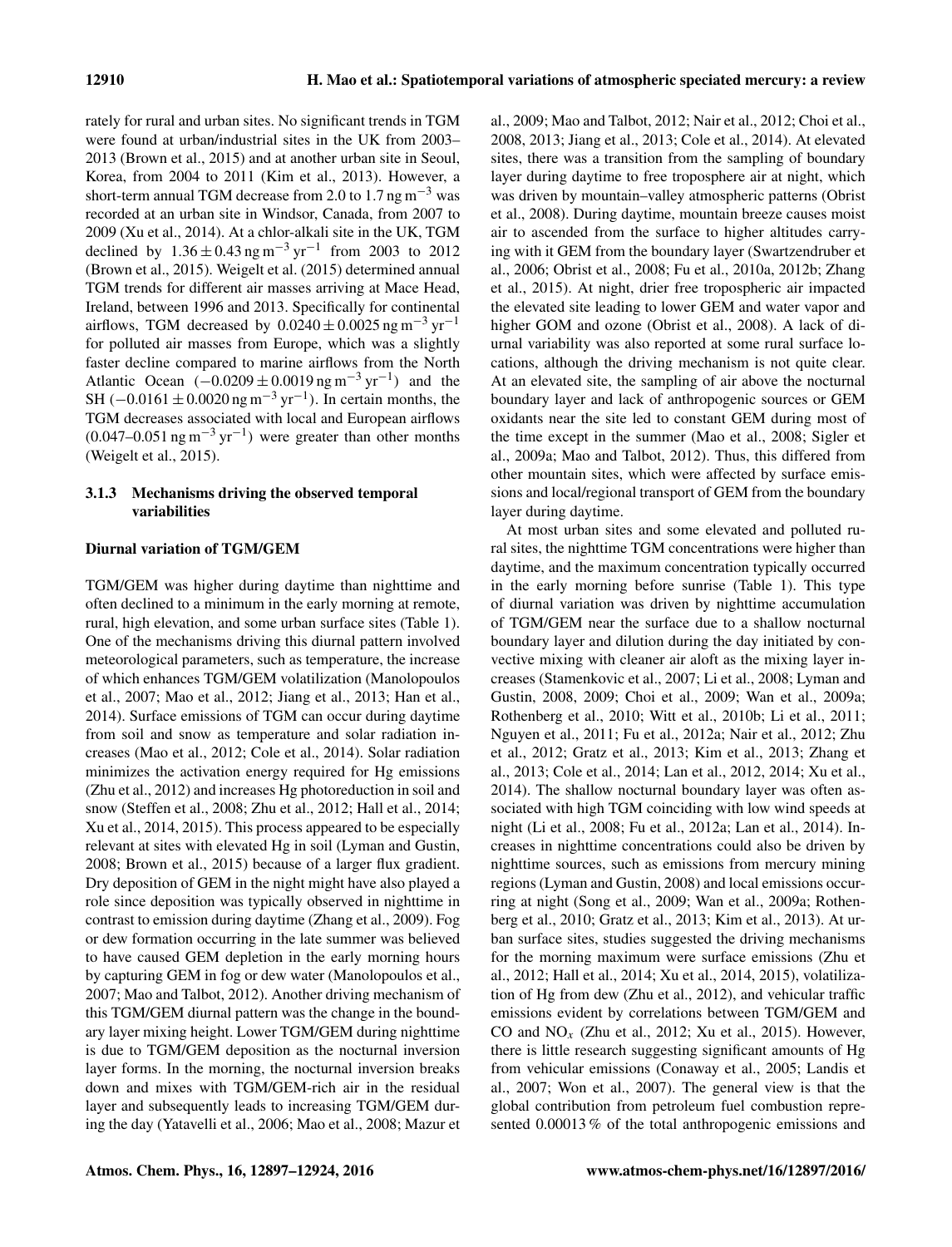thus can be neglected in global assessment of Hg emissions (Pirrone et al., 2010). The lower TGM/GEM observed in the afternoon was driven by GEM oxidation (Stamenkovic et al., 2007; Choi et al., 2009; Lyman and Gustin, 2009; Li et al., 2011; Nguyen et al., 2011; Kim et al., 2013; Zhang et al., 2013; Xu et al., 2014, 2015).

Many studies conducted in urban areas found a larger diurnal amplitude during summer than other seasons. The major driving mechanism for this larger amplitude originated from higher solar radiation and temperature, which increased the boundary layer mixing height in the summer (Civerolo et al., 2014; Xu et al., 2014). Higher solar radiation during summer also increased photochemical reactions, like GEM oxidation. The larger diurnal variation was also attributed to increases in uptake and re-emissions by vegetation and power plant emissions from air conditioner use during summer nights (Xu et al., 2014). The shift in the timing of the TGM/GEM maximum varied with season at some urban sites. During spring in Windsor, Canada, the decrease in TGM earlier in the afternoon was thought to be due to increase photochemical processes resulting from higher solar radiation and lower GEM emissions due to less vegetation coverage in the spring (Xu et al., 2014). In Nanjing, China, the peak concentration occurring later in the morning during spring was driven by prolonged sunlight hours (Zhu et al., 2012).

Site characteristics may have different impacts on the diurnal variation. During nighttime, GEM at an urban site was significantly higher than a rural site suggesting higher GEM fluxes from buildings and pavement than vegetation and soil (Liu et al., 2010), but may be simply caused by stronger and more anthropogenic sources in urban areas. The diurnal amplitude at an urban site was greater than a suburban site in one study; however, the reason was not known (Civerolo et al., 2014). In the same study, nighttime GEM was  $25-30\%$ higher than daytime for the urban site close to the Atlantic Ocean, whereas the GEM difference between night and day was only 10 % at an inland suburban site (Civerolo et al., 2014). The study suggested that the higher halogen concentrations in marine environments increased GEM oxidation and subsequently, the loss of GEM in the afternoon leading to larger diurnal variation. At a different coastal-urban location, nighttime GEM was only slightly higher than daytime because of the cleaner air transported from the marine environment (Nguyen et al., 2011). These studies suggested that MBL influence could lead to very different diurnal patterns. Sites continuously impacted by Hg point sources likely contributed to the large short-term fluctuations in the diurnal patterns at some urban sites (Rutter et al., 2008; Engle et al., 2010; Witt et al., 2010b).

# Seasonal variation of TGM/GEM

The seasonal variation exhibiting a winter to spring maximum in remote, rural, urban and high-elevation environments (Table 1) was suggested to be driven by multiple mechanisms, including anthropogenic emissions for winter heating (coal and wood combustion), reduced atmospheric mixing, decreased GEM oxidation, less scavenging, and emissions from soil, vegetation, and melting snow in the spring (Stamenkovic et al., 2007; Choi et al., 2008; Mao et al., 2008; Sigler et al., 2009a; Peterson et al., 2009; Wan et al., 2009a; Cheng et al., 2012; Mao and Talbot, 2012; Civerolo et al., 2014; Cole et al., 2014; Xu et al., 2015). The lower TGM/GEM during summer has been attributed to increased GEM oxidation, uptake by vegetation, and higher wet deposition of GOM (Yatavelli et al., 2006; Fu et al., 2008, 2009; Engle et al., 2010; Xu et al., 2015). While these were the predominant driving mechanisms of the seasonal variations in the NH, the seasonal patterns could also be influenced by changes in the prevailing wind patterns (Fostier and Michelazzo, 2006; Fu et al., 2010a, 2015; Sheu et al., 2010; Chen et al., 2013; Zhang et al., 2013; Hall et al., 2014). The impact of combustion emissions from winter heating was ruled out at a subtropical site in the Pearl River Delta region of China; instead, the elevated TGM in the spring was attributed to monsoons, which advected southerly marine air masses during summer and northeasterly winds from Siberia during winter. The transition from cold dry air to warm moist air often led to strong temperature inversion and haze in the spring, which in turn inhibits pollutant dispersion. Summer and spring maxima in TGM/GEM have also been found at remote, rural, and urban atmospheres. This pattern was predominantly driven by meteorology. Higher solar radiation and temperature during summer increased GEM emissions from Hg contaminated soil (Zhu et al., 2012; Eckley et al., 2013), from vegetation at a forested agricultural site (Nguyen et al., 2011), and from urban surfaces such as soil and pavement in Windsor, Canada (Xu and Akhtar, 2010).

# Long-term trends of TGM/GEM

Long-term trends of TGM/GEM over continental regions indicated a declining trend at some sites and no significant trend at others, particularly at urban sites. Previous studies partly attributed the long-term TGM trends to anthropogenic Hg emissions reductions. There has been a 60–70 % decrease in anthropogenic Hg emissions from USA and Canada; however, only up to 15 % of those emissions reductions impacted TGM at Canadian sites (Cole et al., 2014). The more rapid decline in TGM measured at Mace Head, Ireland, for local and European air masses compared to marine air masses was thought to be driven by Hg emissions reductions in Europe (Weigelt et al., 2015). The baseline TGM at Mace Head decreased at a larger rate in November than other months suggesting that it is related to lower Hg emissions from residential heating in Europe. The 21 % decline in TGM from 2006 to 2012 in urban/industrial areas of the UK was also consistent with the 0.21 Mg yr<sup>-1</sup> (24 %) reduction in Hg emissions from the UK, even though the TGM trend from the 2003 to 2013 period was not statistically significant (Brown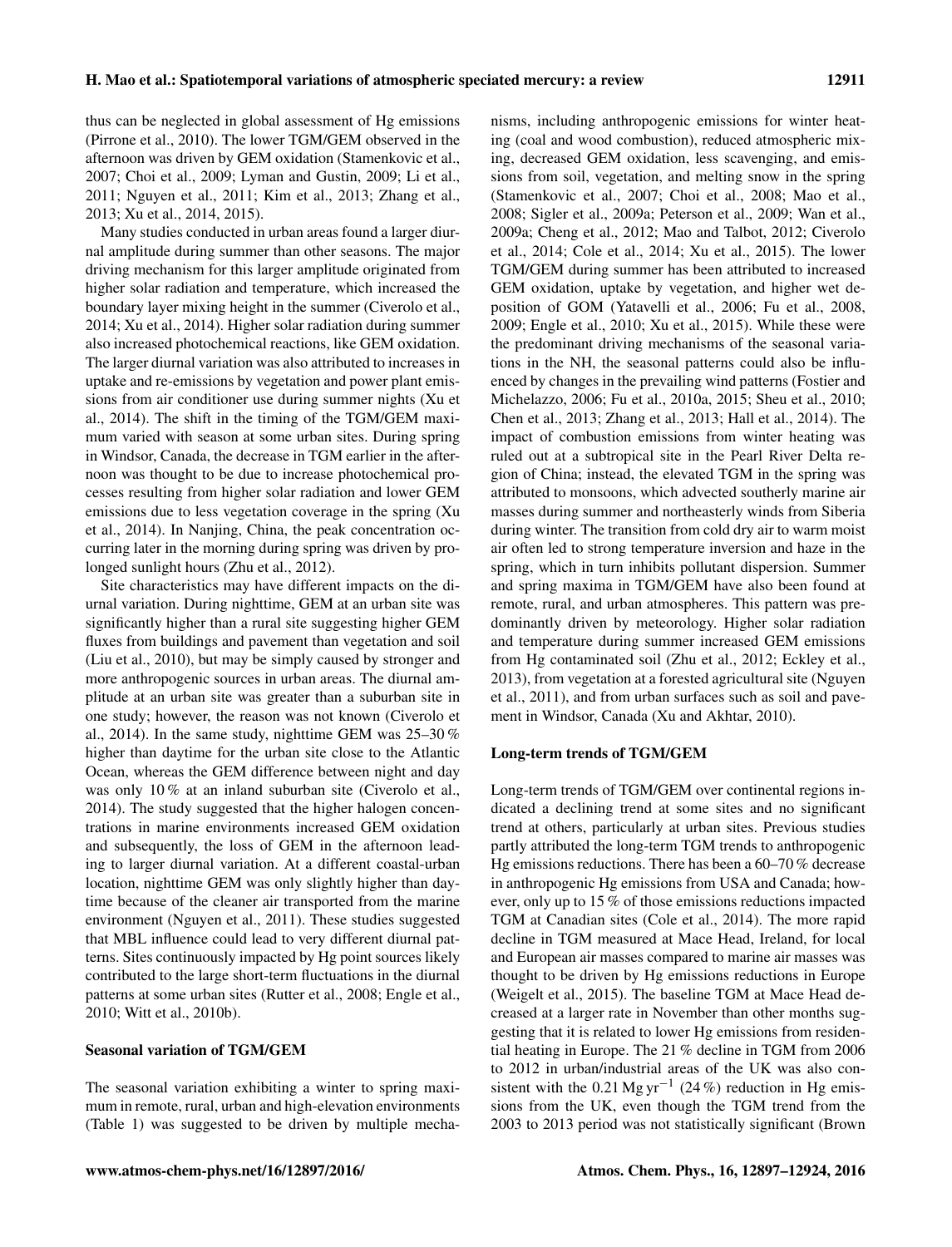et al., 2015). In Seoul, Korea, no significant trend in TGM was found from 2004 to 2011, consistent with the slight decrease (1 %) in coal consumption in Seoul over the same time frame (Kim et al., 2013). While TGM/GEM trends appear to be aligned with local/regional Hg emission trends, a discrepancy exists when the trend was compared to the increasing global anthropogenic Hg emissions (Sprovieri et al., 2010b; Ebinghaus et al., 2011; Cole et al., 2014). Alternative reasons for the decline in TGM could be due to faster cycling of Hg as  $O_3$  and other oxidants have been increasing or lower emissions of previously deposited Hg (Sprovieri et al., 2010b; Ebinghaus et al., 2011). Modeling studies indicated global Hg emissions inventory have not accounted for the changes in Hg speciation emission profiles from coal combustion and reduced emissions from products containing Hg (Zhang et al., 2016).

# 3.2 GOM and PBM

# 3.2.1 Concentration metrics

The highest median GOM and PBM were found at highelevation sites, while the lowest concentrations were found at rural surface sites. The median GOM from all locations were 12.1 pg m<sup>-3</sup> at elevated sites, 9.9 pg m<sup>-3</sup> at urban sites, 3.8 pg m<sup>-3</sup> at remote sites, and 2.8 pg m<sup>-3</sup> at rural sites (Fig. 2a), and correspondingly the median PBM concentration was 11.0, 10.0, 6.9, and  $4.6 \text{ pg m}^{-3}$ . The variabilities in GOM and PBM were greatest at urban locations; 2–3 h GOM concentrations ranged from <LOD-880 pg m<sup>-3</sup> at elevated sites, <LOD-8160 pg m<sup>-3</sup> at urban sites, <LOD-224 pg m<sup>-3</sup> at remote sites, and <LOD-462 pg m<sup>-3</sup> at rural sites (see individual site statistics and the map of mean concentrations at all sites in Fig. S1 and Table S5). Moreover, 2–3 hour PBM concentrations ranged from <LOD-1001 pg  $m^{-3}$  at elevated sites, <LOD-11 $600 \text{ pg m}^{-3}$  at urban sites, <LOD- $404 \text{ pg m}^{-3}$  at remote sites, and <LOD-205 pg m<sup>-3</sup> at rural sites (Table S6). By geographical region, the median GOM in Asia was a factor of 1.4–5.1 higher than those in Canada and USA (Fig. 2b). Similarly, the median PBM in Asia was 1.8– 8.1 times higher than those in Canada, Europe, and USA. This was potentially because one-third of the elevated sites were in China. The GOM and PBM maxima of 8160 and 11 600 pg m−<sup>3</sup> , respectively, were both observed at an urban site in Illinois, USA (Engle et al., 2010; Tables S5 and S6).

# 3.2.2 Temporal variations from diurnal cycle to seasonal trends

# Diurnal variation

The predominant diurnal pattern of GOM at remote, rural, urban, and elevated sites was an increase in the morning leading to a maximum sometime between midday to late afternoon and eventually decreasing at night (Yatavelli et al., 2006; Manolopoulos et al., 2007; Abbott et al., 2008; Lyman and Gustin, 2008; Faïn et al., 2009; Rothenberg et al., 2010; Cheng et al., 2012; Fu et al., 2012a; Nair et al., 2012; Eckley et al., 2013; Gratz et al., 2013; Cole et al., 2014; Civerolo et al., 2014; Marumoto et al., 2015; Zhang et al., 2015). Late evening increases in GOM were observed at some urban and elevated sites (Lynam and Keeler, 2005; Song et al., 2009; Gratz et al., 2013). The average GOM was 18–  $60 \text{ pg m}^{-3}$  between midnight and early morning at two elevated sites, whereas the average daytime GOM was 9.2– 39 pg m−<sup>3</sup> (Swartzendruber et al., 2006; Sheu et al., 2010).

No predominant diurnal pattern was found for PBM, which was mostly measured using the Tekran speciation unit (2537-1135-1130). At rural and urban sites, the types of diurnal patterns include, daytime/afternoon peak (Yatavelli et al., 2006; Choi et al., 2008; Rothenberg et al., 2010; Cole et al., 2014), increasing during daytime leading to a nighttime peak (Nair et al., 2012; Zhang et al., 2013), or lack of variation (Cobbett and Van Heyst, 2007; Choi et al., 2008; Rothenberg et al., 2010; Cole et al., 2014).

# Seasonal variation

No predominant seasonal pattern in GOM was found at remote, rural, urban, and elevated sites. At remote sites, some studies observed a winter to early-spring maximum and lower concentrations during summer/fall (Manolopoulos et al., 2007; Cheng et al., 2012), whereas higher summer/fall than winter/spring concentrations were also reported (Abbott et al., 2008). In rural and elevated sites, the maximum concentration occurred in different seasons. At urban sites, the maximum GOM typically occurred in warmer seasons, e.g., spring or summer (Song et al., 2009; Liu et al., 2010; Choi et al., 2013; Wang et al., 2013; Gratz et al., 2013; Civerolo et al., 2014; Han et al., 2014; Marumoto et al., 2015; Xu et al., 2015). Higher PBM and total particulate Hg (TPM) during colder seasons than summer was a highly ubiquitous trend for remote, rural, urban, and elevated sites (Zielonka et al., 2005; Choi et al., 2008; Wan et al., 2009b; Liu et al., 2010; Kim et al., 2012; Gratz et al., 2013; Beldowska et al., 2012; Marumoto et al., 2015; Schleicher et al., 2015; Zhang et al., 2015). However, increases in PBM also occurred during summer in a few studies (Song et al., 2009; Huang et al., 2010; Cheng et al., 2012).

# 3.2.3 Mechanisms driving the observed temporal variabilities

# Diurnal variations of GOM and PBM

The widespread observation of a midday to late afternoon peak in GOM at continental sites (Table 1) often coincided with meteorological parameters, such as solar radiation and temperature, and/or ozone (Yatavelli et al., 2006; Abbott et al., 2008; Wan et al., 2009a; Weiss-Penzias et al., 2009; Nair et al., 2012; Mao et al., 2012; Gratz et al., 2013; Zhang et al.,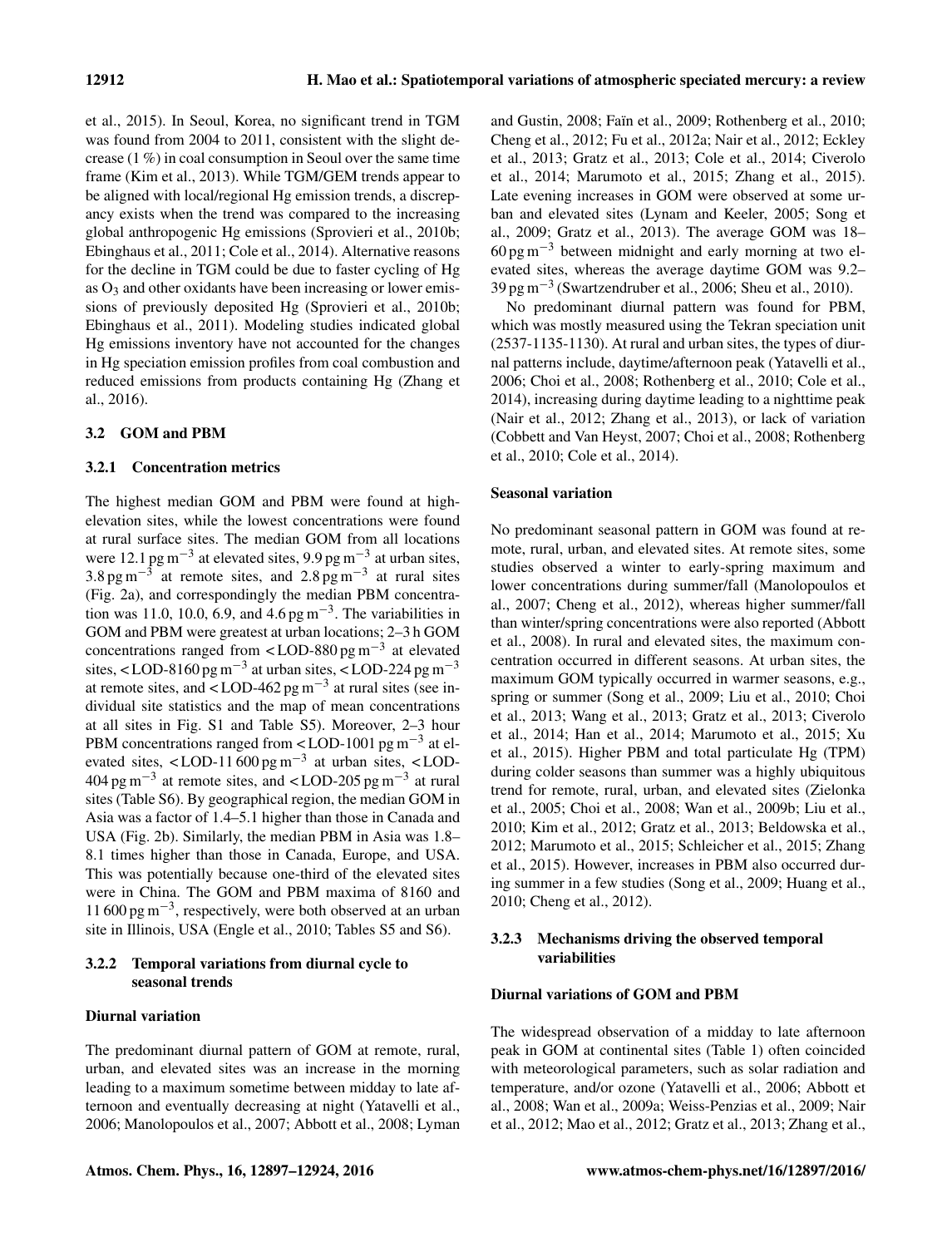2013; Civerolo et al., 2014; Cole et al., 2014; Marumoto et al., 2015). At high-elevation sites, GOM was also inversely correlated with relative humidity, water vapor, or dew point temperature (Swartzendruber et al., 2006; Lyman and Gustin, 2008, 2009; Weiss-Penzias et al., 2009), and in some cases GOM was not correlated with  $O_3$  (Lyman and Gustin, 2009; Peterson et al., 2009; Xu et al., 2015). These diurnal trends indicated daytime in situ photochemical production of GOM or entrainment of GOM from the free troposphere due to convective mixing. Increases in GOM during daytime at a rural site was attributed to local transport from urban areas as indicated by similarities in diurnal patterns between GOM,  $SO<sub>2</sub>$ , and  $O<sub>3</sub>$  and a delay in the timing of the GOM maximum likely resulting from emissions transport (Rothenberg et al., 2010). Short-term fluctuations in the diurnal pattern of GOM also suggested the influence of point sources (Rutter et al., 2008; Engle et al., 2010). Dry deposition and scavenging of GOM by dew played a role in decreasing GOM during nighttime (Liu et al., 2007; Wan et al., 2009b; Weiss-Penzias et al., 2009; Nair et al., 2012; Choi et al., 2013; Civerolo et al., 2014). The stronger diurnal amplitude during the spring/summer coincided with stronger correlations between GOM, solar radiation, temperature, and  $O<sub>3</sub>$  (Yatavelli et al., 2006; Mao et al., 2012; Gratz et al., 2013; Zhang et al., 2013), which suggested that increased photochemical processes led to higher GOM. Large diurnal variation during summer was also potentially driven by high pressure, drier, and cloud-free conditions that are conducive to the buildup of GOM in the free troposphere (Lyman and Gustin, 2009).

Nighttime increases in GOM seen exclusively at urban and elevated sites (Table 1) appeared to be driven by anthropogenic emissions and the free troposphere. Nocturnal emissions and local/regional transport within the boundary layer (Lynam and Keeler, 2005; Song et al., 2009) and reduced vertical mixing in the stable nocturnal boundary layer led to higher GOM at night in urban areas (Gratz et al., 2013). At high-elevation sites, katabatic winds entrained GOM from the free troposphere. In one study, GOM from the free troposphere was believed to originate from in situ photochemical processes due to a strong inverse GEM-GOM correlation and a GOM/GEM slope near unity during an elevated GOM episode (Swartzendruber et al., 2006). While an anticorrelation between GEM and GOM was also found at another elevated site, Sheu et al. (2010) did not observe a complete photochemical conversion of GEM to GOM. The difference between these two elevated sites suggested different sources of GOM in the free troposphere. Timonen et al. (2013) found that in one type of free troposphere air mass, GEM oxidation occurred in anthropogenic plumes transported from Asia to Mt. Bachelor Observatory, USA, and converted 20 % of the GEM to GOM. A second type of air mass traveling over the Pacific Ocean resulted in 100 % GEM conversion to GOM likely because of GEM oxidation by bromine.

The driving mechanisms behind the diurnal pattern of PBM were better explored for urban sites than other site categories. Frequent spikes in hourly concentrations during daytime were attributed to point sources (Rutter et al., 2008; Civerolo et al., 2014). At a valley urban site, higher PBM and GEM during daytime suggested similar emission sources from Hg enriched areas (Lyman and Gustin, 2009). Higher PBM during daytime in the summer could also be initiated by photochemical production of GOM followed by absorption on secondary organic aerosols (Choi et al., 2013). Diurnal patterns exhibiting nighttime increases in PBM in urban areas could be due to multiple mechanisms and sources, such as nocturnal emissions and local/regional transport within the boundary layer (Song et al., 2009), reduced vertical mixing in the stable nocturnal boundary layer (Gratz et al., 2013; Xu et al., 2015), vehicular emissions in China (Xu et al., 2015), and nighttime street food vending in Beijing (Schleicher et al., 2015).

# Seasonal variations of GOM and PBM

The seasonal variation characterized by higher GOM in the warm seasons (Table 1) was primarily driven by photochemical production due to increased solar radiation,  $O_3$ , and likely other atmospheric oxidants (Liu et al., 2010; Choi et al., 2013; Civerolo et al., 2014; Xu et al., 2015). Alternative reasons could be attributed to anthropogenic emissions leading to higher GOM in the summer at urban sites (Song et al., 2009; Gratz et al., 2013). Atmospheric mercury depletion events occurring at higher latitude continental sites led to higher GOM during spring (Cole et al., 2014). Free troposphere transport was a major driving mechanism for higher reactive Hg at three high-elevation western US sites (Weiss-Penzias et al., 2015). At elevated sites in China, the occurrence of higher GOM between fall and spring were attributed to coal and biofuel burning (Wan et al., 2009b) and changes in the prevailing winds that advected GOM from polluted regions (Fu et al., 2012a; Zhang et al., 2015). Lower GOM during summer was due to wet deposition (Wan et al., 2009b; Sheu et al., 2010).

Several mechanisms contributed to the increase in PBM or TPM during colder seasons (Table 1) including, local/regional coal combustion and wood burning emissions, lower mixing height, less oxidation, and increased gasparticle partitioning (Song et al., 2009; Xiu et al., 2009; Liu et al., 2010; Cheng et al., 2012; Fu et al., 2012a; Kim et al., 2012; Choi et al., 2013; Gratz et al., 2013; Wang et al., 2013; Civerolo et al., 2014; Cole et al., 2014; Schleicher et al., 2015; Xu et al., 2015). Oxidized Hg tended to partition to particles during colder seasons because of lower temperatures (Rutter et al., 2007), higher relative humidity (Kim et al., 2012), and reduced volatilization of gaseous Hg (Choi et al., 2013). Similar to GOM, decreases in PBM during summer at many sites in China were due to wet deposition (Wan et al., 2009b; Schleicher et al., 2015; Xu et al., 2015; Zhang et al., 2015) and a shift to cleaner marine airflows during summer (Kim et al., 2012). Higher PBM during warm seasons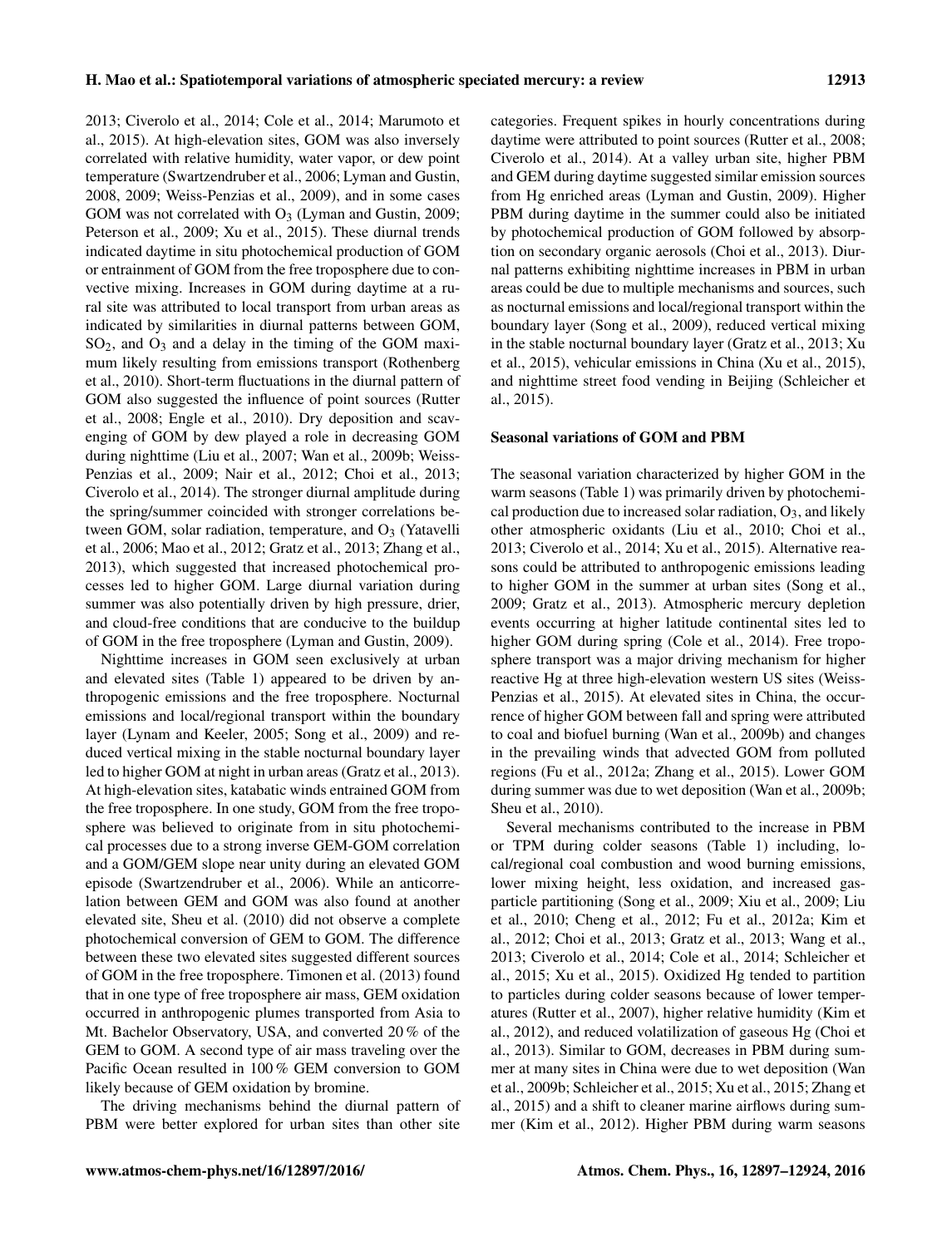may be driven by forest fire emissions (Eckley et al., 2013) and increased PM2.<sup>5</sup> available for GOM absorption at urban sites (Song et al., 2009; Schleicher et al., 2015).

#### 4 Latitudinal variation

There are a few shipboard and airborne studies that surveyed latitudinal variation of TGM/GEM (Slemr et al., 1981, 1985, 1995; Slemr and Langer, 1992; Fitzgerald et al., 1984; Lamborg et al., 1999; Temme et al., 2003a; Aspmo et al., 2006; Soerensen et al., 2010). Bagnato et al. (2013) compiled a latitudinal distribution of TGM/GEM using measurement data from a number of shipboard measurement studies spanning the time period of 1980–2012 (Fig. 3) and showed a small but discernible interhemispheric gradient, with the highest concentrations ( $\sim$  3.5 ng m<sup>-3</sup>) in NH midlatitudes and the lowest in SH latitudes ( $\sim$  0.9 ng m<sup>-3</sup>), resulting from greater emissions of Hg in the more industrialized NH.

Tropospheric airborne measurements from INTEX-B (Talbot et al., 2007, 2008) and ARCTAS (Mao et al., 2010), spanning near the surface to 12 km altitude, suggested distinct seasonal variation in GEM concentrations and latitudinal gradient. On average there was an increase of ∼ 50 ppqv ( $\sim$  0.5 ng m<sup>-3</sup>) from lower latitudes ( $\sim$  20–30 ° N) to higher (60–90◦ N) latitudes in spring while negligible latitudinal variation in summer (Fig. 4). It was speculated that smaller latitudinal gradient of temperature in summer likely enhanced meridional circulation resulting in smaller latitudinal variation in GEM concentration in the troposphere.

A small gradient was measured in atmospheric GEM concentrations over the Pacific from  $1.32$  ng m<sup>-3</sup> in 14–20° N latitudes to 1.15 ng m<sup>-3</sup> in 1–15° S latitudes in October 2011 (Soerensen et al., 2014). Atmospheric GEM elevated in the northern part of the ITCZ was temporarily influenced by the northeastern trade wind that enhanced oceanic evasion, consistent with the largest evasion flux in that region.

#### 5 Altitude variation

Airborne measurements of TGM, GEM, and/or GOM have been conducted since 1977 (Seiler et al., 1980) extending from near the surface to  $\sim$  12 km altitude at several geographic locations (Table S7; references therein). More recent studies showed GEM concentrations remaining nearly constant vertically, slightly decreasing with altitude (Banic et al., 2003; Radke et al., 2007; Talbot et al., 2007, 2008; Mao et al., 2010). Seasonal variation was observed from surface to 7 km over Canada with  $\sim 1.5$  ng m<sup>-3</sup> in summer, 1.7 ng m<sup>-3</sup> in winter,  $1.7 \text{ ng m}^{-3} > 1 \text{ km}$  altitude and  $1.2 \text{ ng m}^{-3}$  below 1 km due to widespread MDEs over the sea ice in the springtime Arctic (Banic et al., 2003). During ARCTAS, Mao et al. (2010) found that the vertical extent of springtime Arctic MDEs varied from meters to 1 km depending on the thickness of the surface inversion layer.



Figure 3. Compiled values for several marine/oceanic environmental systems. (Based on the figure from Bagnato et al., 2013.)

Observation of low GEM in stratospherically influenced air led to the hypothesis that the upper troposphere/lower stratosphere (UTLS) was a Hg sink region (Radke et al., 2007). With repeated measurements of depleted GEM in stratospherically influenced air coupled with enrichment of PBM in lower stratospheric aerosols (Murphy et al., 1998, 2006), Talbot et al. (2007) hypothesized that stratospheric GEM depletion was caused by fast oxidation of GEM by abundant halogen radicals and  $O<sub>3</sub>$  and estimated a lifetime of 2 and 0.5 days for 100 ppqv GEM oxidized by  $O_3$  and Br, respectively. Talbot et al. (2007) suggested that stratospheric intrusion could be a source of tropospheric Hg if PBM was to be transformed back to gaseous Hg.

A 1–2 ng m−<sup>3</sup> range of upper tropospheric GEM was reported by Ebinghaus et al. (2007) and elevated GEM concentrations in biomass burning plumes from the same study suggested biomass burning representing a major mercury source. In the atmosphere of East Asia, Friedli et al. (2004) was the first to report GEM concentrations from sea level to ∼ 7 km altitude under the influence of continental export from East China, showing concentrations at all altitudes higher than the global background, with the largest 6.3 ng m−<sup>3</sup> in an industrial plume mostly from coal combustion and at times from other sources including dust storms, biomass burning, and volcanic eruption. On a relevant note, Swartzendruber et al. (2008) suggested that longrange transport of Asian pollution contributed to the higher GEM concentrations above 2.5 km, which increased with altitude from  $1.30 \pm 0.084$  ng m<sup>-3</sup> in 0-0.5 km altitude to  $1.52 \pm 0.182$  ng m<sup>-3</sup> in the highest layer 5.5–6.5 km altitude over the Pacific Northwest over 13 April–16 May 2006.

Upper air GOM concentrations were first measured in spring by Lindberg et al. (2002) at 1000 and 100 m altitude immediately northeast of Point Barrow. Six aircraft surveys consistently showed that GOM concentrations de-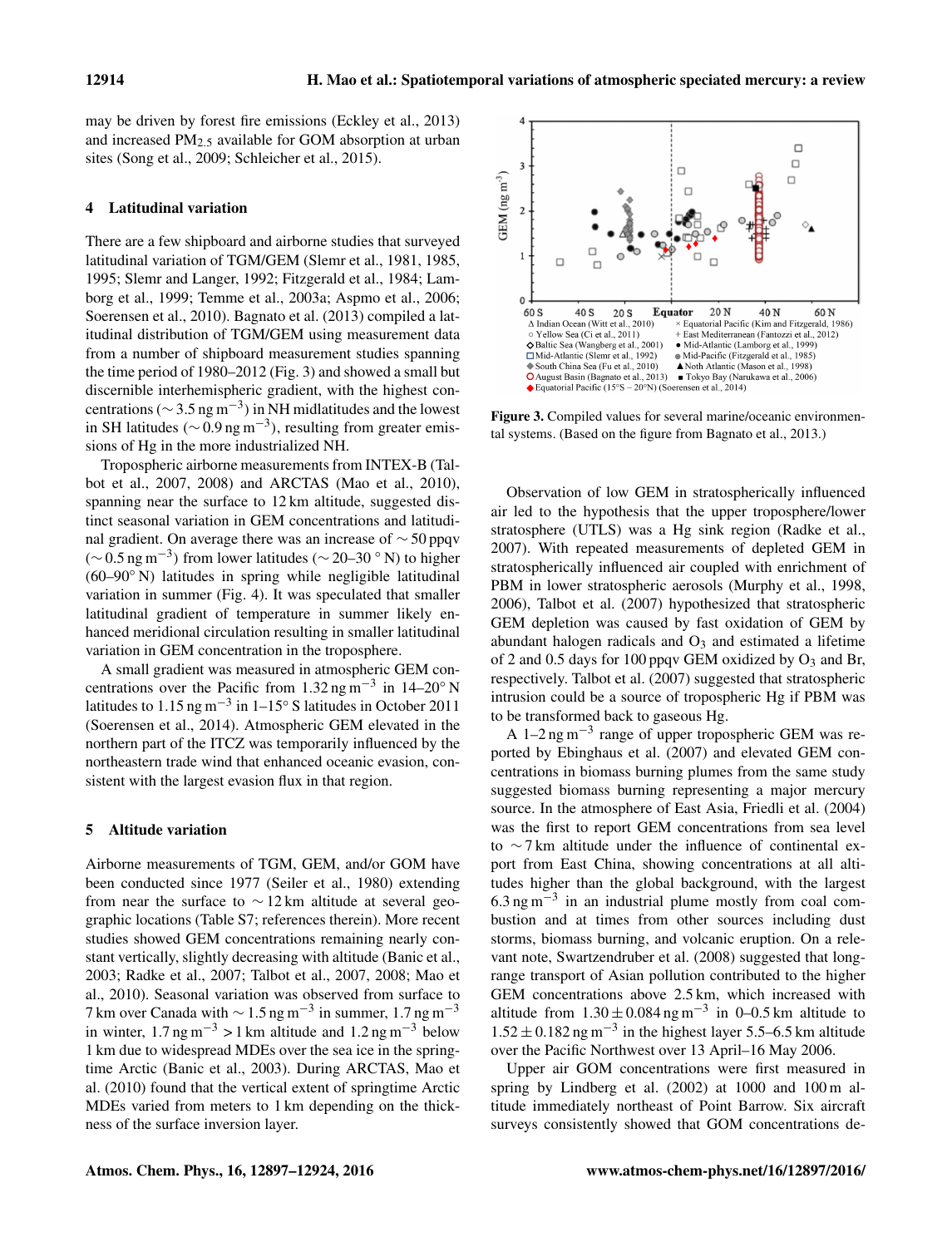

Figure 4. GEM (ppqv) from the INTEX-B in spring 2006 and ARC-TAS in spring and summer 2008 (Data sources: Talbot et al., 2007, 2008; Mao et al., 2010).

creased from an average of 70 to 20 to 2 pg m<sup>-3</sup> from 5 to 100 to 1000 m altitude, supporting the hypothesis that the Hg oxidation reactions occurred in the near-surface boundary layer driven by halogen compounds derived from sea-salt aerosols. In recent years, more studies attributed higher GOM concentrations in higher altitudes to lack of depositional loss, lower temperature, and/or more abundant Br radicals (Sillman et al., 2007; Lyman and Jaffe, 2011; Brooks et al., 2014; Gratz et al., 2015; Shah et al., 2016). Sillman et al. (2007) reported GOM concentrations measured in Florida increasing with height from 10 to 230 pg m<sup>-3</sup>, which was reproduced using CMAQ model (Bullock and Brehme, 2002) with gas-phase oxidation reactions  $GEM+O<sub>3</sub>$  and  $GEM+OH$ , the latter being dominant. Lyman and Jaffe (2011) found enhanced GOM concentrations of  $\sim$  450 pg m<sup>-3</sup> and depleted GEM in one stratospheric intrusion case and further speculated that the stratosphere was depleted in total Hg and enriched in GOM, and suggested that stratospheric intrusion could be a source of GOM to the troposphere. Near Tullahoma, TN, USA, the highest GOM concentrations (200–500 pg m<sup>-3</sup>) from flights over a year were observed always at 2–4.5 km altitude with a strong seasonal variation with a wintertime minimum and a summertime maximum (Brooks et al., 2014). In the same study, limited PBM measurements exhibited similar levels to GOM at all altitudes.

In a most recent field campaign NOMADSS, the highest Hg(II) concentrations of 300–680 pg m<sup>-3</sup> were observed in dry  $(RH < 35\%)$  and clean air masses during two flights over Texas at 5–7 km altitude and off the North Carolina coast at 1–3 km altitude (Gratz et al., 2015; Shah et al., 2016). Gratz et al. (2015) found, using back trajectories, that a segment of air masses with elevated GOM averaged at  $0.266 \pm 0.038$  ng m<sup>-3</sup> and ranging over 0.182–0.347 ng m<sup>-3</sup> at 7 km altitude over Texas originated from the upper troposphere of the Pacific High. It was speculated that the stable, dry conditions of large-scale anticyclones resulted in a lack of GOM removal by wet deposition or in-cloud reduction and were thus ideal for GOM accumulation. They demonstrated that elevated BrOx could persist and that sufficient GOM could be produced during long-range transport in the Pacific upper troposphere. Their sensitivity analysis suggested a range of 8–13 days required to produce the observed GOM. Shah et al. (2016), using the GEOS-Chem model with tripled bromine radical concentrations or a faster oxidation rate constant for GEM+Br, increased modeled Hg(II) concentrations by a factor of 1.5–2 improving agreement with the observations, and suggested that the subtropical anticyclones were significant global sources of Hg(II).

#### 6 Summary and recommendations

This review summarized the general characteristics in GEM, GOM, and PBM concentrations in the MBL, over land, from low to high latitudes, and from the surface to the upper troposphere, and further the factors driving such variabilities based on a great wealth of research in the literature. The Key points are summarized below.

For MBL TGM/GEM, diurnal variation in most oceanic regions featured noon to afternoon minimums due probably to in situ oxidation of GEM, while a few studies showed the opposite pattern over the Atlantic and the equatorial Pacific Ocean, attributed to enhanced oceanic evasion linked to enhanced photoreduction and biological activity. Seasonal to annual variation was generally characterized as higher (lower) concentrations in colder (warmer) months, which was largely thought to be caused by less (more) loss via oxidation in colder (warmer) months. Long-term trends have been identified at locations in Mace Head, Ireland, midlatitudinal Canada, and Cape Point, South Africa, and varied over different time periods, which was speculated to be associated with changing anthropogenic and legacy emissions, and redox chemistry.

For MBL GOM, diurnal variation was generally characterized with noon to afternoon peaks and nighttime low values and seasonal variation with higher concentrations in spring and summer and lower in fall and winter, largely attributed to GEM photooxidation as often supported by correlation of GOM with solar radiation and BrO. In one study springtime maximums were also linked to biological activity and in a few studies annual minimums were associated with scavenging by precipitation. No long-term trends have been reported for oceanic regions.

For MBL PBM, no consistent diurnal and seasonal variation has been identified in most studies, and only two studies reported seasonal variation with higher concentrations in fall/winter associated with anthropogenic emissions. One study showed no consistent diurnal variation in Tekran measurements but a clear diurnal cycle with maximums at noon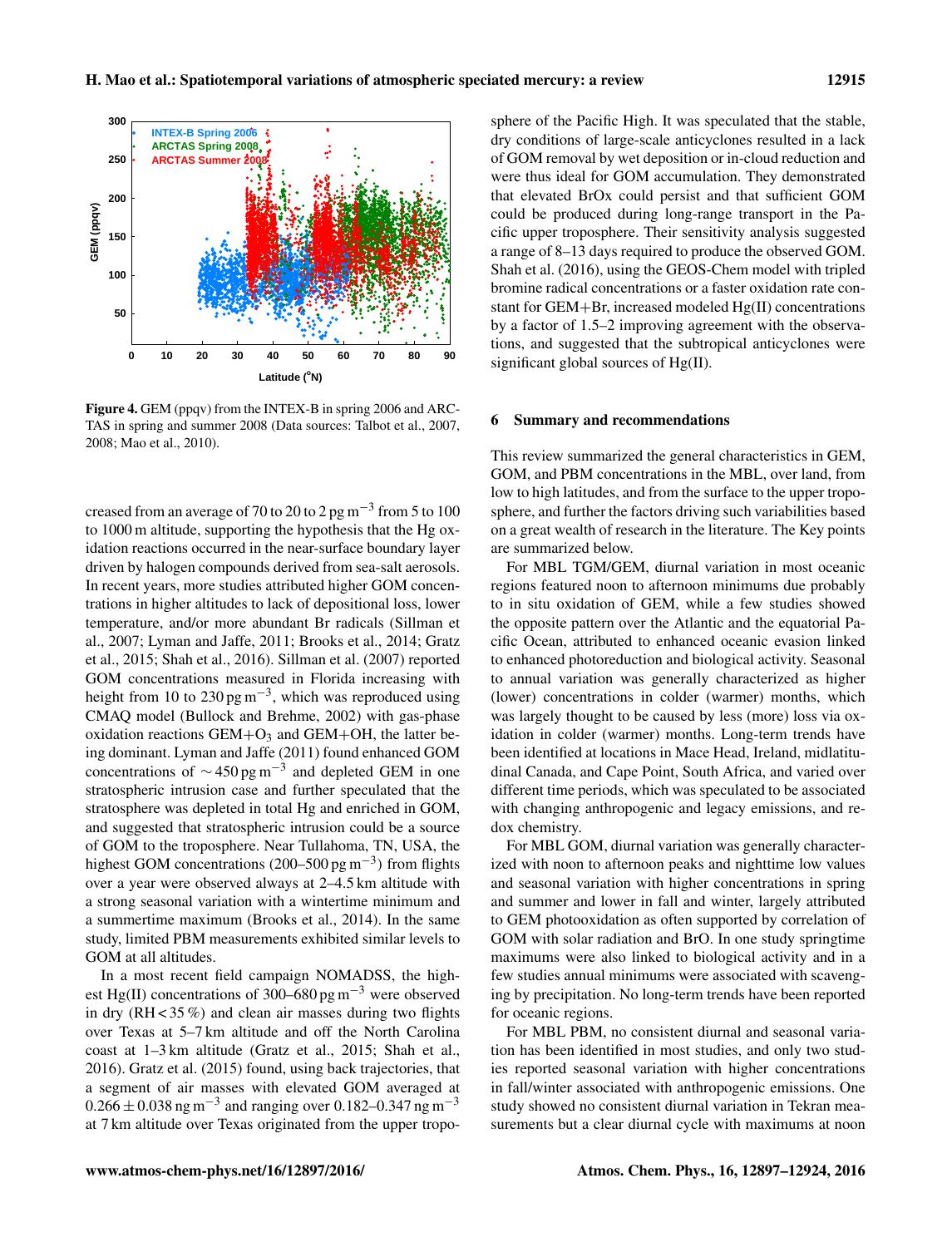and minimums before sunrise using 10-stage impactor measurements.

For continental TGM/GEM, higher concentrations were found at urban sites than remote, rural, and elevated sites. This result is unbiased by elevated TGM/GEM from Asian sites. The predominant diurnal pattern was an early morning minimum and afternoon maximum, opposite to that at urban sites. Diurnal patterns at surface sites were thought to be driven by surface and local emissions, boundary layer dynamics, Hg photochemistry, dry deposition, and sequestering by dew. At elevated sites, mountain–valley winds appeared to be important drivers of the diurnal cycle. Seasonal variations were influenced by fossil fuel emissions for winter heating, surface emissions, and monsoons in Asia. At background sites, long-term declines in TGM were partially attributed to anthropogenic Hg emission reductions.

For continental GOM, concentrations were higher at elevated sites. However, this result may be biased by a large proportion of high-elevation studies from China where speciated atmospheric mercury are typically elevated. The predominant diurnal pattern was a noon to mid-afternoon maximum and nighttime minimum, except for nighttime increases at urban and elevated sites. The driving mechanisms of the diurnal variations were suggested to include in situ photochemical production, dry deposition, and scavenging by dew. Entrainment of GOM from the free troposphere was believed to contribute to nighttime increases at some elevated sites. No predominant seasonal pattern in GOM was found, except for higher concentrations in the spring/summer at urban sites. Photochemical production driven by strong solar radiation and atmospheric oxidants, free tropospheric transport, anthropogenic emissions, and increased wet deposition during summer appeared to affect GOM seasonal variation.

For continental PBM or TPM, no predominant diurnal pattern was found. Increases in PBM or TPM were prevalent during colder seasons and were driven by local/regional coal combustion and wood burning emissions, lower mixing height, reduced oxidation, and increased gas-particle partitioning.

TGM/GEM over the ocean surface decreased from the NH to the SH with the highest concentrations ( $\sim$  3.5 ng m<sup>-3</sup>) in NH midlatitudes and the lowest in SH ( $\sim$  0.9 ng m<sup>-3</sup>). This interhemispheric gradient was believed to suggest the majority of Hg emissions in NH, contradicting the hypothesis of large oceanic sources of Hg by previous work. However, in other studies the largest oceanic source was found in the equatorial region. Airborne measurements of TGM suggested distinct seasonal variation in latitudinal distributions,  $a \sim 50$  ppqv ( $\sim 0.5$  ng m<sup>-3</sup>) increase in GEM concentrations from  $\sim$  2.0–30 to 60–90° N latitudes in spring and negligible latitudinal variation in summer. It was speculated that smaller latitudinal gradient of temperature in summer likely enhanced meridional circulation resulting in smaller latitudinal variation in GEM concentration in the troposphere.

GEM concentrations remained nearly constant, slightly decreasing with altitude over the several airborne field campaign regions, and depleted GEM was found in stratospherically influenced air masses. Abundant GOM has been suggested, but only very few studies have conducted measurements of free tropospheric GOM showing concentrations of hundreds of pg m<sup>-3</sup>, particularly in the area of Pacific High.

Over 2 decades of extensive measurements have advanced our knowledge of the spatiotemporal variation of TGM/GEM, GOM, and PBM in numerous continental and oceanic environments. However, measurement data, especially those of PBM, remain scarce in the SH, MBL, and upper air. In oceanic regions most observations, obtained via shipboard measurements of TGM/GEM with a few exceptions as ground-based on islands, suggested composite instead of instantaneous variation. Moreover, there are hardly size-fractionated PBM measurements. The current Tekran speciation unit could only measure PBM  $\lt$  2.5  $\mu$ m, and Tekran PBM measurement data from a limited number of MBL and continental monitoring locations exhibited no definitive diurnal patterns in PBM concentrations. However, impactor measurements of total PBM in the MBL showed clearly defined diurnal variation with daily maximums at around noon and minimums before sunrise. These existing problems impede our gaining full knowledge of global distributions and temporal variations of speciated Hg.

GEM oxidation is one of the main driving mechanisms of diurnal and seasonal variations of TGM/GEM and GOM. However, the oxidants that are involved in the photochemical reactions driving the diurnal and seasonal variations of GOM remain largely unknown/uncertain, due to the lack of speciated GOM and upper air measurements. This is largely a result of inadequate technologies and a nebulous understanding of chemical reactions in atmospheric Hg transformation. Studies such as Chand et al. (2008) estimated GOM concentrations using the reaction of GEM+OH alone, and Sillman et al. (2007) reproduced observed GOM concentrations over Florida using CMAQ with gas-phase oxidation of GEM by  $O_3$  and OH only. However, the reactions of  $GEM+O_3$ and GEM+OH have been subject to debate between theoretical and experimental studies, as no mechanism consistent with thermochemistry has been proposed (Pal and Ariya, 2004; Calvert and Lindberg, 2005; Subir et al., 2011; Ariya et al., 2015). It was speculated that GEM oxidation in the MBL and the upper troposphere was possibly largely Brinitiated (Holmes et al., 2009; Gratz et al., 2015; Shah et al., 2016). This indicated that even if a model reproduced observed concentrations of GOM, the chemistry in the model was not necessarily correct. So far, most chemical transport models have rarely focused on diurnal variation of speciated Hg; instead, they mostly focused on reproducing annual and monthly variations in TGM/GEM (Lei et al., 2013; Song et al., 2015), with large discrepancies between model simulations and surface measurements of GOM and PBM (Zhang et al., 2012; Kos et al., 2013). There are too many misrepre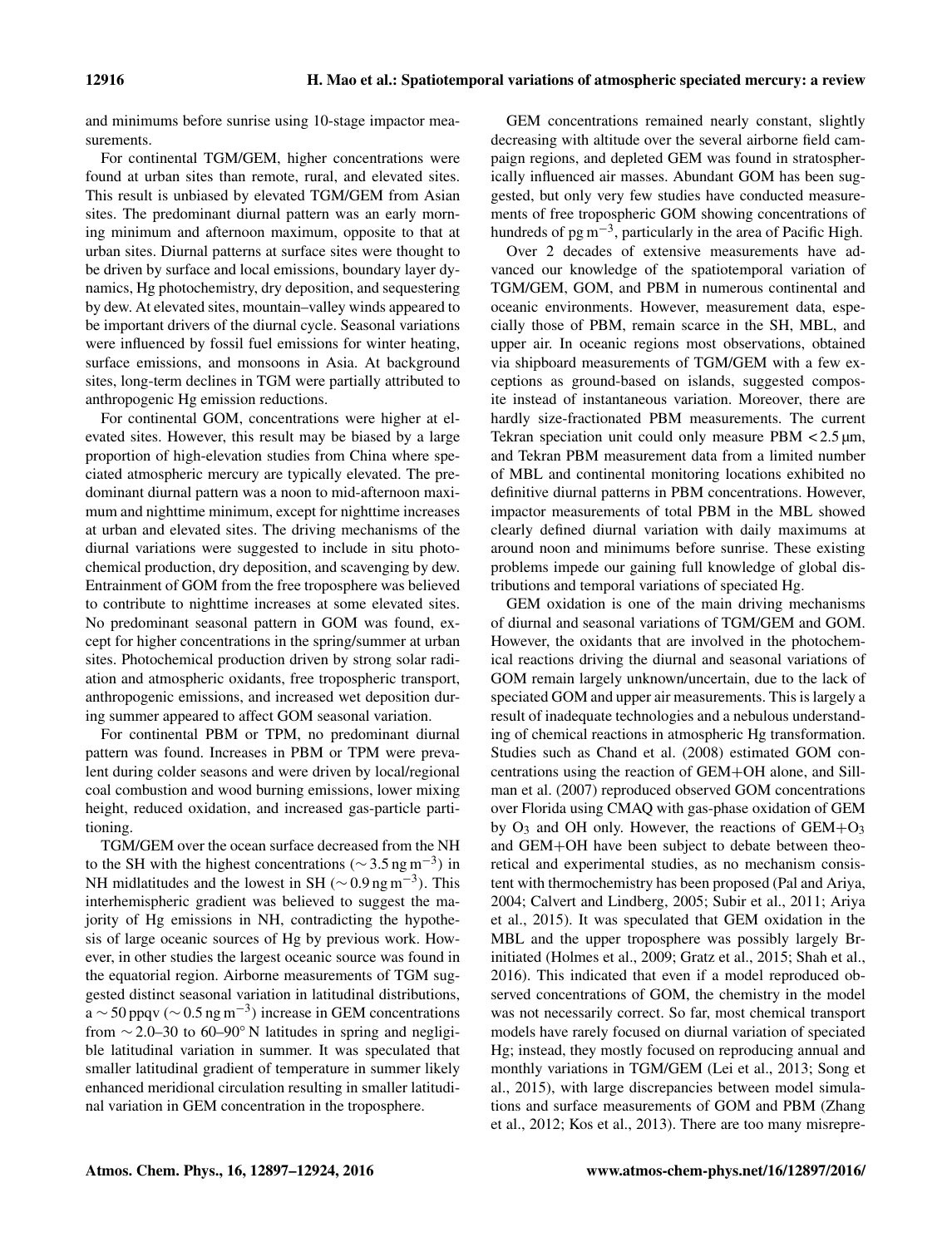sentations of Hg science and confounding issues in current models to gain a full understanding of the driving mechanisms for the observed diurnal to decadal variation in speciated Hg.

In examining these unresolved questions and issues, the following recommendations for future research were hence suggested:

- Global tropospheric distributions need to be mapped out for TGM/GEM, GOM, and PBM. Long-term monitoring of atmospheric Hg will need to be continued in time and space, particularly over oceans and at high altitudes utilizing innovative platforms, which undoubtedly demands technological breakthroughs in instrumentation.
- Future research is warranted on GOM speciation measurements and multiphase redox kinetics. Field measurement studies need to include more oxidants besides ozone (and BrO in limited number of studies) in the analysis of diurnal variation.
- Monitoring of long-term trends in TGM/GEM needs to continue, and more work is needed to unravel the causes responsible for the observed trends. Current hypotheses need to be validated using more extensive, longer datasets and a modeling system that includes realistic representation of dynamical, physical, and chemical processes in Hg cycling not only in the atmosphere but also in the ocean and between the two systems.
- Size-fractionated PBM measurements are needed, including Hg concentrations on particles of all sizes, in space and time concurrent with TGM/GEM and GOM measurements.

# 7 Data availability

This is a review paper. All data are from the literature. Hence, we did not provide access to the data. All data used in the figures are provided in the tables.

# The Supplement related to this article is available online at [doi:10.5194/acp-16-12897-2016-supplement.](http://dx.doi.org/10.5194/acp-16-12897-2016-supplement)

*Acknowledgements.* The authors acknowledge the field technicians, students and/or researchers for collection of speciated atmospheric mercury data that are summarized and discussed in this review paper. Part of this work was funded by the Environmental Protection Agency grant agreement no. 83521501. We thank Y. Zhou for her help with Fig. S1.

Edited by: R. Ebinghaus Reviewed by: two anonymous referees

#### References

- Abbott, M. L., Lin, C. J., Martian, P., and Einerson, J. J.: Atmospheric mercury near Salmon Falls creek reservoir in southern Idaho, Appl. Geochem., 23, 438–453, 2008.
- Amos, H. M., Jacob, D. J., Kocman, D., Horowitz, H. M., Zhang, Y., Dutkiewicz, S., Horvat, M., Corbitt, E. S., Krabbenhoft, D. P., and Sunderland, E. M.: Global biogeochemical implications of mercury discharges from rivers and sediment burial, M., Environ. Sci. Technol., 48, 9514–9522, doi[:10.1021/es502134t,](http://dx.doi.org/10.1021/es502134t) 2014.
- Angot, H., Barret, M., Magand, O., Ramonet, M., and Dommergue, A.: A 2-year record of atmospheric mercury species at a background Southern Hemisphere station on Amsterdam Island, Atmos. Chem. Phys., 14, 11461–11473, doi[:10.5194/acp-](http://dx.doi.org/10.5194/acp-14-11461-2014)[14-11461-2014,](http://dx.doi.org/10.5194/acp-14-11461-2014) 2014.
- Ariya, P. A., Amyot, M., Dastoor, A., Deeds, D., Feinberg, A., Kos, G., Poulain, A., Ryjkov, A., Semeniuk, K., Subir, M., and Toyota, K.: Mercury physicochemical and biogeochemical transformation in the atmosphere and at atmospheric interfaces: a review and future directions, Chem. Rev., 115, 3760–3802, doi[:10.1021/cr500667e,](http://dx.doi.org/10.1021/cr500667e) 2015.
- Aspmo, K., Temme, C., Berg, T., Ferrari, C., Gauchard, P.-A., Fain, X., and Wibetoe, G.: Mercury in the atmosphere, snow, and melt water ponds in the North Atlantic Ocean during Arctic Summer, Environ. Sci. Technol., 40, 4083–4089, 2006.
- Bagnato, E., Sproverie, M., and Barra, M.: The sea–air exchange of mercury (Hg) in the marine boundary layer of the Augusta basin (southern Italy): Concentrations and evasion flux, Chemosphere, 93, 2024–2032, 2013.
- Banic, C. M., Beauchamp, S. T., Tordon, R. J., Schroeder, W. H., Steffen, A., Anlauf, K. A., and Wong, H. K. T.: Vertical distribution of gaseous elemental mercury in Canada, J. Geophys. Res., 108, 4264, doi[:10.1029/2002JD002116,](http://dx.doi.org/10.1029/2002JD002116) 2003.
- Beldowska, M., Saniewska, D., Falkowska, L., and Lewandowska, A.: Mercury in particulate matter over Polish zone of the southern Baltic Sea, Atmos. Environ., 46, 397–404, 2012.
- Berg, T., Pfaffhuber, K. A., Cole, A. S., Engelsen, O., and Steffen, A.: Ten-year trends in atmospheric mercury concentrations, meteorological effects and climate variables at Zeppelin, Ny-Ålesund, Atmos. Chem. Phys., 13, 6575–6586, doi[:10.5194/acp-](http://dx.doi.org/10.5194/acp-13-6575-2013)[13-6575-2013,](http://dx.doi.org/10.5194/acp-13-6575-2013) 2013.
- Brooks, S., Ren, X., Cohen, M., Luke, W. T., Kelley, P., Artz, R., Hynes, A., Landing, W., and Martos, B.: Airborne Vertical Profiling of Mercury Speciation near Tullahoma, TN, USA, Atmos., 5, 557–574, doi[:10.3390/atmos5030557,](http://dx.doi.org/10.3390/atmos5030557) 2014.
- Brown, R. J., Goddard, S. L., Butterfield, D. M., Brown, A. S., Robins, C., Mustoe, C. L., and McGhee, E. A.: Ten years of mercury measurement at urban and industrial air quality monitoring stations in the UK, Atmos. Environ., 109, 1–8, 2015.
- Brunke, E.-G., Labuschagne, C., Ebinghaus, R., Kock, H. H., and Slemr, F.: Gaseous elemental mercury depletion events observed at Cape Point during 2007–2008, Atmos. Chem. Phys., 10, 1121– 1131, doi[:10.5194/acp-10-1121-2010,](http://dx.doi.org/10.5194/acp-10-1121-2010) 2010.
- Bullock, O. R. and Brehme, K. A.: Atmospheric mercury simulation using the CMAQ model: formulation description and analysis of wet deposition results, Atmos. Environ., 36, 2135–2146, 2002.
- Calvert, J. G. and Lindberg, S. E.: Mechanisms of mercury removal by O3 and OH in the atmosphere, Atmos. Environ., 39, 3355– 3367, 2005.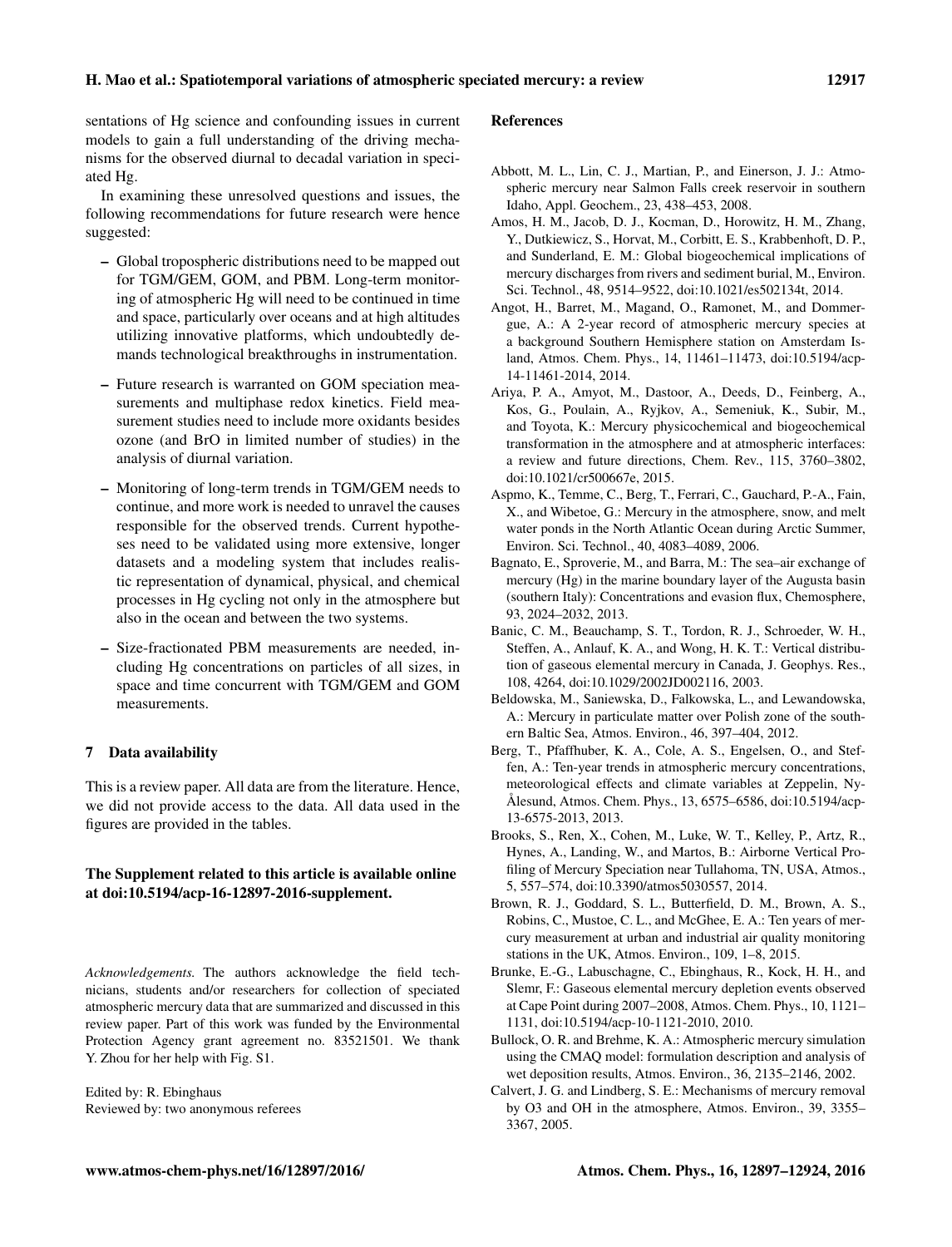- Chand, D., Jaffe, D., Prestbo, E., Swartzendruber, P. C., Hafner, W., Weiss-Penzias, P., Kato, S., Takami, A., Hatakeyama, S., and Kajii, Y.: Reactive and particulate mercury in the Asian marine boundary layer, Atmos. Environ., 28, 7988–7996, doi[:10.1016/j.atmosenv.2008.06.048,](http://dx.doi.org/10.1016/j.atmosenv.2008.06.048) 2008.
- Chen, L., Liu, M., Xu, Z., Fan, R., Tao, J., Chen, D., Zhang, D., Xie, D. and Sun, J.: Variation trends and influencing factors of total gaseous mercury in the Pearl River Delta – A highly industrialised region in South China influenced by seasonal monsoons, Atmos. Environ., 77, 757–766, 2013.
- Cheng, I., Zhang, L., Blanchard, P., Graydon, J. A., and Louis, V. L. St.: Source-receptor relationships for speciated atmospheric mercury at the remote Experimental Lakes Area, northwestern Ontario, Canada, Atmos. Chem. Phys., 12, 1903–1922, doi[:10.5194/acp-12-1903-2012,](http://dx.doi.org/10.5194/acp-12-1903-2012) 2012.
- Choi, E. M., Kim, S. H., Holsen, T. M., and Yi, S. M.: Total gaseous concentrations in mercury in Seoul, Korea: local sources compared to long-range transport from China and Japan, Environ. Pollut., 157, 816–822, 2009.
- Choi, H. D., Holsen, T. M., and Hopke, P. K.: Atmospheric mercury (Hg) in the Adirondacks: Concentrations and sources, Environ. Sci. Technol., 42, 5644–5653, 2008.
- Choi, H. D., Huang, J., Mondal, S., and Holsen, T. M.: Variation in concentrations of three mercury (Hg) forms at a rural and a suburban site in New York State, Sci. Total Environ., 448, 96– 106, 2013.
- Ci, Z. J., Zhang, X. S., Wang, Z. W., Niu, Z. C., Diao, X. Y., and Wang, S. W.: Distribution and air-sea exchange of mercury (Hg) in the Yellow Sea, Atmos. Chem. Phys., 11, 2881–2892, doi[:10.5194/acp-11-2881-2011,](http://dx.doi.org/10.5194/acp-11-2881-2011) 2011.
- Civerolo, K. L., Rattigan, O. V., Felton, H. D., Hirsch, M. J., and De-Santis, S.: Mercury wet deposition and speciated air concentrations from two urban sites in New York State: Temporal patterns and regional context, Aerosol Air Qual. Res., 14, 1822–1837, 2014.
- Cobbett, F. D. and Van Heyst, B. J.: Measurements of GEM fluxes and atmospheric mercury concentrations (GEM, RGM and Hgp) from an agricultural field amended with biosolids in Southern Ont., Canada (October 2004–November 2004), Atmos. Environ., 41, 2270–2282, 2007.
- Cole, A. S., Steffen, A., Pfaffhuber, K. A., Berg, T., Pilote, M., Poissant, L., Tordon, R., and Hung, H.: Ten-year trends of atmospheric mercury in the high Arctic compared to Canadian sub-Arctic and mid-latitude sites, Atmos. Chem. Phys., 13, 1535– 1545, doi[:10.5194/acp-13-1535-2013,](http://dx.doi.org/10.5194/acp-13-1535-2013) 2013.
- Cole, A. S., Steffen, A., Eckley, C. S., Narayan, J., Pilote, M., Tordon, R., Graydon, J. A., St. Louis, V.L., Xu, X., and Branfireun, B. A.: A survey of mercury in air and precipitation across Canada: patterns and trends, Atmosphere, 5, 635–668, 2014.
- Conaway, C. H., Mason, R. P., Steding, D. J., and Flegal, A. R.: Estimate of mercury emission from gasoline and diesel fuel consumption, San Francisco Bay area, California, Atmos. Environ., 39, 101–105, 2005.
- Dastoor, A. P. and Durnford, D. A.: Arctic Ocean: is it a sink of a source of atmospheric mercury?, Environ. Sci. Technol., 48, 1707–1717, 2014.
- De More, S. J., Patterson, J. E., and Bibby, D. M.: Baseline atmospheric mercury studies at Ross Island, Antarctica, Antarctic Sci., 5, 323–326, 1993.
- Dibble, T. S., Zelie, M. J., and Mao, H.: Thermodynamics of reactions of ClHg and BrHg radicals with atmospherically abundant free radicals, Atmos. Chem. Phys., 12, 10271–10279, doi[:10.5194/acp-12-10271-2012,](http://dx.doi.org/10.5194/acp-12-10271-2012) 2012.
- Driscoll, C. T., Mason, R. P., Chan, H. M., Jacob, D. J., and Pirrone, N.: Mercury as a global pollutant: sources, pathways, and effect, Environ. Sci. Technol., 47, 4967–4983, 2013.
- Ebinghaus, R. and Slemr, F.: Aircraft measurements of atmospheric mercury over southern and eastern Germany, Atmos. Environ., 34, 895–903, 2000.
- Ebinghaus, R., Kock, H. H., Coggin, A. M., Spain, T. G., Jennings, S. G., and Temme, C.: Long term measurements of atmospheric mercury at Mace Head, Irish west coast, between 1995 and 2001, Atmos. Environ., 36, 5267–5276, 2002a.
- Ebinghaus, R., Kock, H. H., Temme, C., Einax, J. W., Löwe, A. G., Richter, A., Burrows, J. P., and Schroeder, W. H.: Antarctic springtime depletion of atmospheric mercury, Environ. Sci. Technol., 36, 1238–1244, 2002b.
- Ebinghaus, R., Slemr, F., Brenninkmeijer, C. A. M., van Velthoven, P., Zahn, A., Hermann, M., O'Sullivan, D. A., and Oram, D. E.: Emissions of gaseous mercury from biomass burning in South America in 2005 observed during CARIBIC flights, Geophys. Res. Lett., 34, L08813, doi[:10.1029/2006GL028866,](http://dx.doi.org/10.1029/2006GL028866) 2007.
- Ebinghaus, R., Jennings, S. G., Kock, H. H., Derwent, R. G., Manning, A. J., and Spain, T. G.: Decreasing trends in total gaseous mercury observations in baseline air at Mace Head, Ireland from 1996 to 2009, Atmos. Environ., 45, 3475–3480, 2011.
- Eckley, C. S., Parsons, M. T., Mintz, R., Lapalme, M., Mazur, M., Tordon, R., Elleman, R., Graydon, J. A., Blanchard, P., and St. Louis, V.: Impact of closing Canada's largest point-source of mercury emissions on local atmospheric mercury concentrations, Environ. Sci. Technol., 47, 10339–10348, 2013.
- Engle, M. A., Tate, M. T., Krabbenhoft, D. P., Schauer, J. J., Kolker, A., Shanley, J. B., and Bothner, M. H.: Comparison of atmospheric mercury speciation and deposition at nine sites across central and eastern North America, J. Geophys. Res.-Atmos., 115, doi[:10.1029/2010JD014064,](http://dx.doi.org/10.1029/2010JD014064) 2010.
- Faïn, X., Obrist, D., Hallar, A. G., Mccubbin, I., and Rahn, T.: High levels of reactive gaseous mercury observed at a high elevation research laboratory in the Rocky Mountains, Atmos. Chem. Phys., 9, 8049–8060, doi[:10.5194/acp-9-8049-2009,](http://dx.doi.org/10.5194/acp-9-8049-2009) 2009.
- Feddersen, D. M., Talbot, R., Mao, H., and Sive, B. C.: Size distribution of particulate mercury in marine and coastal atmospheres, Atmos. Chem. Phys., 12, 10899–10909, doi[:10.5194/acp-12-](http://dx.doi.org/10.5194/acp-12-10899-2012) [10899-2012,](http://dx.doi.org/10.5194/acp-12-10899-2012) 2012.
- Fitzgerald, W. F.: Is mercury increasing in the atmosphere? The need for an atmospheric mercury network (AMNET), Water Air Soil Pollut., 80, 245–254, 1995.
- Fitzgerald, W. F. and Mason, R. P.: The global mercury cycle: oceanic and anthropogenic aspects, in: Global and Regional Mercury Cycles: Sources, Fluxes and Mass Balances, edited by: Baeyens, W., Ebinghaus, R., and Vasiliev, O., NATO ASI Series 2. Environment, vol. 21. Kluwer Ac. Pub., Dordrecht, 85–108, 1996.
- Fitzgerald, W. F., Gill, G. A., and Kim, J. P.: An Equatorial Paci"c source of atmospheric ercury, Science, 224, 597–599, 1984.
- Fostier, A. H. and Michelazzo, P. A.: Gaseous and particulate atmospheric mercury concentrations in the Campinas Metropoli-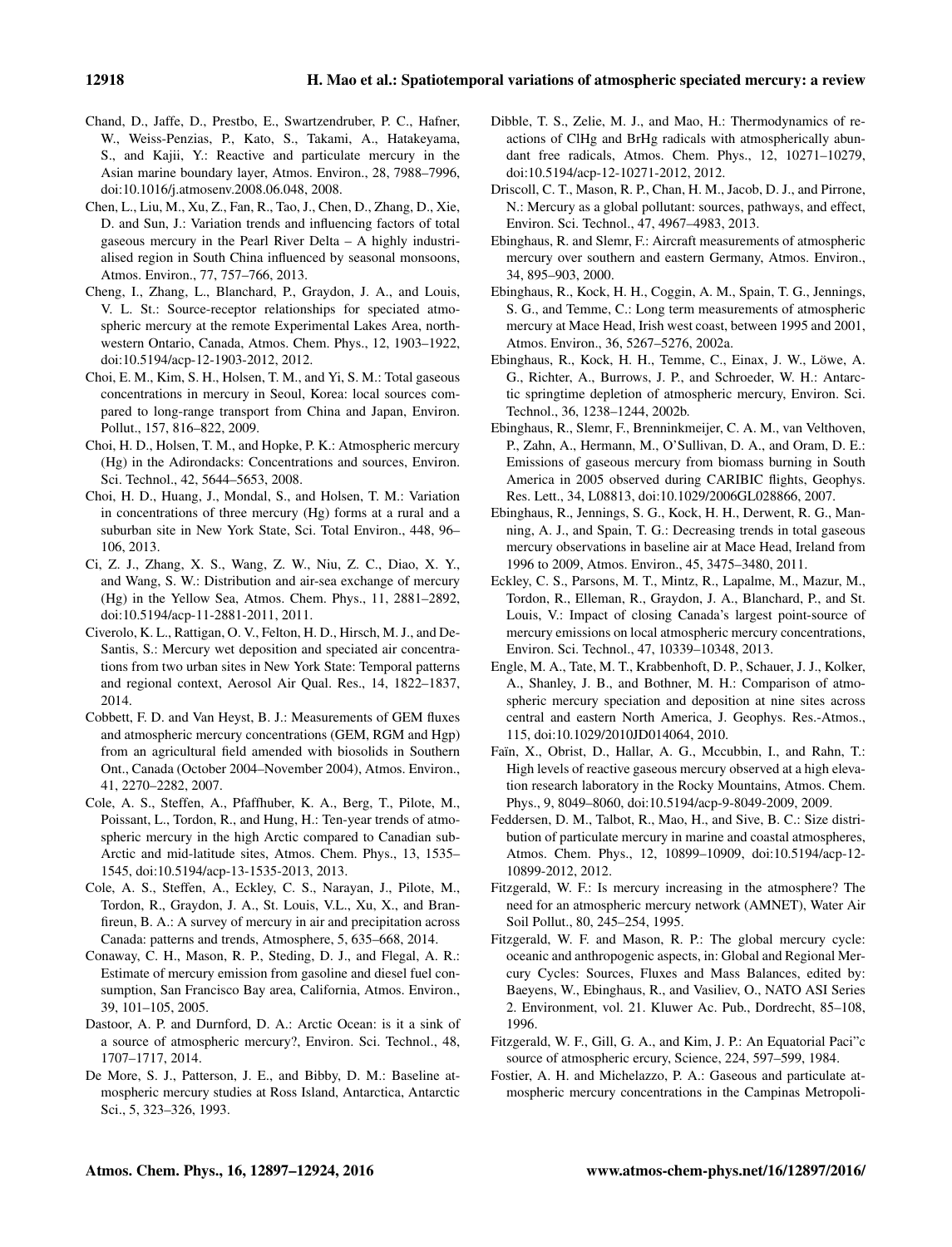tan Region (Sao Paulo State, Brazil), J. Brazilian Chem. Soc., 17, 886–894, 2006.

- Friedli, H. R., Radke, L. F., Prescott, R., Li, P., Woo, J.-H., and Carmichael, G. R.: Mercury in the atmosphere around Japan, Korea, and China as observed during the 2001 ACE-Asia field campaign: Measurements, distributions, sources, and implications, J. Geophys. Res., 28, D19S25, doi[:10.1029/2003JD004244,](http://dx.doi.org/10.1029/2003JD004244) 2004.
- Fu, X., Feng, X., Zhu, W., Wang, S., and Lu, J.: Total gaseous mercury concentrations in ambient air in the eastern slope of Mt. Gongga, South-Eastern fringe of the Tibetan plateau, China, Atmos. Environ., 42, 970–979, 2008.
- Fu, X., Feng, X., Wang, S., Rothenberg, S., Shang, L., Li, Z., and Qiu, G.: Temporal and spatial distributions of total gaseous mercury concentrations in ambient air in a mountainous area in southwestern China: Implications for industrial and domestic mercury emissions in remote areas in China, Sci. Total Environ., 407, 2306–2314, 2009.
- Fu, X. W., Feng, X., Dong, Z. Q., Yin, R. S., Wang, J. X., Yang, Z. R., and Zhang, H.: Atmospheric gaseous elemental mercury (GEM) concentrations and mercury depositions at a high-altitude mountain peak in south China, Atmos. Chem. Phys., 10, 2425– 2437, doi[:10.5194/acp-10-2425-2010,](http://dx.doi.org/10.5194/acp-10-2425-2010) 2010a.
- Fu, X., Feng, X., Zhang, G., Xu, W., Li, X., Yao, H., Liang, P., Li, J., Sommar, J., Yin, R., and Liu, N.: Mercury in the marine boundary layer and seawater of the South China Sea: Concentrations, sea/air flux, and implication for land outflow, J. Geophys. Res., 115, D06303, doi[:10.1029/2009JD012958,](http://dx.doi.org/10.1029/2009JD012958) 2010b.
- Fu, X. W., Feng, X., Liang, P., Deliger, Zhang, H., Ji, J., and Liu, P.: Temporal trend and sources of speciated atmospheric mercury at Waliguan GAW station, Northwestern China, Atmos. Chem. Phys., 12, 1951–1964, doi[:10.5194/acp-12-1951-2012,](http://dx.doi.org/10.5194/acp-12-1951-2012) 2012a.
- Fu, X. W., Feng, X., Shang, L. H., Wang, S. F., and Zhang, H.: Two years of measurements of atmospheric total gaseous mercury (TGM) at a remote site in Mt. Changbai area, Northeastern China, Atmos. Chem. Phys., 12, 4215–4226, doi[:10.5194/acp-](http://dx.doi.org/10.5194/acp-12-4215-2012)[12-4215-2012,](http://dx.doi.org/10.5194/acp-12-4215-2012) 2012b.
- Fu, X. W., Zhang, H., Yu, B., Wang, X., Lin, C.-J., and Feng, X. B.: Observations of atmospheric mercury in China: a critical review, Atmos. Chem. Phys., 15, 9455–9476, doi[:10.5194/acp-15-9455-](http://dx.doi.org/10.5194/acp-15-9455-2015) [2015,](http://dx.doi.org/10.5194/acp-15-9455-2015) 2015.
- Gratz, L. E., Keeler, G. J., Marsik, F. J., Barres, J. A., and Dvonch, J. T.: Atmospheric transport of speciated mercury across southern Lake Michigan: Influence from emission sources in the Chicago/Gary urban area, Sci. Total Environ., 448, 84–95, 2013.
- Gratz, L. E., Ambrose, J. L., Jaffe, D. A., Shah, V., Jaeglé, L., Stutz, J., Festa, J., Spolaor, M., Tsai, C., Selin, N. E., and Song, S: Oxidation of mercury by bromine in the subtropical Pacific free troposphere, Geophys. Res. Lett., 42, 10494–10502, doi[:10.1002/2015GL066645,](http://dx.doi.org/10.1002/2015GL066645) 2015.
- Hall, C.B., Mao, H., Ye, Z., Talbot, R., Ding, A., Zhang, Y., Zhu, J., Wang, T., Lin, C. J., Fu, C., and Yang, X.: Sources and Dynamic Processes Controlling Background and Peak Concentrations of TGM in Nanjing, China, Atmosphere, 5, 124–155, 2014.
- Han, Y. J., Kim, J. E., Kim, P. R., Kim, W. J., Yi, S. M., Seo, Y. S., and Kim, S. H.: General trends of atmospheric mercury concentrations in urban and rural areas in Korea and characteristics of high-concentration events, Atmos. Environ., 94, 754–764, 2014.
- Hedgecock I. M. and Pirrone, N.: Chasing quicksilver: modeling the atmospheric lifetime of Hg0 (g) in the marine boundary layer at various latitudes, Environ. Sci. Technol., 38, 69–76, 2004.
- Hedgecock, I. M., Pirrone, N., Sprovieri, F., and Pesenti, E.: Reactive gaseous mercury in the marine boundary layer: Modelling and experimental evidence of its formation in the Mediterranean region, Atmos. Environ., 37, suppl. 1, S41–S49, 2003.
- Hedgecock, I. M., Trunfio, G. A., Pirrone, N., and Sprovieri, F.: Mercury chemistry in the MBL: Mediterranean case and sensitivity studies using the AMCOTS (Atmospheric Mercury Chemistry over the Sea) model, Atmos. Environ., 39, 7217–7230, 2005.
- Huang, J., Choi, H. D., Hopke, P. K., and Holsen, T. M.: Ambient mercury sources in Rochester, NY: results from principle components analysis (PCA) of mercury monitoring network data, Environ. Sci. Technol., 44, 8441–8445, 2010.
- Holmes, C. D., Jacob, D. J., Mason, R. P., and Jaffe, D. A.: Sources and deposition of reactive gaseous mercury in the marine atmosphere, Atmos. Environ., 43, 2278–2285, 2009.
- Jiang, Y., Cizdziel, J. V., and Lu, D.: Temporal patterns of atmospheric mercury species in northern Mississippi during 2011– 2012: Influence of sudden population swings, Chemosphere, 93, 1694–1700, 2013.
- Kang, H. and Xie, Z.: Atmospheric mercury over the marine boundary layer observed during the third China Arctic Research Expedition, J. Environ. Sci., 23, 1424–1430, 2011.
- Kim, J. and Fitzgerald, W.: Gaseous mercury profiles in the tropical Pacific Ocean, Geophys. Res. Lett., 15, 40–43, 1988.
- Kim, K. H., Yoon, H. O., Brown, R. J., Jeon, E. C., Sohn, J. R., Jung, K., Park, C. G., and Kim, I. S.: Simultaneous monitoring of total gaseous mercury at four urban monitoring stations in Seoul, Korea, Atmos. Res., 132, 199–208, 2013.
- Kim, P. R., Han, Y. J., Holsen, T. M., and Yi, S. M.: Atmospheric particulate mercury: Concentrations and size distributions, Atmos. Environ., 61, 94–102, 2012.
- Kos, G., Ryzhkov, A., Dastoor, A., Narayan, J., Steffen, A., Ariya, P. A., and Zhang, L.: Evaluation of discrepancy between measured and modelled oxidized mercury species, Atmos. Chem. Phys., 13, 4839–4863, doi[:10.5194/acp-13-4839-2013,](http://dx.doi.org/10.5194/acp-13-4839-2013) 2013.
- Kotnik, J., Sprovieri, F., Ogrinc, N., Horvat, M., and Pirrone, N.: Mercury in the Mediterranean, part I: spatial and temporal trends, Environ. Sci. Pollut. Res., 21, 4063–4080, 2014.
- Lamborg, C. H., Rolfhus, K. R., and Fitzgerald, W. F.: The atmospheric cycling and air-sea exchange of mercury species in the south and equatorial Atlantic Ocean, Deep Sea Res. Part II, 46, 957–977, 1999.
- Lan, X., Talbot, R., Castro, M., Perry, K., and Luke, W.: Seasonal and diurnal variations of atmospheric mercury across the US determined from AMNet monitoring data, Atmos. Chem. Phys., 12, 10569–10582, doi[:10.5194/acp-12-10569-2012,](http://dx.doi.org/10.5194/acp-12-10569-2012) 2012.
- Lan, X., Talbot, R., Laine, P., Lefer, B., Flynn, J., and Torres, A.: Seasonal and diurnal variations of total gaseous mercury in urban Houston, TX, USA, Atmosphere, 5, 399–419, 2014.
- Landis, M. S., Lewis, C. W., Stevens, R. K., Keeler, G. J., Dvonch, J. T., and Tremblay, R. T.: Ft. McHenry tunnel study: Source profiles and mercury emissions from diesel and gasoline powered vehicles, Atmos. Environ., 41, 8711–8724, 2007.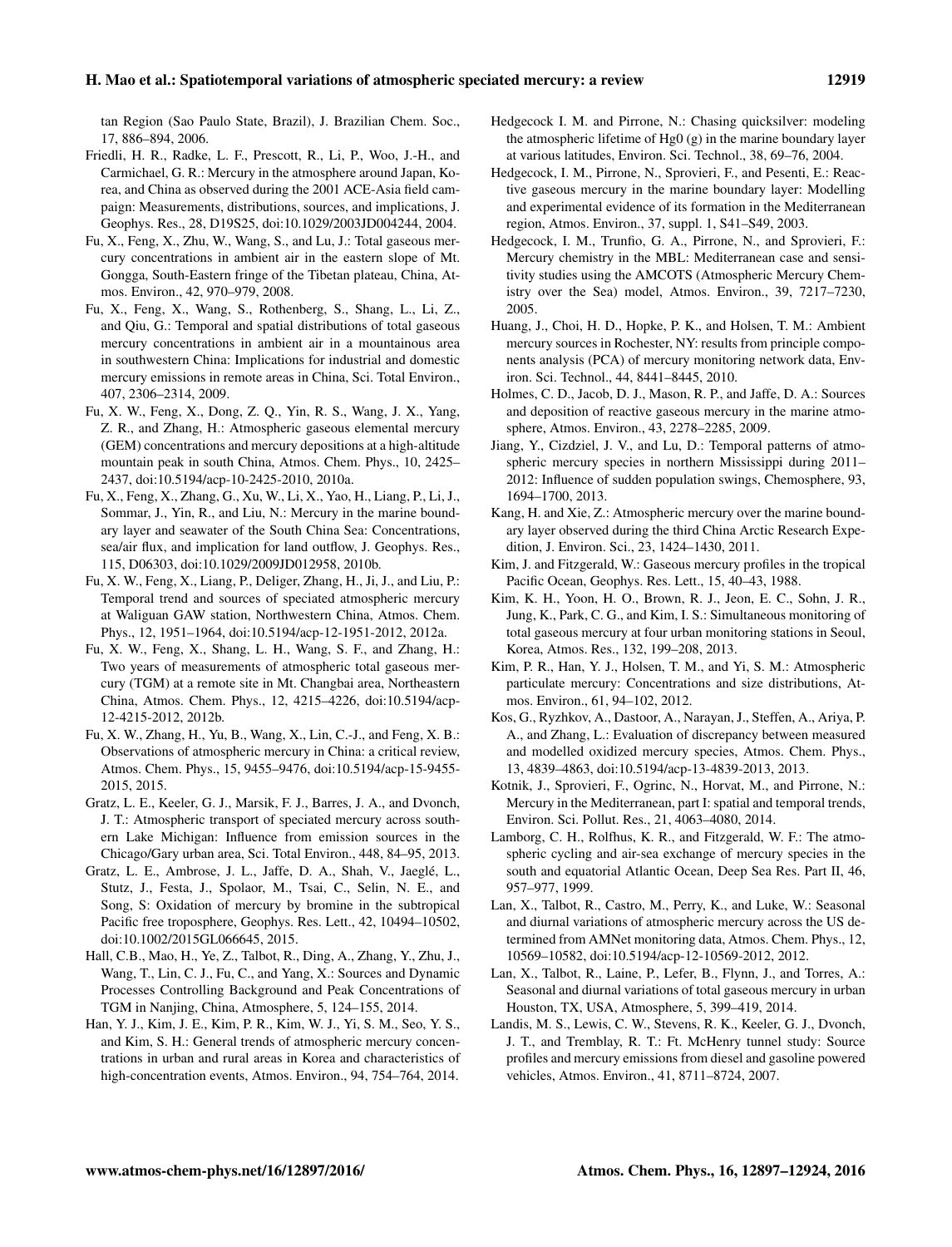- Laurier, F. and Mason, R.: Mercury concentration and speciation in the coastal and open ocean boundary layer, J. Geophys. Res., 112, D06302, doi[:10.1029/2006JD007320,](http://dx.doi.org/10.1029/2006JD007320) 2007.
- Laurier, F. J. G., Mason, R. P., Whalin, L., and Kato, S.: Reactive gaseous mercury formation in the North Pacific Ocean's marine boundary layer: A potential role of halogen chemistry, J. Geophys. Res., 108, 4529, doi[:10.1029/2003JD003625,](http://dx.doi.org/10.1029/2003JD003625) 2003.
- Lei, H., Liang, X.-Z., Wuebbles, D. J., and Tao, Z.: Model analyses of atmospheric mercury: present air quality and effects of transpacific transport on the United States, Atmos. Chem. Phys., 13, 10807–10825, doi[:10.5194/acp-13-10807-2013,](http://dx.doi.org/10.5194/acp-13-10807-2013) 2013.
- Li, J., Sommar, J., Wängberg, I., Lindqvist, O., and Wei, S. Q.: Short-time variation of mercury speciation in the urban of Göteborg during GÖTE-2005, Atmos. Environ., 42, 8382–8388, 2008.
- Li, Z., Xia, C., Wang, X., Xiang, Y., and Xie, Z.: Total gaseous mercury in Pearl River Delta region, China during 2008 winter period, Atmos. Environ., 45, 834–838, 2011.
- Lindberg, S. E., Brooks, S., Lin, C.-J., Scott, K. J., Landis, M. S., Stevens, R. K., Goodsite, M., and Richter, A.: Dynamic oxidation of gaseous mercury in the Arctic troposphere at polar sunrise, Environ. Sci. Tech., 36, 1245–1256, 2002.
- Liu, B., Keeler, G. J., Dvonch, J. T., Barres, J. A., Lynam, M. M., Marsik, F. J., and Morgan, J. T.: Temporal variability of mercury speciation in urban air, Atmos. Environ., 41, 1911–1923, 2007.
- Liu, B., Keeler, G. J., Dvonch, J. T., Barres, J. A., Lynam, M. M., Marsik, F. J., and Morgan, J. T.: Urban–rural differences in atmospheric mercury speciation, Atmos. Environ., 44, 2013–2023, 2010.
- Lyman, S. N. and Gustin, M. S.: Speciation of atmospheric mercury at two sites in northern Nevada, USA, Atmos. Environ., 42, 927– 939, 2008.
- Lyman, S. N. and Gustin, M. S.: Determinants of atmospheric mercury concentrations in Reno, Nevada, USA, Sci. Total Environ., 408, 431–438, 2009.
- Lyman, S. N. and Jaffe, D. A.: Formation and fate of oxidized mercury in the upper troposphere and lower stratosphere, Nature Geosci., 5, 114–117, doi[:10.1038/NGEO1353,](http://dx.doi.org/10.1038/NGEO1353) 2011.
- Lynam, M. M. and Keeler, G. J.: Automated speciated mercury measurements in Michigan, Environ. Sci. Technol., 39, 9253– 9262, 2005.
- Manolopoulos, H., Schauer, J. J., Purcell, M. D., Rudolph, T. M., Olson, M. L., Rodger, B., and Krabbenhoft, D. P.: Local and regional factors affecting atmospheric mercury speciation at a remote location, J. Environ. Eng. Sci., 6, 491–501, 2007.
- Mao, H. and Talbot, R.: Speciated mercury at marine, coastal, and inland sites in New England – Part 1: Temporal variability, Atmos. Chem. Phys., 12, 5099–5112, doi[:10.5194/acp-12-5099-](http://dx.doi.org/10.5194/acp-12-5099-2012) [2012,](http://dx.doi.org/10.5194/acp-12-5099-2012) 2012.
- Mao, H., Talbot, R. W., Sigler, J. M., Sive, B. C., and Hegarty, J. D.: Seasonal and diurnal variations of Hg<sup>○</sup> over New England, Atmos. Chem. Phys., 8, 1403–1421, doi[:10.5194/acp-8-1403-2008,](http://dx.doi.org/10.5194/acp-8-1403-2008) 2008.
- Mao, H., Talbot, R. W., Sive, B. C., Kim, S. Y., Blake, D. R., and Weinheimer, A. J.: Arctic mercury depletion and its quantitative link with halogens, J. Atmos. Chem., 65, 145–170, 2010.
- Mao, H., Talbot, R., Hegarty, J., and Koermer, J.: Speciated mercury at marine, coastal, and inland sites in New England – Part 2: Re-

lationships with atmospheric physical parameters, Atmos. Chem. Phys., 12, 4181–4206, doi[:10.5194/acp-12-4181-2012,](http://dx.doi.org/10.5194/acp-12-4181-2012) 2012.

- Marumoto, K., Hayashi, M., and Takami, A.: Atmospheric mercury concentrations at two sites in the Kyushu Islands, Japan, and evidence of long-range transport from East Asia, Atmos. Environ., 117, 147–155, 2015.
- Mason, R. P. and Sheu, G.-R.: Role of the ocean in the global mercury cycle, Global Biogeochem. Cy., 16, 1093, doi[:10.1029/2001GB001440,](http://dx.doi.org/10.1029/2001GB001440) 2002.
- Mason, R. P., Lawson, N. M., and Sheu, G.-R.: Mercury in the Atlantic Ocean: factors controlling air-sea exchange of mercury and its distribution in the upper waters, Deep-Sea Res. II, 48, 2829– 2853, 2001.
- Mazur, M., Mintz, R., Lapalme, M., and Wiens, B.: Ambient air total gaseous mercury concentrations in the vicinity of coal-fired power plants in Alberta, Canada, Sci. Total Environ., 408, 373– 381, 2009.
- Moore, C., Obrist, D., and Luria, M.: Atmospheric mercury depletion events at the Dead Sea: Spatial and temporal aspects, Atmos. Environ., 69, 231–239, 2013.
- Moore, C. W., Obrist, D., Steffen, A., Staebler, R. M., Douglas, T. A., Richter, A., and Nghiem, S. V.: Convective forcing ofmercury and ozone in the Arctic boundary layer induced by leads in sea ice, Nature, 506, 81–85, doi[:10.1038/nature12924,](http://dx.doi.org/10.1038/nature12924) 2014.
- Müller, D., Wip, D., Warneke, T., Holmes, C. D., Dastoor, A., and Notholt, J.: Sources of atmospheric mercury in the tropics: continuous observations at a coastal site in Suriname, Atmos. Chem. Phys., 12, 7391–7397, doi[:10.5194/acp-12-7391-2012,](http://dx.doi.org/10.5194/acp-12-7391-2012) 2012.
- Murphy, D. M., Thomson, D. S., and Mahoney, M. J.: In situ measurements of organics, meteoritic material, mercury, and other elements in aerosols at 5 to 19 kilometers, Science, 282, 1664– 1669, 1998.
- Murphy, D. M., Hudson, P. K., Thomson, D. S., Sheridan, P. J., and Wilson, J. C.: Observations of mercury-containing aerosols, Environ. Sci. Technol., 40, 3163–3167, 2006.
- Nair, U. S., Wu, Y., Walters, J., Jansen, J., and Edgerton, E. S.: Diurnal and seasonal variation of mercury species at coastalsuburban, urban, and rural sites in the southeastern United States, Atmos. Environ., 47, 499–508, 2012.
- Nguyen, D. L., Kim, J. Y., Shim, S. G., and Zhang, X. S.: Ground and shipboard measurements of atmospheric gaseous elemental mercury over the Yellow Sea region during 2007–2008, Atmos. Environ., 45, 253–260, 2011.
- Obrist, D., Hallar, A. G., McCubbin, I., Stephens, B. B., and Rahn, T.: Atmospheric mercury concentrations at Storm Peak Laboratory in the Rocky Mountains: Evidence for long-range transport from Asia, boundary layer contributions, and plant mercury uptake, Atmos. Environ., 42, 7579–7589, 2008.
- Obrist, D., Tas, E., Peleg, M., Matveev, V., Faïn, X., Asaf, D., and Lur, M.: Bromine-induced oxidation of mercury in the midlatitude atmosphere, Nature Geosci., 4, 22–26, 2011.
- Pal, B. and Ariya, P. A.: Gas-phase HO-initiated reactions of elemental mercury: kinetics, product studies, and atmospheric implications, Environ. Sci. Technol., 38, 5555–5566, 2004.
- Parsons, M. T., McLennan, D., Lapalme, M., Mooney, C., Watt, C., and Mintz, R.: Total gaseous mercury concentration measurements at Fort McMurray, Alberta, Canada, Atmosphere, 4, 472–493, 2013.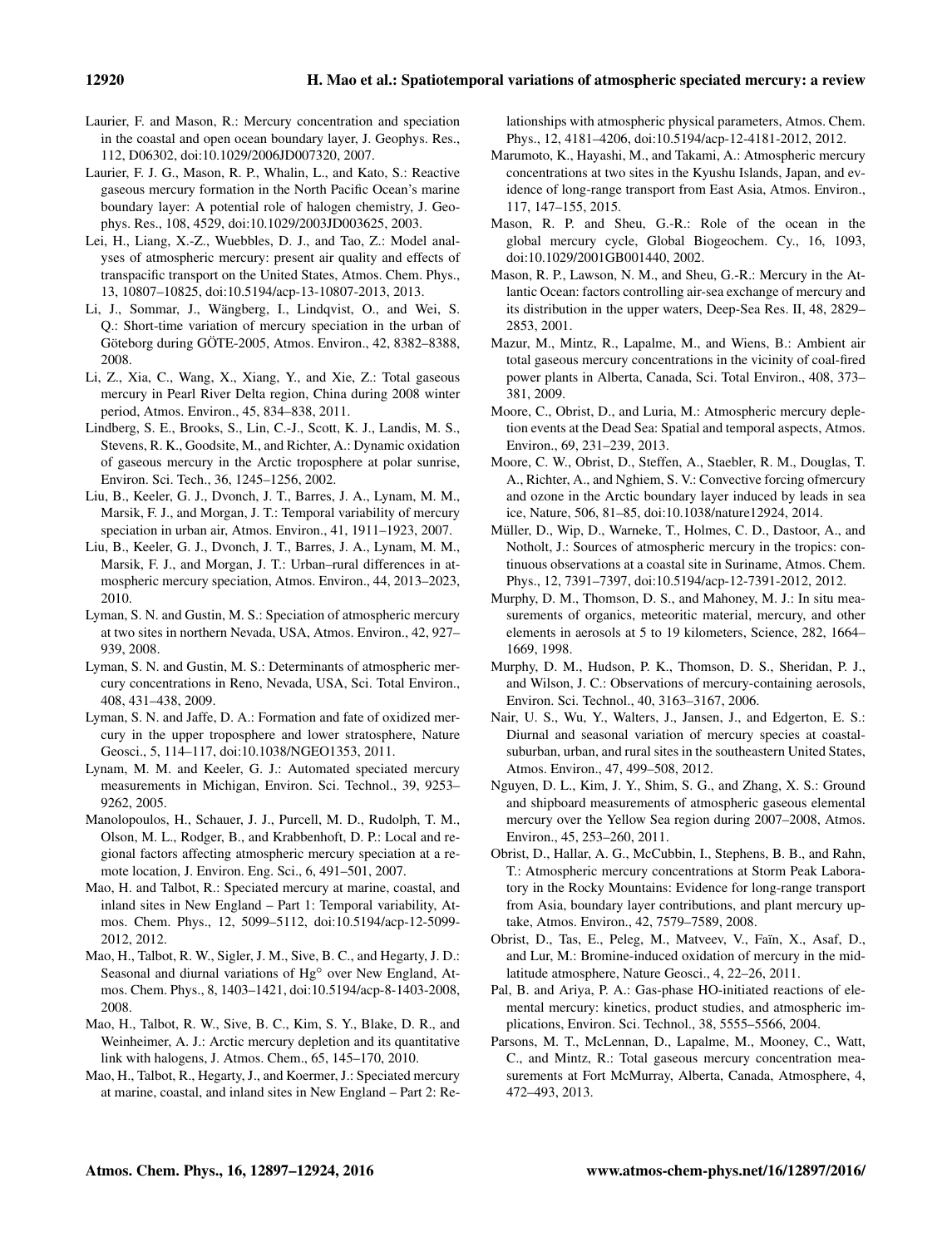- Peterson, C., Gustin, M., and Lyman, S.: Atmospheric mercury concentrations and speciation measured from 2004 to 2007 in Reno, Nevada, USA, Atmos. Environ., 43, 4646–4654, 2009.
- Pfaffhuber, K. A., Berg, T., Hirdman, D., and Stohl, A.: Atmospheric mercury observations from Antarctica: seasonal variation and source and sink region calculations, Atmos. Chem. Phys., 12, 3241–3251, doi[:10.5194/acp-12-3241-2012,](http://dx.doi.org/10.5194/acp-12-3241-2012) 2012.
- Pirrone, N., Ferrara, R., Hedgecock, I. M., Kallos, G., Mamane, Y., Munthe, J., Pacyna, J. M., Pytharoulis, I., Sprovieri, F., Voudouri, A., and Wangberg, I.: Dynamic processes of atmospheric mercury over the Mediterranean region, Atmos. Environ., 37, 21–40, 2003.
- Pirrone, N., Cinnirella, S., Feng, X., Finkelman, R. B., Friedli, H. R., Leaner, J., Mason, R., Mukherjee, A. B., Stracher, G. B., Streets, D. G., and Telmer, K.: Global mercury emissions to the atmosphere from anthropogenic and natural sources, Atmos. Chem. Phys., 10, 5951–5964, doi[:10.5194/acp-10-5951-](http://dx.doi.org/10.5194/acp-10-5951-2010) [2010,](http://dx.doi.org/10.5194/acp-10-5951-2010) 2010.
- Prestbo, E. M.: Mercury speciation in the boundary layer and free troposphere advected to South Florida: Phase I – Reconnaissance, Report to the Florida Department of Environmental Protection, Tallahassee, Frontier Geosciences, Seattle, WA, 1997.
- Radke, L. F., Friedli, H. R., and Heikes, B. G.: Atmospheric mercury over the NE Pacific during spring 2002: Gradients, residence time, upper troposphere lower stratosphere loss, and long-range transport, J. Geophys. Res., 112, D19305, doi[:10.1029/2005JD005828,](http://dx.doi.org/10.1029/2005JD005828) 2007.
- Rothenberg, S. E., McKee, L., Gilbreath, A., Yee, D., Connor, M., and Fu, X.: Evidence for short-range transport of atmospheric mercury to a rural, inland site, Atmos. Environ., 44, 1263–1273, 2010.
- Rutter, A. P. and Schauer, J. J.: The effect of temperature on the gas– particle partitioning of reactive mercury in atmospheric aerosols, Atmos. Environ., 41, 8647–8657, 2007.
- Rutter, A. P., Schauer, J. J., Lough, G. C., Snyder, D. C., Kolb, C. J., Von Klooster, S., Rudolf, T., Manolopoulos, H., and Olson, M. L.: A comparison of speciated atmospheric mercury at an urban center and an upwind rural location, J. Environ. Monit., 10, 102– 108, 2008.
- Schleicher, N. J., Schafer, J., Blanc, G., Chen, Y., Chai, F., Cen, K., and Norra, S.: Atmospheric particulate mercury in the megacity Beijing: Spatiotemporal variations and source apportionment, Atmos. Environ., 109, 251–261, 2015.
- Schroeder, W. H. and Munthe, J.: Atmospheric mercury an overview, Atmos. Environ., 32, 809–822, 1998.
- Schroeder, W. H., Anlauf, K. G., Barrie, L. A., Lu, J. Y., Steffen, A., Schneeberger, D. R., and Berg, T.: Arctic springtime depletion of mercury, Nature, 394, 331–332, 1998.
- Seiler, W., Eberling, C., and Slemr, G.: Global distribution of gaseous mercury in the troposphere, Pageoph, 118, 964–974, 1980.
- Selin, N. E., Jacob, D. J., Park, R. J., Yantosca, R. M., Strode, S. A., Jaegle, L., and Jaffe, D.: Chemical cycling and deposition of atmospheric mercury: Global constraints from observations, J. Geophys. Res., 112, D02308, doi[:10.1029/2006JD007450,](http://dx.doi.org/10.1029/2006JD007450) 2007.
- Shah, V., Jaeglé, L., Gratz, L. E., Ambrose, J. L., Jaffe, D. A., Selin, N. E., Song, S., Campos, T. L., Flocke, F. M., Reeves, M., Stechman, D., Stell, M., Festa, J., Stutz, J., Weinheimer, A. J., Knapp, D. J., Montzka, D. D., Tyndall, G. S., Apel, E. C., Hornbrook, R.

S., Hills, A. J., Riemer, D. D., Blake, N. J., Cantrell, C. A., and Mauldin III, R. L.: Origin of oxidized mercury in the summertime free troposphere over the southeastern US, Atmos. Chem. Phys., 16, 1511–1530, doi[:10.5194/acp-16-1511-2016,](http://dx.doi.org/10.5194/acp-16-1511-2016) 2016.

- Sheu, G.-R.: Speciation and distribution of atmospheric mercury: Significance of reactive gaseous mercury in the global mercury cycle, Ph.D. thesis, 170 pp., Univ. of Md., College Park, 2001.
- Sheu, G.-R. and Mason, R. P.: An examination of methods for the measurements of reactive gaseous mercury in the atmosphere, Environ. Sci. Technol., 35, 1209–1216, 2001.
- Sheu, G.-R. and Mason, R. P.: An examination of the oxidation of elemental mercury in the presence of halide surfaces, J. Atmos. Chem., 48, 107–130, 2004.
- Sheu, G. R., Lin, N. H., Wang, J. L., Lee, C. T., Yang, C. F. O., and Wang, S. H.: Temporal distribution and potential sources of atmospheric mercury measured at a high-elevation background station in Taiwan, Atmos. Environ., 44, 2393–2400, 2010.
- Sigler, J. M., Mao, H., and Talbot, R.: Gaseous elemental and reactive mercury in Southern New Hampshire, Atmos. Chem. Phys., 9, 1929–1942, doi[:10.5194/acp-9-1929-2009,](http://dx.doi.org/10.5194/acp-9-1929-2009) 2009a.
- Sigler, J. M., Mao, H., Sive, B. C., and Talbot, R.: Oceanic influence on atmospheric mercury at coastal and inland sites: a springtime noreaster in New England, Atmos. Chem. Phys., 9, 4023–4030, doi[:10.5194/acp-9-4023-2009,](http://dx.doi.org/10.5194/acp-9-4023-2009) 2009b.
- Sillman, S., Marsik, F. J., Al-Wali, K. I., Keeler, G. J., and Landis, M. S.: Reactive mercury in the troposphere: Model formation and results for Florida, the northeastern United States, and the Atlantic Ocean, J. Geophys. Res.-Atmos., 112, D23305, doi[:10.1029/2006JD008227,](http://dx.doi.org/10.1029/2006JD008227) 2007.
- Slemr, F.: Trends in atmospheric mercury concentrations over the Atlantic ocean and the Wank summit, and the resulting constraints on the budget of atmospheric mercury, in: Global and Regional Mercury Cycles: Sources, Fluxes and Mass Balances, edited by: Bayyens, W., Ebinghaus, R., and Vasiliev, O., NATO-ASI-Series, Vol. 21, 33–84, Kluwer Academic Publishers, Dordrecht, the Netherlands, 1996.
- Slemr, F. and Langer, E.: Increase in global atmospheric concentrations of mercury inferred from measurements over the Atlantic Ocean, Nature 355, 434–437, 1992.
- Slemr, F., Seiler, W., and Schuster, G.: Latitudinal distribution of mercury over the Atlantic Ocean, J. Geophys. Res., 86, 1159– 1166, 1981.
- Slemr, F., Schuster, G., and Seiler, W.: Distribution, speciation, and budget of atmospheric mercury, J. Atmos. Chem., 3, 407–434, 1985.
- Slemr, F., Junkermann, R. W., Schmidt, W. H., and Sladkovic, R.: Indication of change in global and regional trends of atmospheric mercury concentrations, Geophys. Res. Lett., 22, 2143–2146, 1995.
- Slemr, F., Brunke, E.-G., Labuschagne, C., and Ebinghaus, R.: Total gaseous mercury concentrations at the Cape Point GAW station and their seasonality, Geophys. Res. Lett., 35, L11807, doi[:10.1029/2008GL033741,](http://dx.doi.org/10.1029/2008GL033741) 2008.
- Slemr, F., Brunke, E.-G., Ebinghaus, R., and Kuss, J.: Worldwide trend of atmospheric mercury since 1995, Atmos. Chem. Phys., 11, 4779–4787, doi[:10.5194/acp-11-4779-2011,](http://dx.doi.org/10.5194/acp-11-4779-2011) 2011.
- Slemr, F., Angot, H., Dommergue, A., Magand, O., Barret, M., Weigelt, A., Ebinghaus, R., Brunke, E.-G., Pfaffhuber, K. A., Edwards, G., Howard, D., Powell, J., Keywood, M., and Wang, F.: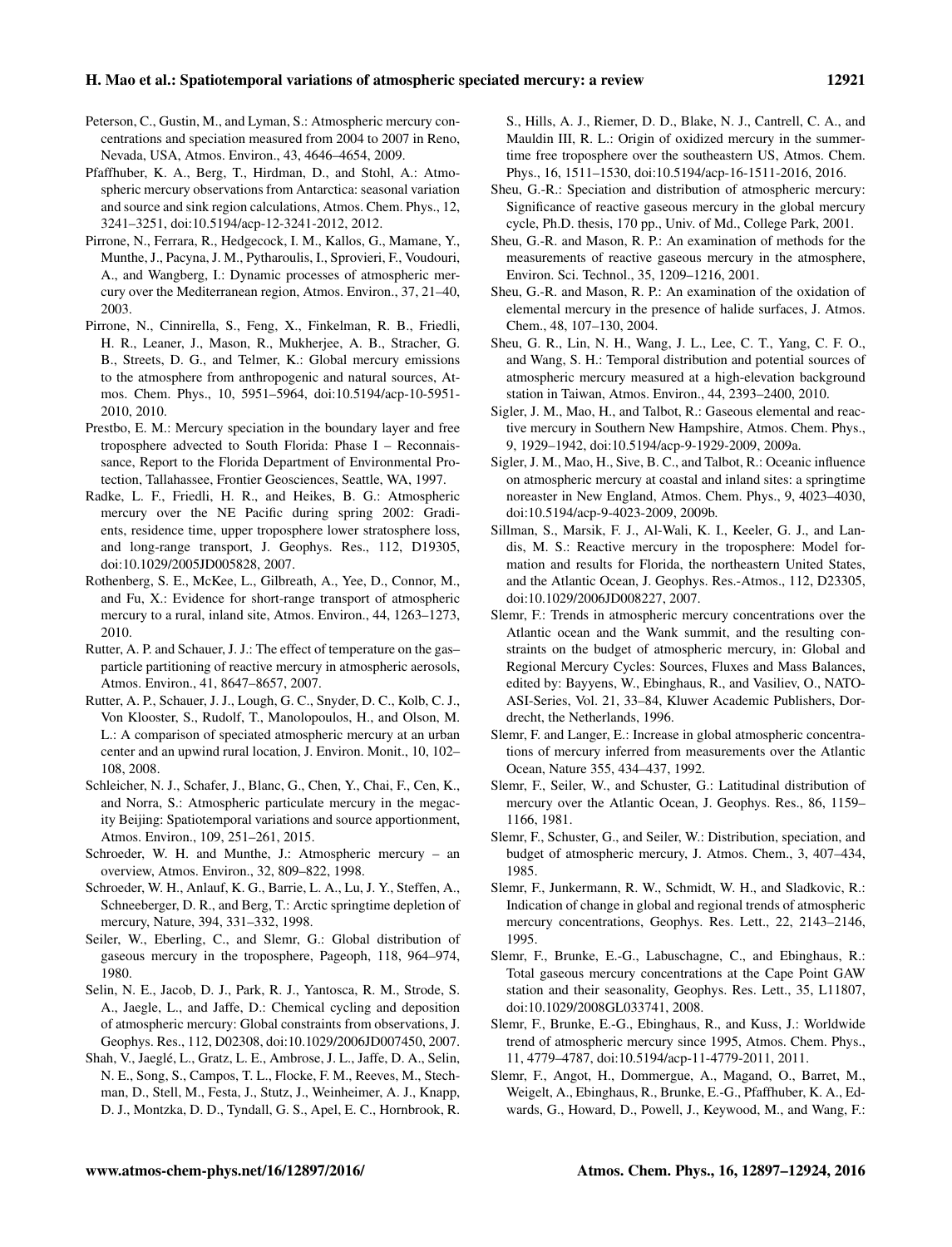Comparison of mercury concentrations measured at several sites in the Southern Hemisphere, Atmos. Chem. Phys., 15, 3125– 3133, doi[:10.5194/acp-15-3125-2015,](http://dx.doi.org/10.5194/acp-15-3125-2015) 2015.

- Soerensen, A. L., Skov, H., Jacob, D. J., Soerensen, B. T., and Johnson, M. S.: Global Concentrations of Gaseous Elemental Mercury and Reactive Gaseous Mercury in the Marine Boundary Layer, Environ. Sci. Technol., 44, 7425–7430, doi[:10.1021/es903839n,](http://dx.doi.org/10.1021/es903839n) 2010.
- Soerensen, A. L., Jacob, D. J., Streets, D. G., Witt, M. L. I., Ebinghaus, R., Mason, R. P., Andersson, M., and Sunderland, E. M.: Multi-decadal decline of mercury in the North Atlantic atmosphere explained by changing subsurface seawater concentrations, Geophys. Res. Lett., 39, L21810, doi[:10.1029/2012GL053736,](http://dx.doi.org/10.1029/2012GL053736) 2012.
- Soerensen, A. L., Mason, R. P., Balcom, P. H., Jacob, D. J., Zhang, Y., Kuss, J., and Sunderland, E. M.: Elemental Mercury Concentrations and Fluxes in the Tropical Atmosphere and Ocean, Environ. Sci. Technol., 48, 11312–11319, doi[:10.1021/es503109p,](http://dx.doi.org/10.1021/es503109p) 2014.
- Sommar, J., Andersson, M. E., and Jacobi, H.-W.: Circumpolar measurements of speciated mercury, ozone and carbon monoxide in the boundary layer of the Arctic Ocean, Atmos. Chem. Phys., 10, 5031–5045, doi[:10.5194/acp-10-5031-2010,](http://dx.doi.org/10.5194/acp-10-5031-2010) 2010.
- Song, S., Selin, N. E., Soerensen, A. L., Angot, H., Artz, R., Brooks, S., Brunke, E.-G., Conley, G., Dommergue, A., Ebinghaus, R., Holsen, T. M., Jaffe, D. A., Kang, S., Kelley, P., Luke, W. T., Magand, O., Marumoto, K., Pfaffhuber, K. A., Ren, X., Sheu, G.-R., Slemr, F., Warneke, T., Weigelt, A., Weiss-Penzias, P., Wip, D. C., and Zhang, Q.: Top-down constraints on atmospheric mercury emissions and implications for global biogeochemical cycling, Atmos. Chem. Phys., 15, 7103–7125, doi[:10.5194/acp-15-](http://dx.doi.org/10.5194/acp-15-7103-2015) [7103-2015,](http://dx.doi.org/10.5194/acp-15-7103-2015) 2015.
- Song, X., Cheng, I., and Lu, J.: Annual atmospheric mercury species in downtown Toronto, Canada, J. Environ. Monit., 11, 660–669, 2009.
- Sprovieri, F. and Pirrone, N., Spatial and temporal distribution of atmospheric mercury species over the Adriatic Sea, Environ. Fluid Mech., 8, 117–128, doi[:10.1007/s10652-007-9045-4,](http://dx.doi.org/10.1007/s10652-007-9045-4) 2008.
- Sprovieri, F., Pirrone, N., Hedgecock, I. M., Landis, M. S., and Stevens, R. K.: Intensive atmospheric mercury measurements at Terra Nova Bay in Antarctica during November and December 2000, J. Geophys. Res., 107, 4722, doi[:10.1029/2002JD002057,](http://dx.doi.org/10.1029/2002JD002057) 2002.
- Sprovieri, F., Pirrone, N., Gärfeldt, K., and Sommar, J.: Mercury measurements in the marine boundary layer along a 6000 km cruise path around the Mediterranean Sea, Atmos. Environ., 37 suppl., S63–S71, 2003.
- Sprovieri, F., Hedgecock, I. M., and Pirrone, N.: An investigation of the origins of reactive gaseous mercury in the Mediterranean marine boundary layer, Atmos. Chem. Phys., 10, 3985–3997, doi[:10.5194/acp-10-3985-2010,](http://dx.doi.org/10.5194/acp-10-3985-2010) 2010a.
- Sprovieri, F., Pirrone, N., Ebinghaus, R., Kock, H., and Dommergue, A.: A review of worldwide atmospheric mercury measurements, Atmos. Chem. Phys., 10, 8245–8265, doi[:10.5194/acp-](http://dx.doi.org/10.5194/acp-10-8245-2010)[10-8245-2010,](http://dx.doi.org/10.5194/acp-10-8245-2010) 2010b.
- Stamenkovic, J., Lyman, S., and Gustin, M. S.: Seasonal and diel variation of atmospheric mercury concentrations in the Reno (Nevada, USA) airshed, Atmos. Environ., 41, 6662–6672, 2007.
- Steffen, A., Douglas, T., Amyot, M., Ariya, P., Aspmo, K., Berg, T., Bottenheim, J., Brooks, S., Cobbett, F., Dastoor, A., Dommergue, A., Ebinghaus, R., Ferrari, C., Gardfeldt, K., Goodsite, M. E., Lean, D., Poulain, A. J., Scherz, C., Skov, H., Sommar, J., and Temme, C.: A synthesis of atmospheric mercury depletion event chemistry in the atmosphere and snow, Atmos. Chem. Phys., 8, 1445–1482, doi[:10.5194/acp-8-1445-2008,](http://dx.doi.org/10.5194/acp-8-1445-2008) 2008.
- Steffen, A., Bottenheim, J., Cole, A., Douglas, T. A., Ebinghaus, R., Friess, U., Netcheva, S., Nghiem, S., Sihler, H., and Staebler, R.: Atmospheric mercury over sea ice during the OASIS-2009 campaign, Atmos. Chem. Phys., 13, 7007–7021, doi[:10.5194/acp-13-](http://dx.doi.org/10.5194/acp-13-7007-2013) [7007-2013,](http://dx.doi.org/10.5194/acp-13-7007-2013) 2013.
- Strode, S. A., Jaegle, L., Selin, N. E., Jacob, D. J., Park, R. J., Yantosca, R. M., Mason, R. P., and Slemr, F.: Air-sea exchange in the global mercury cycle, Global Biogeochem. Cy., 21, GB1017, doi[:10.1029/2006GB002766,](http://dx.doi.org/10.1029/2006GB002766) 2007.
- Subir, M., Ariya, P. A., and Dastoor, A. P.: A review of uncertainties in atmospheric modeling of mercury chemistry I. Uncertainties in existing kinetic parameters – fundamental limitations and the importance of heterogeneous chemistry, Atmos. Environ., 45, 5664–5676, 2011.
- Swartzendruber, P. C., Jaffe, D. A., Prestbo, E. M., Weiss-Penzias, P., Selin, N. E., Park, R., Jacob, D. J., Strode, S., and Jaegle, L.: Observations of reactive gaseous mercury in the free troposphere at the Mount Bachelor Observatory, J. Geophys. Res.-Atmos., 111, D24301, doi[:10.1029/2006JD007415,](http://dx.doi.org/10.1029/2006JD007415) 2006.
- Swartzendruber, P. C., Chand, D., Jaffe, D. A., Smith, J., Reidmiller, D., Gratz, L., Keeler, J., Strode, S., Jaegle, L., and Talbot, R.: Vertical distribution of mercury, CO, ozone, and aerosol scattering coefficient in the Pacific Northwest during the spring 2006 INTEX-B campaign, J. Geophys. Res., 113, D10305, doi[:10.1029/2007JD009579,](http://dx.doi.org/10.1029/2007JD009579) 2008.
- Talbot, R., Mao, H., Scheuer, E., Dibb, J., and Avery, M.: Total Depletion of Hg<sup>o</sup> in the Upper Troposphere – Lower Stratosphere, Geophys. Res. Lett., 34, L23804, doi[:10.1029/2007GL031366,](http://dx.doi.org/10.1029/2007GL031366) 2007.
- Talbot, R., Mao, H., Scheuer, E., Dibb, J., Avery, M., Browell, E., Sachse, G., Vay, S., Blake, D., Huey, G., and Fuelberg, H.: Factors influencing the large-scale distribution of Hg<sup>o</sup> in the Mexico City area and over the North Pacific, Atmos. Chem. Phys., 8, 2103–2114, doi[:10.5194/acp-8-2103-2008,](http://dx.doi.org/10.5194/acp-8-2103-2008) 2008.
- Temme, C., Slemr, F., Ebinghaus, R., and Einax, J. W.: Distribution of mercury over the Atlantic Ocean in 1996 and 1999–2001, Atmos. Environ., 37, 1889–1897, 2003a.
- Temme, C., Einax, J. W., Ebinghaus, R., and Schroeder, W. H.: Measurements of mercury species at a coastal site in the Antarctic and over the South Atlantic Ocean in the polar summer, Environ. Sci. Technol., 37, 22–31, 2003b.
- Timonen, H., Ambrose, J. L., and Jaffe, D. A.: Oxidation of elemental Hg in anthropogenic and marine airmasses, Atmos. Chem. Phys., 13, 2827–2836, doi[:10.5194/acp-13-2827-2013,](http://dx.doi.org/10.5194/acp-13-2827-2013) 2013.
- Tseng, C. M., Liu, C. S., and Lamborg, C.: Seasonal changes in gaseous elemental mercury in relation to monsoon cycling over the northern South China Sea, Atmos. Chem. Phys., 12, 7341– 7350, doi[:10.5194/acp-12-7341-2012,](http://dx.doi.org/10.5194/acp-12-7341-2012) 2012.
- UNEP, Global Mercury Assessment 2013: Sources, Emissions, Releases and Environmental Transport, UNEP Chemicals Branch, Geneva, Switzerland, 2013.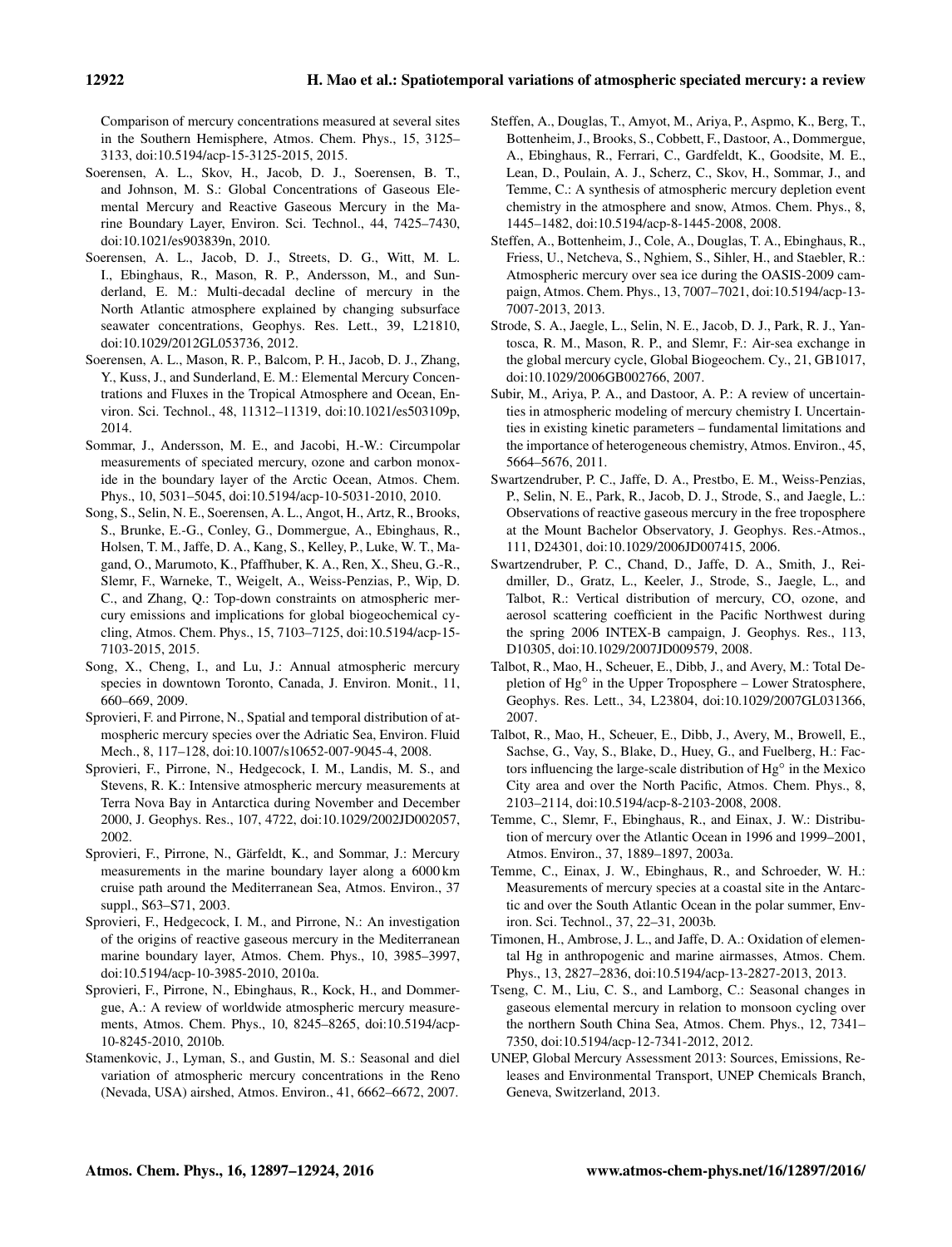- Wan, Q., Feng, X., Lu, J., Zheng, W., Song, X., Han, S., and Xu, H.: Atmospheric mercury in Changbai Mountain area, northeastern China I. The seasonal distribution pattern of total gaseous mercury and its potential sources, Environ. Res., 109, 201–206, 2009a.
- Wan, Q., Feng, X., Lu, J., Zheng, W., Song, X., Li, P., Han, S., and Xu, H.: Atmospheric mercury in Changbai Mountain area, northeastern China II. The distribution of reactive gaseous mercury and particulate mercury and mercury deposition fluxes, Environ. Res., 109, 721–727, 2009b.
- Wang, F., Saiz-Lopez, A., Mahajan, A. S., Gómez Martín, J. C., Armstrong, D., Lemes, M., Hay, T., and Prados-Roman, C.: Enhanced production of oxidised mercury over the tropical Pacific Ocean: a key missing oxidation pathway, Atmos. Chem. Phys., 14, 1323–1335, doi[:10.5194/acp-14-1323-2014,](http://dx.doi.org/10.5194/acp-14-1323-2014) 2014.
- Wang, Y., Huang, J., Hopke, P. K., Rattigan, O. V., Chalupa, D. C., Utell, M. J., and Holsen, T. M.: Effect of the shutdown of a large coal-fired power plant on ambient mercury species, Chemosphere, 92, 360–367, 2013.
- Weigelt, A., Ebinghaus, R., Manning, A. J., Derwent, R. G., Simmonds, P. G., Spain, T. G., Jennings, S. G., and Slemr, F.: Analysis and interpretation of 18 years of mercury observations since 1996 at Mace Head at the Atlantic Ocean coast of Ireland, Atmos. Environ., 100, 85–93, 2015.
- Weiss-Penzias, P., Jaffe, D. A., McClintick, A., Presbo, E. M., and Landis, M. S.: Gaseous elemental mercury in the Marine Boundary Layer: Evidence for rapid removal in anthropogenic pollution, Environ. Sci. Technol., 37, 3755–3763, 2003.
- Weiss-Penzias, P. S., Williams, E. J., Lerner, B. M., Bates, T. S., Gaston, C., Prather, K., Vlasenko, A., and Li, S. M.: Shipboard measurements of gaseous elemental mercury along the coast of Central and Southern California, J. Geophys. Res.-Atmos., 118, 208–219, doi[:10.1029/2012JD018463,](http://dx.doi.org/10.1029/2012JD018463) 2013.
- Weiss-Penzias, P., Jaffe, D., Swartzendruber, P., Hafner, W., Chand, D., and Prestbo, E.: Quantifying Asian and biomass burning sources of mercury using the Hg/CO ratio in pollution plumes observed at the Mount Bachelor Observatory, Atmos. Environ., 41, 4366–4379, 2007.
- Weiss-Penzias, P., Gustin, M. S., and Lyman, S. N.: Observations of speciated atmospheric mercury at three sites in Nevada: Evidence for a free tropospheric source of reactive gaseous mercury, J. Geophys. Res.-Atmos., 114, doi[:10.1029/2008JD011607,](http://dx.doi.org/10.1029/2008JD011607) 2009.
- Weiss-Penzias, P., Amos, H. M., Selin, N. E., Gustin, M. S., Jaffe, D. A., Obrist, D., Sheu, G.-R., and Giang, A.: Use of a global model to understand speciated atmospheric mercury observations at five high-elevation sites, Atmos. Chem. Phys., 15, 1161– 1173, doi[:10.5194/acp-15-1161-2015,](http://dx.doi.org/10.5194/acp-15-1161-2015) 2015.
- Weiss-Penzias, P. S., Gay, D. A., Brigham, M. E., Parsons, M. T., Gustin, M. S., and ter Schure, A.: Trends in mercury wet deposition and mercury air concentrations across the US and Canada, Sci. Total Environ., 568, 546–556, doi[:10.1016/j.scitotenv.2016.01.061,](http://dx.doi.org/10.1016/j.scitotenv.2016.01.061) 2016.
- Williston, S. H.: Mercury in the atmosphere, J. Geophys. Res., 73, 7051–7055, doi[:10.1029/JB073i022p07051,](http://dx.doi.org/10.1029/JB073i022p07051) 1968.
- Witt, M. L. I., Mather, T. A., Baker, A. R., De Hoog, J. C. M., and Pyle, D. M.: Atmospheric trace metals over the south-west Indian Ocean: total gaseous mercury, aerosol trace metal concentrations and lead isotope ratios, Mar. Chem., 121, 2–16, 2010a.
- Witt, M. L. I., Meheran, N., Mather, T. A., De Hoog, J. C. M., and Pyle, D. M.: Aerosol trace metals, particle morphology and total gaseous mercury in the atmosphere of Oxford, UK, Atmos. Environ., 44, 1524–1538, 2010b.
- Won, J. H., Park, J. Y., and Lee, T. G., Mercury emissions from automobiles using gasoline, diesel, and LPG, Atmos. Environ., 41, 7547–7552, 2007.
- Xia, C., Xie, Z., and Sun, L.: Atmospheric mercury in the marine boundary layer along a cruise path from Shanghai, China to Prydz Bay, Antarctica, Atmos. Environ., 44, 1815–1821, 2010.
- Xiu, G., Cai, J., Zhang, W., Zhang, D., Büeler, A., Lee, S., Shen, Y., Xu, L., Huang, X., and Zhang, P.: Speciated mercury in sizefractionated particles in Shanghai ambient air, Atmos. Environ., 43, 3145–3154, 2009.
- Xu, L., Chen, J., Yang, L., Niu, Z., Tong, L., Yin, L., and Chen, Y.: Characteristics and sources of atmospheric mercury speciation in a coastal city, Xiamen, China, Chemosphere, 119, 530–539, 2015.
- Xu, X. and Akhtar, U. S.: Identification of potential regional sources of atmospheric total gaseous mercury in Windsor, Ontario, Canada using hybrid receptor modeling, Atmos. Chem. Phys., 10, 7073–7083, doi[:10.5194/acp-10-7073-2010,](http://dx.doi.org/10.5194/acp-10-7073-2010) 2010.
- Xu, X., Akhtar, U., Clark, K., and Wang, X.: Temporal variability of atmospheric total gaseous mercury in Windsor, ON, Canada, Atmosphere, 5, 536–556, 2014.
- Yatavelli, R. L., Fahrni, J. K., Kim, M., Crist, K. C., Vickers, C. D., Winter, S. E., and Connell, D. P.: Mercury, PM 2.5 and gaseous co-pollutants in the Ohio River Valley region: Preliminary results from the Athens supersite, Atmos. Environ., 40, 6650–6665, 2006.
- Yu, J., Xie, Z., Kang, H., Li, Z., Sun, C., Bian, L., and Zhang, P.: High variability of atmospheric mercury in the summertime boundary layer through the central Arctic Ocean, Scientific Reports, 4, 6091, doi[:10.1038/srep06091,](http://dx.doi.org/10.1038/srep06091) 2014.
- Zhang, H., Fu, X. W., Lin, C.-J., Wang, X., and Feng, X. B.: Observation and analysis of speciated atmospheric mercury in Shangri-La, Tibetan Plateau, China, Atmos. Chem. Phys., 15, 653–665, doi[:10.5194/acp-15-653-2015,](http://dx.doi.org/10.5194/acp-15-653-2015) 2015.
- Zhang, L., Wright L. P., and Blanchard P.: A review of current knowledge concerning dry deposition of atmospheric mercury, Atmos. Environ., 43, 5853–5864, 2009.
- Zhang, L., Blanchard, P., Johnson, D., Dastoor, A., Ryzhkov, A., Lin, C.-J., Vijayaraghavan, K., Gay, D., Holsen, T. M., Huang, J., Graydon, J. A., St. Louis, V. L., Castro, M. S., Miller, E. K., Marsik, F., Lu, J., Poissant, L., Pilote, M., and Zhang, K. M.: Assessment of modelled mercury deposition over the Great Lakes region, Environ. Pollut., 161, 272–283, 2012.
- Zhang, L., Wang, S. X., Wang, L., and Hao, J. M.: Atmospheric mercury concentration and chemical speciation at a rural site in Beijing, China: implications of mercury emission sources, Atmos. Chem. Phys., 13, 10505–10516, doi[:10.5194/acp-13-](http://dx.doi.org/10.5194/acp-13-10505-2013) [10505-2013,](http://dx.doi.org/10.5194/acp-13-10505-2013) 2013.
- Zhang, Y., Jacob, D. J., Horowitz, H. M., Chen, L., Amos, H. M., Krabbenhoft, D. P., Slemr, F., St. Louis, V. L., and Sunderland, E. M.: Observed decrease in atmospheric mercury explained by global decline in anthropogenic emissions, P. Natl. Acad. Sci., 113, 526–531, 2016.
- Zhu, J., Wang, T., Talbot, R., Mao, H., Hall, C. B., Yang, X., Fu, C., Zhuang, B., Li, S., Han, Y., and Huang, X.: Characteris-